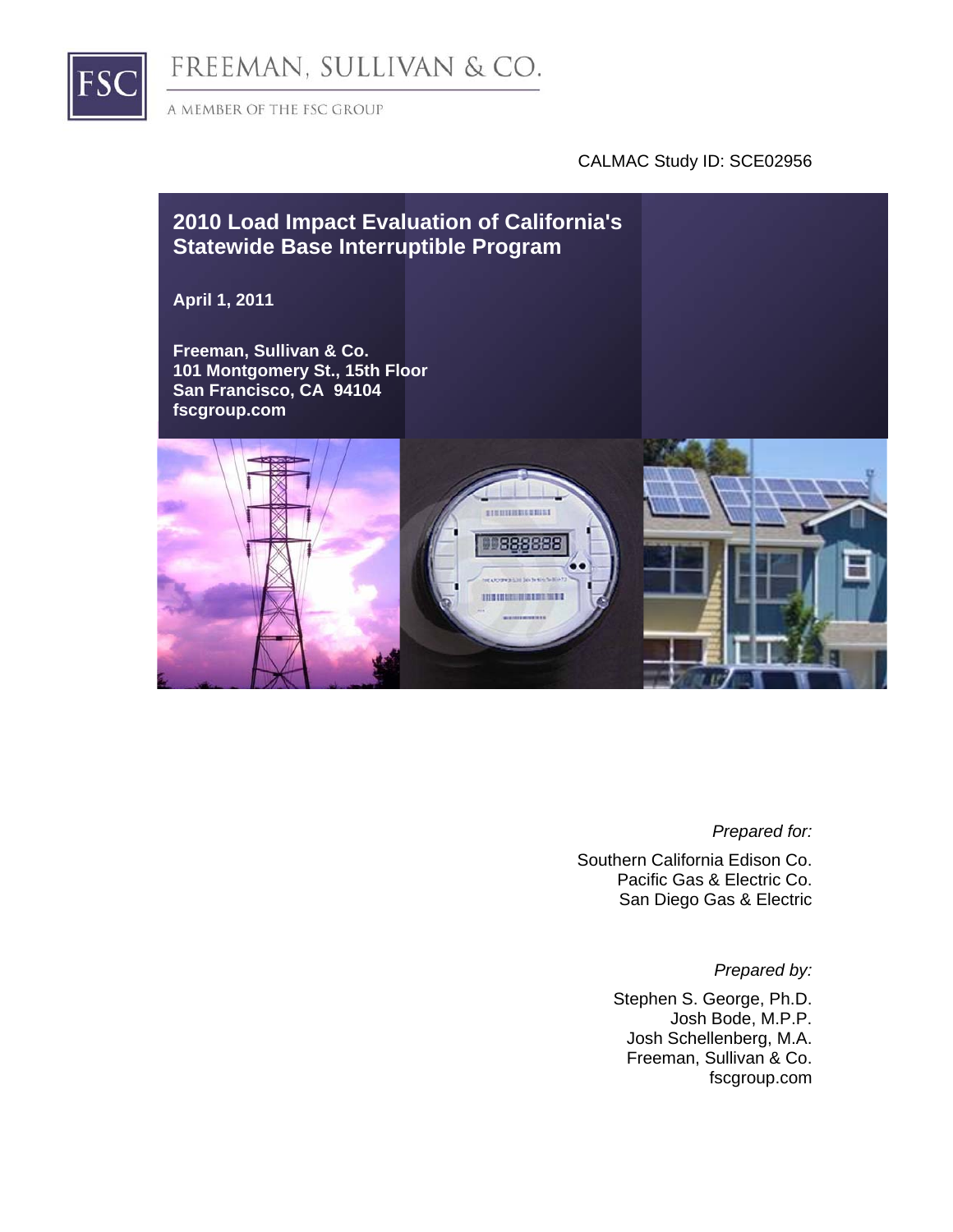# **Table of Contents**

| 3.1 |             |  |
|-----|-------------|--|
|     |             |  |
|     |             |  |
|     |             |  |
|     |             |  |
|     |             |  |
|     |             |  |
|     |             |  |
|     |             |  |
|     |             |  |
|     |             |  |
|     |             |  |
|     |             |  |
|     |             |  |
|     |             |  |
|     | Appendix A. |  |
|     | Appendix B. |  |

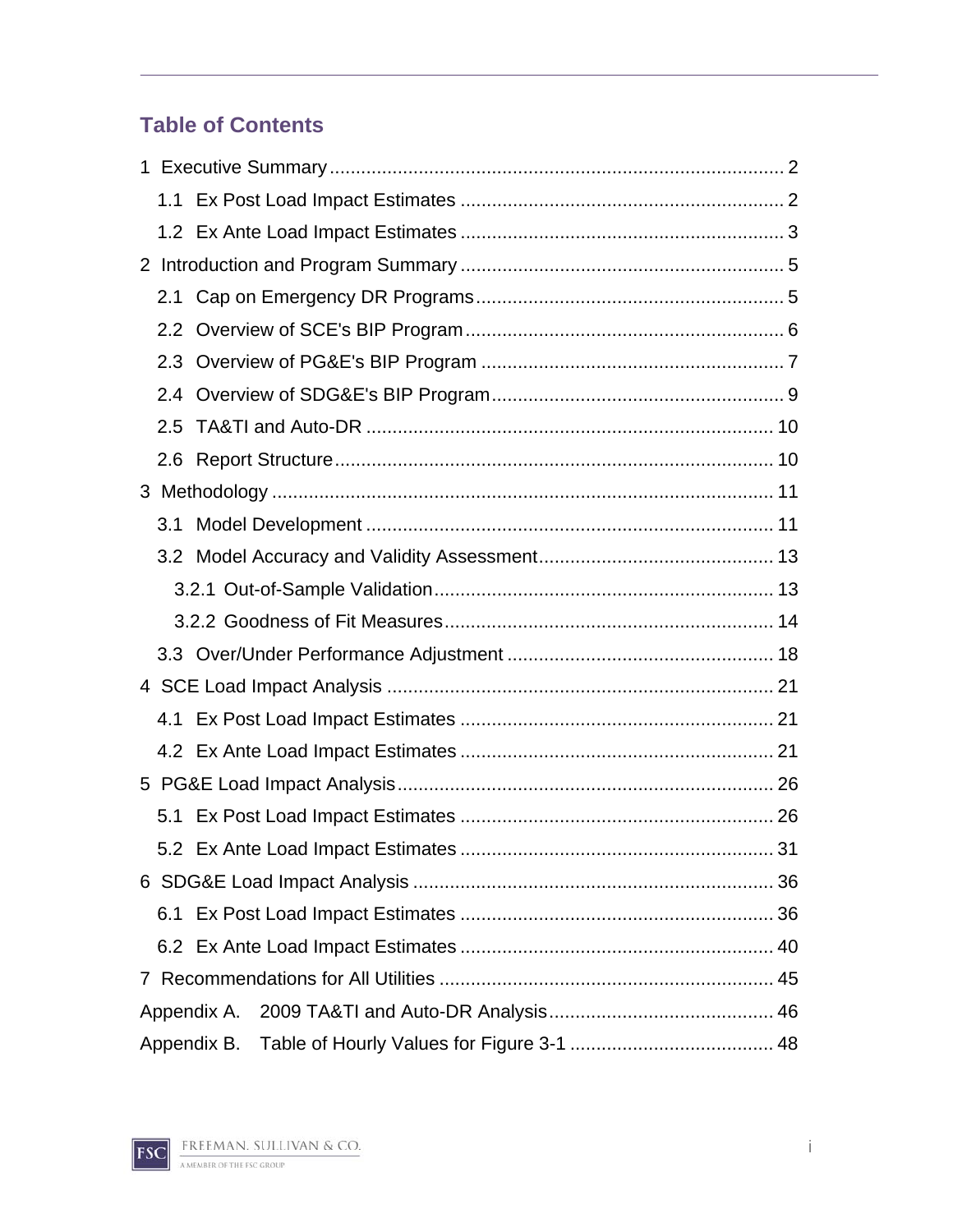## **1 Executive Summary**

Each of California's three major investor-owned utilities, Southern California Edison (SCE), Pacific Gas and Electric (PG&E) and San Diego Gas & Electric (SDG&E), offer the Base Interruptible Program (BIP). Although minor differences in the tariffs exist across the three utilities, for all three, BIP is a tariff based, emergency-triggered demand response (DR) program that the California Independent System Operator (CAISO) can dispatch for system emergencies and the utilities can dispatch for local emergencies. Customers enrolled in BIP receive incentive payments in exchange for committing to reduce their electrical usage to a contractually-established level referred to as the Firm Service Level (FSL). Participants who fail to reduce load down to or below their FSL are subject to a substantial financial penalty assessed on a kWh basis. As of January 2010, enrollment in BIP equaled 626 accounts for SCE, 189 accounts for PG&E and 21 accounts for SDG&E.

One of the most important issues facing the statewide BIP program is the cap on emergency DR programs that was recently adopted by the utilities, CPUC and CAISO.<sup>1</sup> This cap limits the growth of emergency DR programs to a certain percentage of the recorded all-time coincident CAISO peak load. For 2012, the limit will be 3% with a 10% tolerance band. The cap will gradually lower to 2% of CAISO peak load without a tolerance band from 2016 onwards. A specific portion of the cap is allocated to each utility. Considering that SCE is near its allocation of the cap, BIP enrollment is projected to remain constant throughout the ex ante forecast period (2011-2021). PG&E and SDG&E have more room for growth in emergency DR within their cap allocations. PG&E plans to increase enrollment in its BIP program over the next few years, reaching 267 participants by 2021. SDG&E BIP enrollment is expected to equal 55 in May 2014 and then remain constant afterwards.

This report documents the ex post and ex ante load impact estimates associated with BIP for all three of California's major investor-owned utilities. Ex post estimates are provided for the 2010 events for PG&E and SDG&E. Ex ante estimates are provided for the years 2011 through 2021.

### **1.1 Ex Post Load Impact Estimates**

This report provides ex post load impact estimates for events called in 2010. PG&E and SDG&E each called a BIP test event in 2010. PG&E implemented a test event on August  $24<sup>th</sup>$  for two hours. For SDG&E, a test event was implemented for four hours for BIP option A customers and three hours for BIP option B customers on September  $27<sup>th</sup>$ . SCE has not called a BIP event since September 23, 2009. Ex post analysis for events prior to 2010 was conducted in conjunction with previous evaluations.

The August 24, 2010 event for PG&E lasted two hours, from 3 PM to 5 PM. It was a test event that included all of the 189 customers that were enrolled in BIP at that time. The average load drop per customer over the two-hour event period was 787.9 kW. In aggregate, the load reduction during the event period was 148.9 MW. This represents roughly a 76% reduction relative to the reference load of 196.6 MW. The event-period load of 47.7 MW is slightly higher than the aggregate FSL of 39.2 MW. BIP customers slightly under performed, reducing load by roughly 5% less than what was required to meet their FSL commitments.

 1 CPUC Rulemaking 07-01-041, Phase 3, Appendix A. February 2, 2010.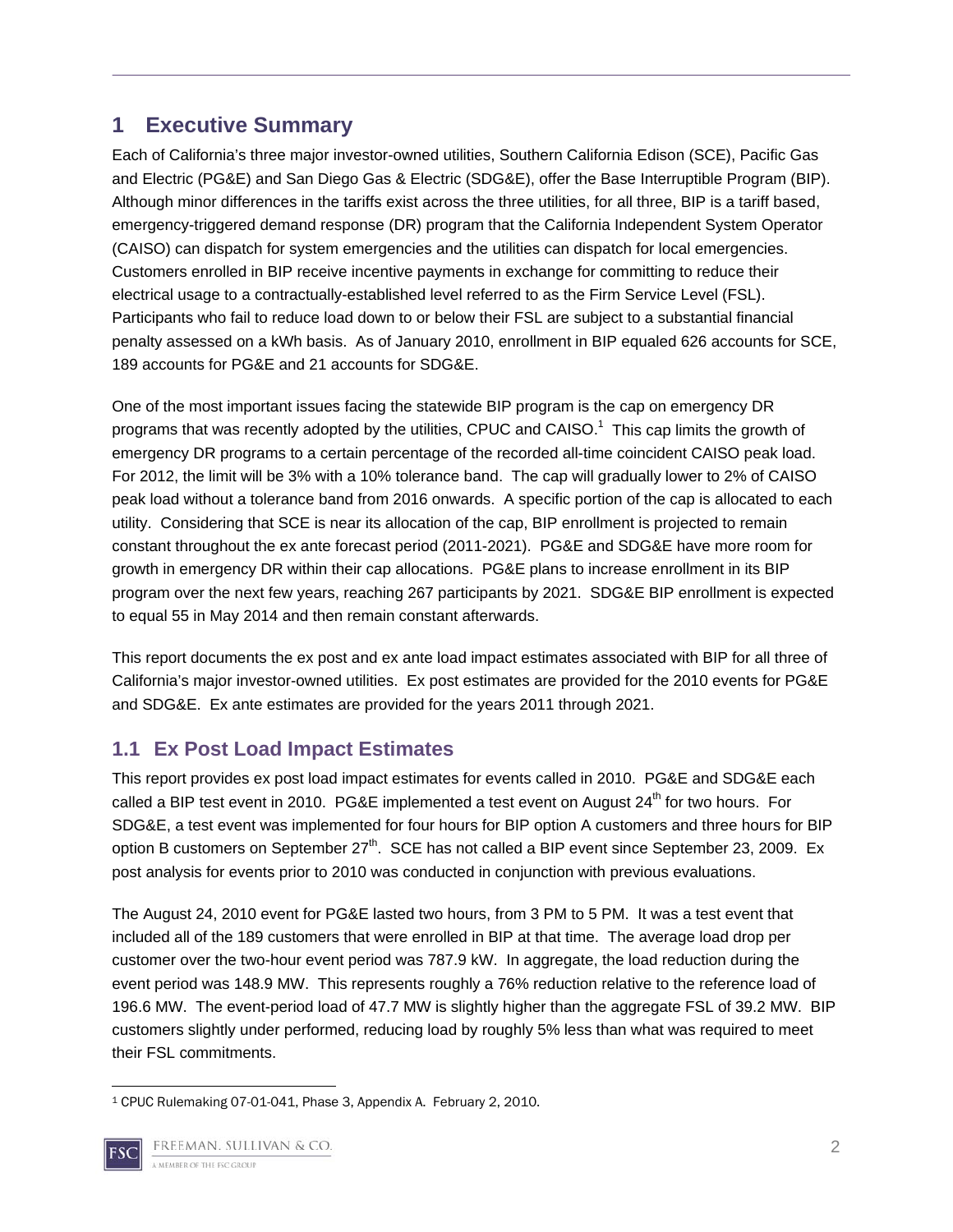On September 27, 2010, SDG&E called its first BIP event since 2007. It was a test event that lasted from 2 PM to 6 PM for BIP option A customers and 3 PM to 6 PM for BIP option B customers. BIP customers dually-enrolled in CPP were not required to respond to the BIP event because there was a CPP event on the same day. In total, 13 SDG&E customers responded to the BIP event. For all but one customer, this day was their first BIP event because they enrolled in the program after 2007. The average load drop per customer from 3 PM to 6 PM was 32.2 kW. In aggregate, the load impact was 0.42 MW, which was roughly a 17% reduction relative to the reference load of 2.5 MW. The three-hour event period load of 2.08 MW was substantially higher than the aggregate FSL of 0.08 MW. SDG&E BIP customers significantly under performed during this event, providing only 17.4% of the 2.42 MW reduction that BIP customers needed in order to be in compliance.

#### **1.2 Ex Ante Load Impact Estimates**

BIP is a large, statewide emergency resource that is expected to experience continued growth. Figure 1-1 shows the amount of DR available from 2011 through 2021 by utility. For the typical event day in a 1 in-2 weather year, the program is projected to deliver 725 MW in 2011. By 2014, the aggregate load impact is expected to grow by 12% to 815 MW. This growth is a result of increased enrollment among PG&E and SDG&E BIP customers and load growth among SCE and PG&E participants. From 2015 through 2021, the aggregate impact remains around 827 MW in each year. Toward the end of the forecast period, the aggregate load reduction decreases slightly because PG&E anticipates a small decline in usage among its large business customers in those years. In each forecast year, around 68% to 74% of the aggregate load reduction comes from SCE, 25% to 30% from PG&E and the remaining 1% to 2% from SDG&E. These results are not significantly different for 1-in-10 weather year conditions because BIP customers are not weather-sensitive on average.





FREEMAN. SULLIVAN & CO.  $FSC$ A MEMBER OF THE ESC GROUP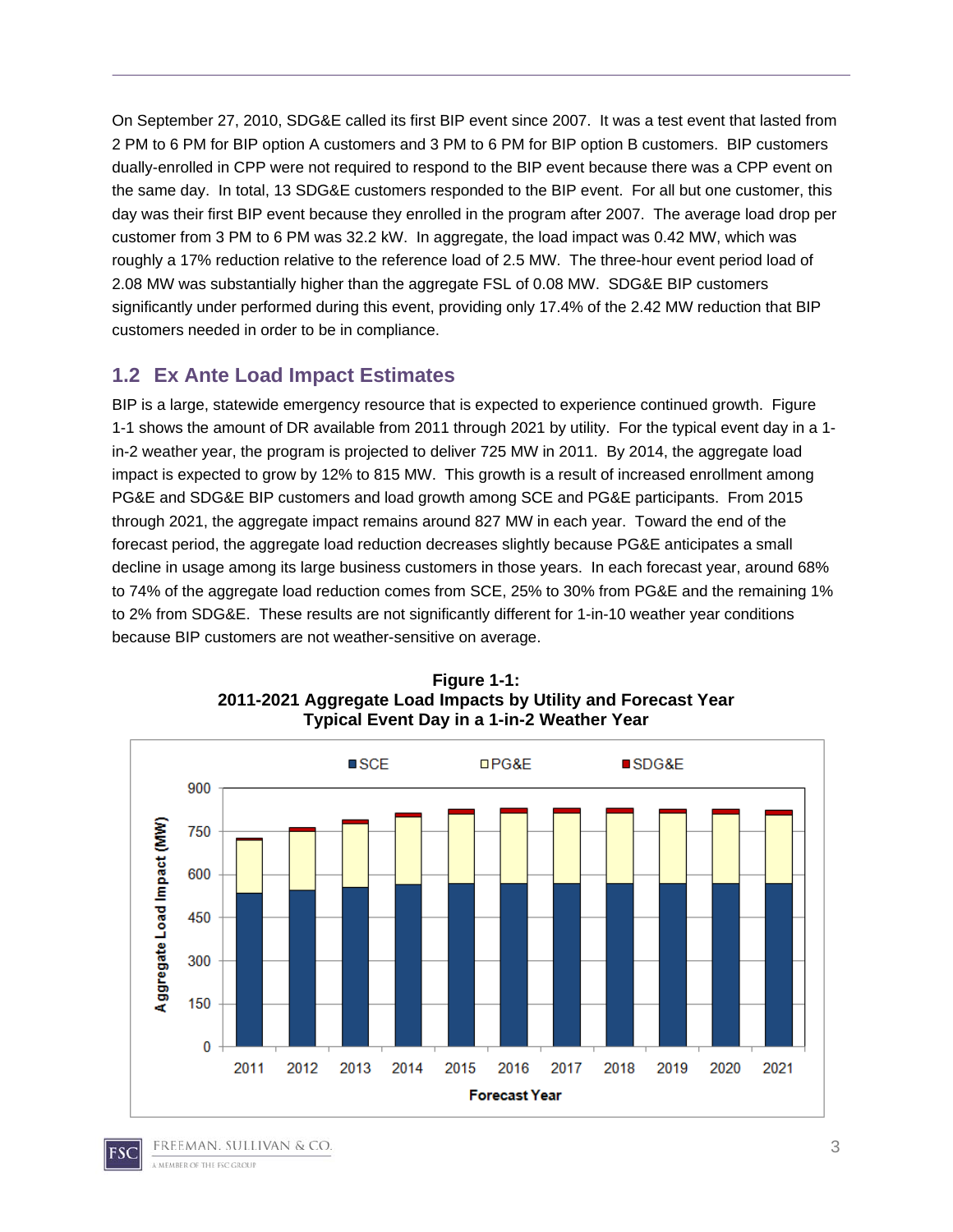Figure 1-2 shows the distribution of statewide aggregate load impacts in 2015 by local capacity area (LCA). LCAs are CAISO-designated planning regions in which utilities must meet local resource adequacy requirements. For the August monthly peak day in a 1-in-2 weather year in 2015, the statewide aggregate load impact is 818 MW. The LA Basin LCA in SCE's service territory comprises 51% of the statewide aggregate load impact. PG&E's Other LCA is the only area outside of SCE's territory that provides more than 4% of the statewide aggregate load impact.





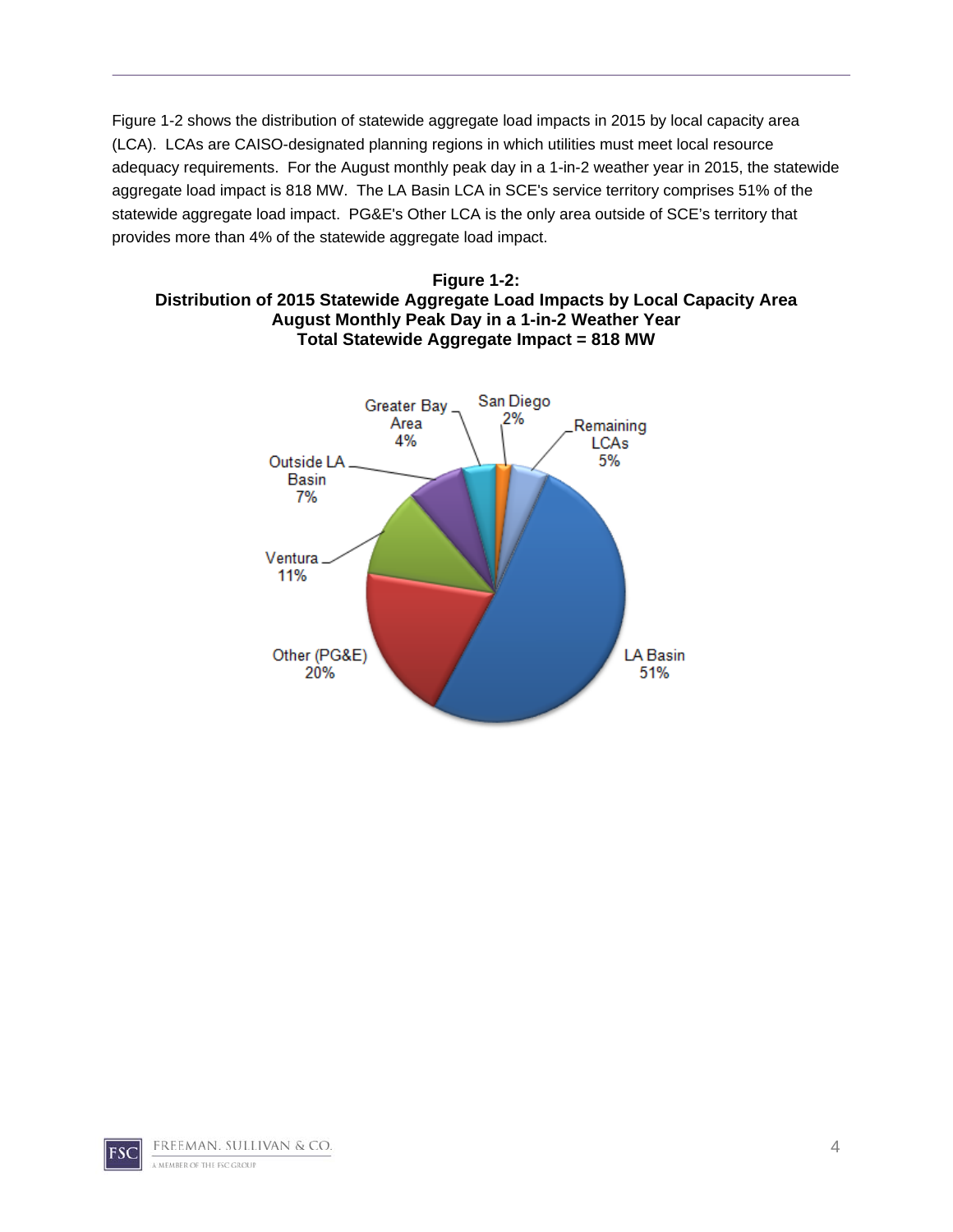## **2 Introduction and Program Summary**

This report documents the 2010 ex post load impact estimates for California's statewide Base Interruptible Program (BIP) and provides ex ante load impact estimates from 2011 through 2021. Each of California's three major investor-owned utilities, Southern California Edison (SCE), Pacific Gas and Electric (PG&E) and San Diego Gas & Electric (SDG&E), offer the BIP program. Although minor differences in the tariffs exist across the three utilities, for all three, BIP is a tariff based, emergencytriggered demand response (DR) program that the California Independent System Operator (CAISO) can dispatch for system emergencies and the utilities can dispatch for local emergencies. Customers enrolled in BIP receive incentive payments in exchange for committing to reduce their electrical usage to a contractually-established level referred to as the Firm Service Level (FSL). Participants who fail to reduce load down to or below their FSL are subject to a substantial financial penalty assessed on a kWh basis.

Until recently, BIP could only be triggered by the CAISO under Stage 2 emergency conditions (e.g., when operating reserves are less than 5%) or on a test-event basis. At the request of the CAISO, the California Public Utilities Commission (CPUC) ruled<sup>2</sup> that the three utilities must modify their tariffs. The revised tariffs allow the CAISO to call BIP after it has publicly issued a warning notice and has determined that a stage 1 emergency is imminent when it has exhausted all other options to prevent further degradation of its operating reserves. The other triggering conditions for BIP (local emergencies, Stage 2 alerts or test events) remain.

This report provides ex post load impact estimates for events called in 2010. PG&E and SDG&E each called a BIP test event in 2010. PG&E implemented a test event on August 24<sup>th</sup> for two hours. For SDG&E, a test event was implemented for four hours for BIP option A customers and three hours for BIP option B customers on September 27<sup>th</sup>. SCE has not called a BIP event since September 23, 2009. Ex post analysis for events prior to 2010 was conducted in conjunction with previous evaluations.

Ex ante impact estimates for all three programs are also provided for a 1-in-2 weather year and a 1-in-10 weather year from 2011 to 2021. The load impact estimates presented here are intended to conform to the requirements of the CPUC Demand Response Load Impact Protocols.<sup>3</sup>

# **2.1 Cap on Emergency DR Programs**

One of the most important issues facing the statewide BIP program is the cap on emergency DR programs that was recently adopted by the utilities, CPUC and CAISO. $4$  This cap limits the growth of emergency DR programs to a certain percentage of the recorded all-time coincident CAISO peak load. For 2012, the limit will be 3% with a 10% tolerance band. The cap will gradually lower to 2% of CAISO peak load without a tolerance band from 2016 onwards. The cap will be allocated to the utilities *in proportion* to the following:

PG&E: 400 MW;

 2 CPUC resolution E-4220. January 29, 2009.

<sup>3</sup> CPUC D.08-04-050 issued on April 28, 2008 with Attachment A.

<sup>4</sup> CPUC Rulemaking 07-01-041, Phase 3, Appendix A. February 2, 2010.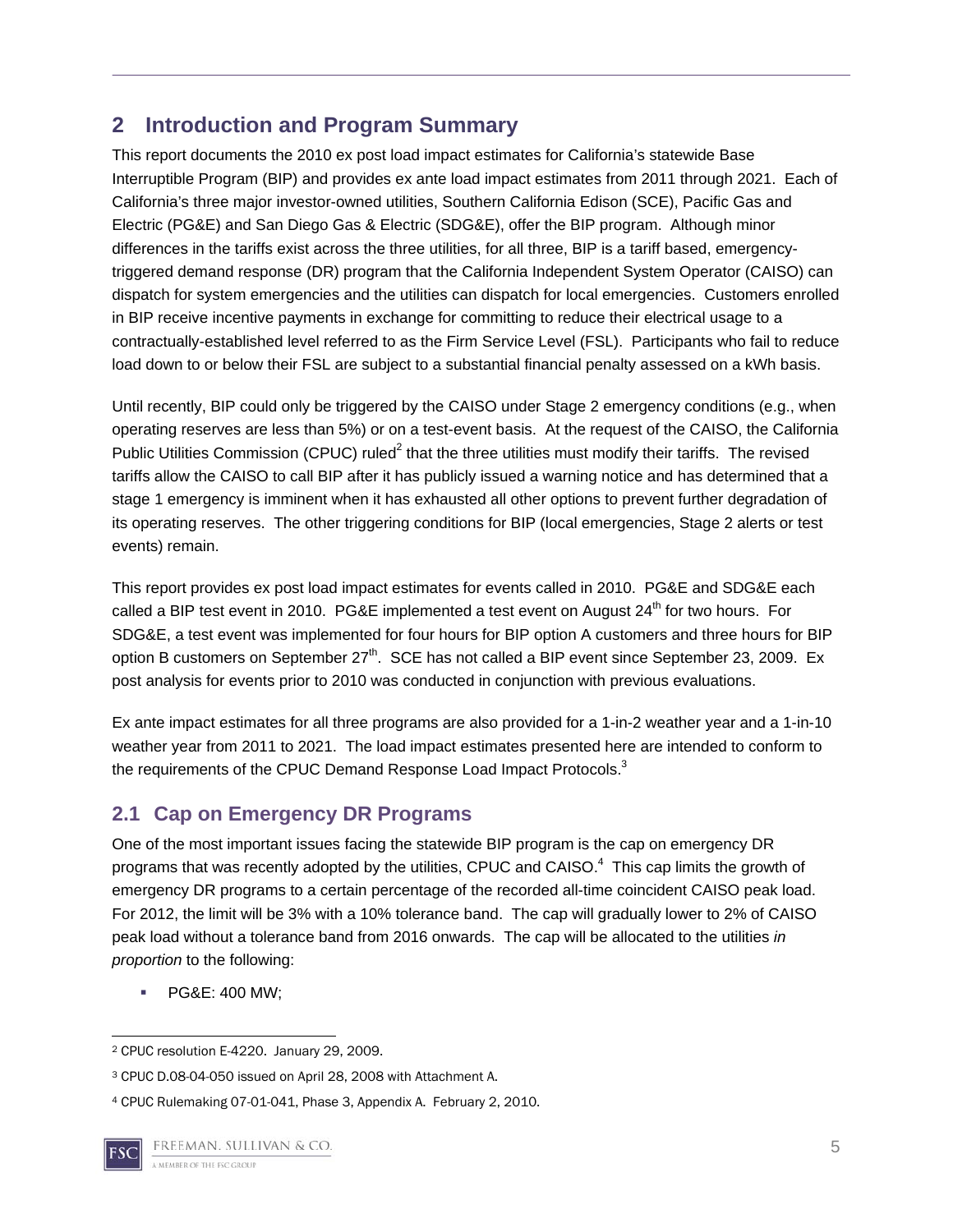- SCE: 800 MW; and
- SDG&E: 20 MW

If a utility exceeds its cap, the CPUC may reduce the amount of resource adequacy credit allocated towards emergency DR programs or ask the utility to modify the program in order to reduce enrollment.

Although there are other emergency DR programs run by the utilities, this cap has the largest impact on BIP because it comprises more than half of the state's emergency DR resources. As a result, each utility will need to closely monitor BIP enrollment in order to maximize the potential of this important resource, but not exceed the cap. Recommendations for managing BIP enrollment are provided in Section 7.

#### **2.2 Overview of SCE's BIP Program**

SCE's BIP program is designed for customers and aggregators with demands of 200 kW and above. The program includes two notification options: option A with a 15-minute notification lead time and option B with a 30-minute notification requirement. Interruption events for an individual BIP customer or aggregated group are limited to a single 4-hour event per day, and no more than 120 hours per calendar year. An interruption event may be called at any time during the year.

SCE's I-6 program was a predecessor interruptible tariff designed for large customers with demands of 500 kW and above. The I-6 tariff has been closed to new enrollment since 1996. Starting in 2006, SCE began transitioning I-6 customers to BIP. The transition was complete by the end of 2008.

As of January 2011, SCE had 626 service accounts enrolled in the BIP program, of which 89% were in the 30-minute notification option. Since January 2010, enrollment has remained relatively steady, with a net decline of three accounts. As indicated in Table 2-1, the largest number of accounts is from the manufacturing sector (55% of the total).

| <b>Industry</b>                        | Number of<br><b>Accounts</b> |
|----------------------------------------|------------------------------|
| Agriculture, Mining & Construction     | 63                           |
| Manufacturing                          | 341                          |
| Wholesale, Transport & Other Utilities | 66                           |
| <b>Retail Stores</b>                   | 38                           |
| Offices, Hotels, Finance & Services    | 39                           |
| Schools                                | 69                           |
| Institutional/Government               | 9                            |
| Total                                  |                              |

#### **Table 2-1: Number of Accounts in SCE's BIP Program by Industry**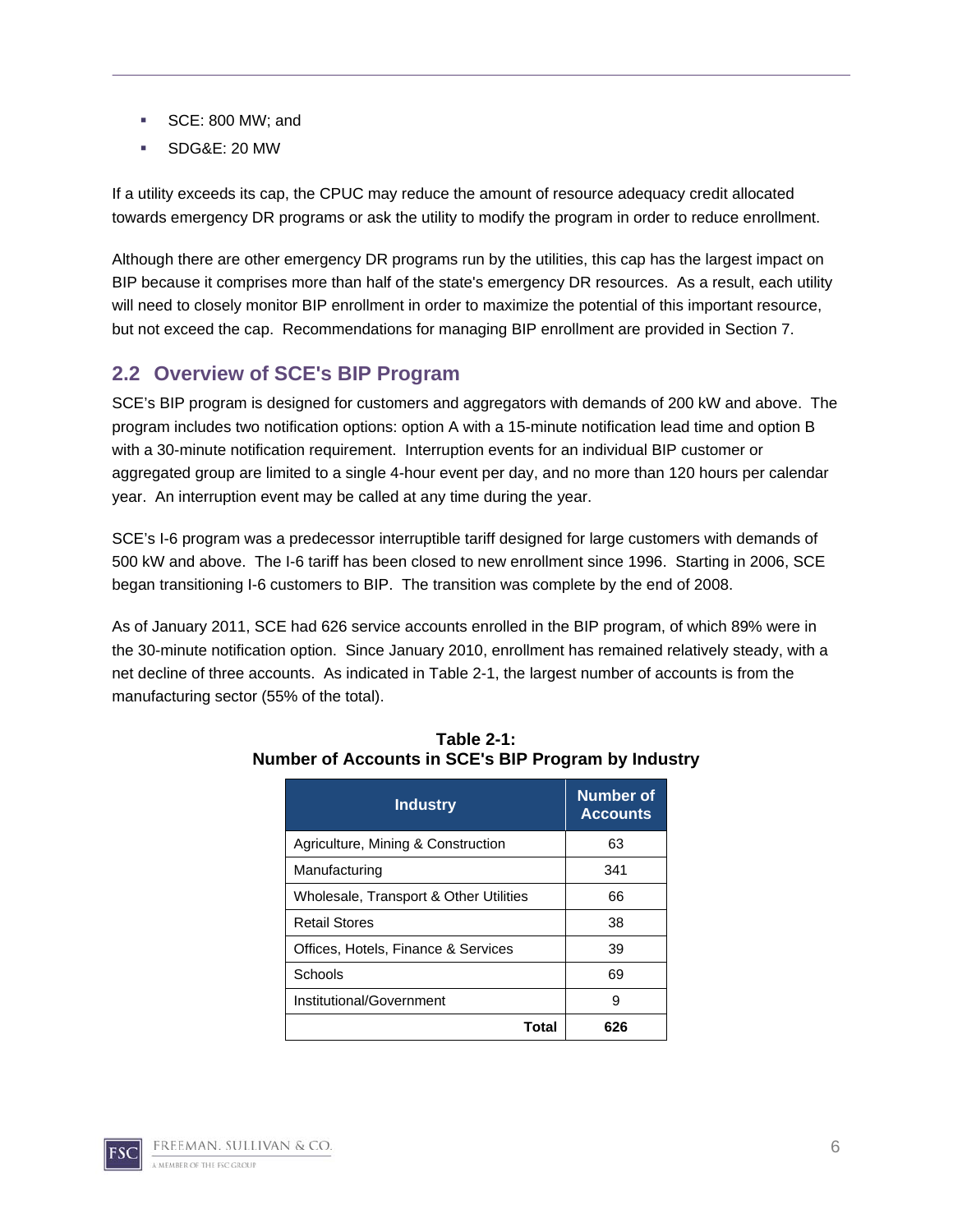SCE's service territory includes three CAISO local capacity areas (LCA).<sup>5</sup> The vast majority of service accounts (525 out of the 626 BIP accounts) are in the LA Basin LCA; 78 are located in the Ventura LCA and the remaining 23 are in the Outside LA Basin LCA.

In the ex ante analysis, it is assumed that enrollment remains the same from 2011 through 2021. Considering that SCE is close to its cap on emergency DR programs, they do not plan to actively recruit new BIP customers.

SCE did not have any BIP events in 2010. Ex post analysis for the last SCE event was provided in the 2009 statewide load impact evaluation of BIP.<sup>6</sup>

## **2.3 Overview of PG&E's BIP Program**

Customers can enroll in PG&E's BIP program either directly or through an aggregator. The program is designed for customers with minimum average monthly demand of at least 100 kW. Customers enrolled in PG&E BIP are notified at least 30 minutes in advance of an event. Previously, there was an option B with a 4-hour notification lead time, but it is no longer offered. At the time option B was discontinued, all PG&E BIP customers were enrolled in the 30-minute notification option. Curtailment events for an individual BIP customer or an aggregated group of customers are limited to a single 4-hour event per day, no more than 10 events per month and no more than 120 event hours per calendar year. A curtailment event may be called under BIP at any time during the year.

As of January 1, 2011, there were 189 accounts<sup>7</sup> enrolled in PG&E's BIP program. As in SCE's program, enrollment has remained relatively steady over the past year. Since January 2010, the number of participants has grown by one account. Table 2-2 shows the distribution of service accounts by industry grouping. The largest number of accounts comes from the manufacturing sector (38% of the total).

<sup>7</sup> Officially, PG&E refers to these as "service agreements," but in order to be consistent with the terminology used for SCE and SDG&E, "accounts" is used.



 5 Local capacity area (or LCA) refers to a CAISO-designated load pocket or transmission constrained geographic area for which a utility is required to meet a Local Resource Adequacy capacity requirement. There are currently three LCAs within SCE's service territory, seven in PG&E's service territory and one in SDG&E's service territory. In addition, PG&E has many accounts not located within any specific LCA. These accounts are categorized here as being in the "Other" LCA region.

<sup>6</sup> Stephen George, Josh Bode and Josh Schellenberg. "2009 Load Impact Evaluation of California's Statewide Base Interruptible Program." April 1, 2010.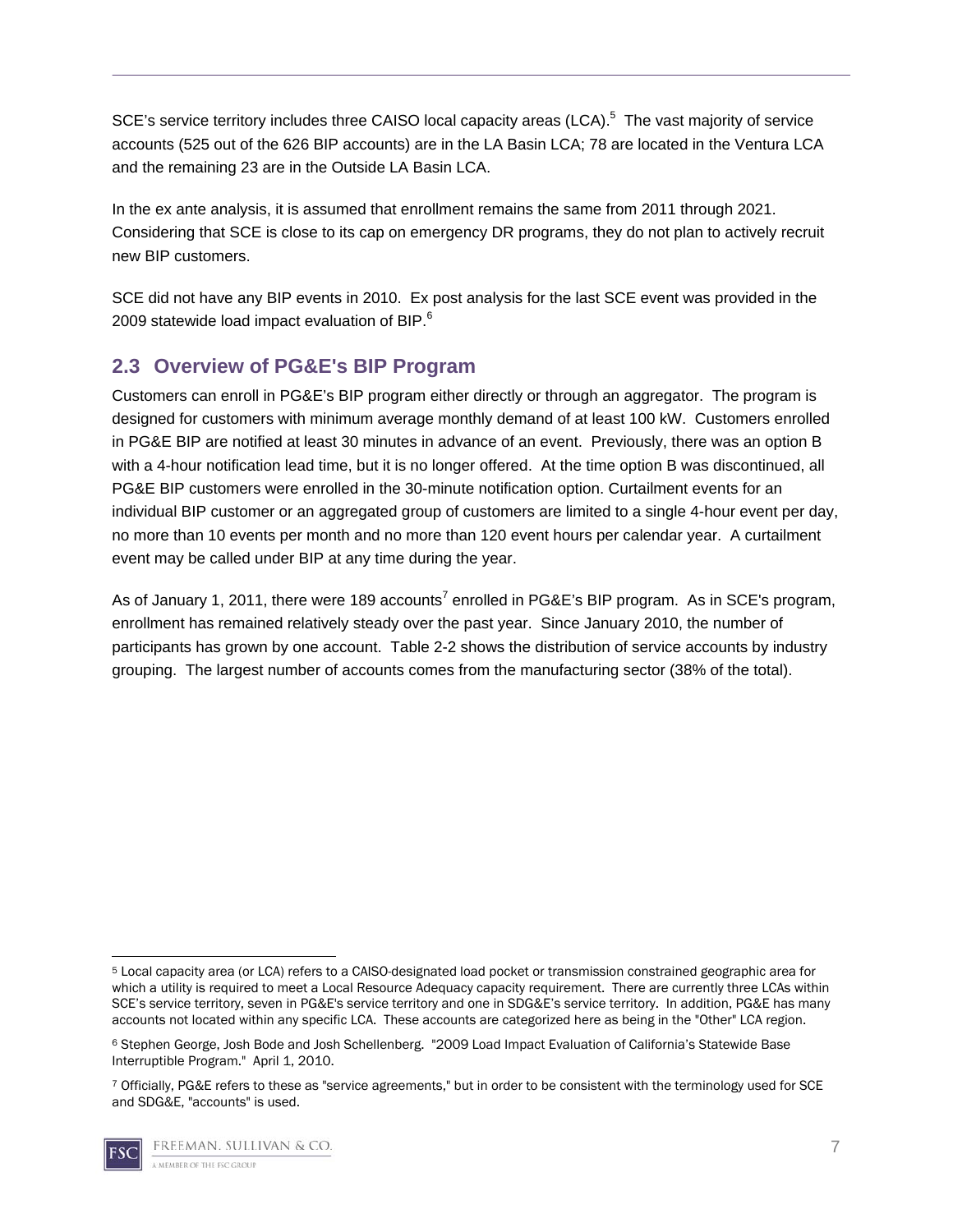| Table 2-2:                                           |
|------------------------------------------------------|
| Number of Accounts in PG&E's BIP Program by Industry |

| <b>Industry</b>                        | Number of<br><b>Accounts</b> |
|----------------------------------------|------------------------------|
| Agriculture, Mining & Construction     | 27                           |
| Manufacturing                          | 72                           |
| Wholesale, Transport & Other Utilities | 43                           |
| <b>Retail Stores</b>                   | 24                           |
| Offices, Hotels, Finance & Services    | 12                           |
| Schools                                |                              |
| Institutional/Government               | 10                           |
| Total                                  | 189                          |

Table 2-3 shows the distribution of PG&E BIP accounts across LCAs within PG&E's service area. Most BIP participation comes from the Other and Greater Bay Area LCAs.

| Table 2-3:                                              |  |
|---------------------------------------------------------|--|
| Number of Service Accounts in PG&E's BIP Program by LCA |  |

| <b>Industry</b>       | <b>Number of</b><br><b>Accounts</b> |
|-----------------------|-------------------------------------|
| Greater Bay Area      | 47                                  |
| <b>Greater Fresno</b> | 10                                  |
| Humboldt              | 7                                   |
| Kern                  | 20                                  |
| Northern Coast        | 20                                  |
| Other                 | 71                                  |
| Sierra                | 6                                   |
| Stockton              | 8                                   |
| Total                 | 189                                 |

PG&E plans to increase enrollment in its BIP program over the next few years. In July 2011, PG&E BIP enrollment is expected to equal 198 participants and 243 in July 2014, which is nearly 8% growth per year. From 2014 to 2019, enrollment growth is expected to slow to less than 2% per year, reaching 266 participants in July 2019. Afterwards, enrollment is assumed to remain relatively constant at around 267 customers until the end of the ex ante forecast period (2021).

There was one test event held for PG&E's BIP program in 2010. That event occurred on August 24<sup>th</sup> and lasted for two hours, from 3 PM to 5 PM. The ex post analysis for PG&E, presented in Section 5.1, pertains to this single event.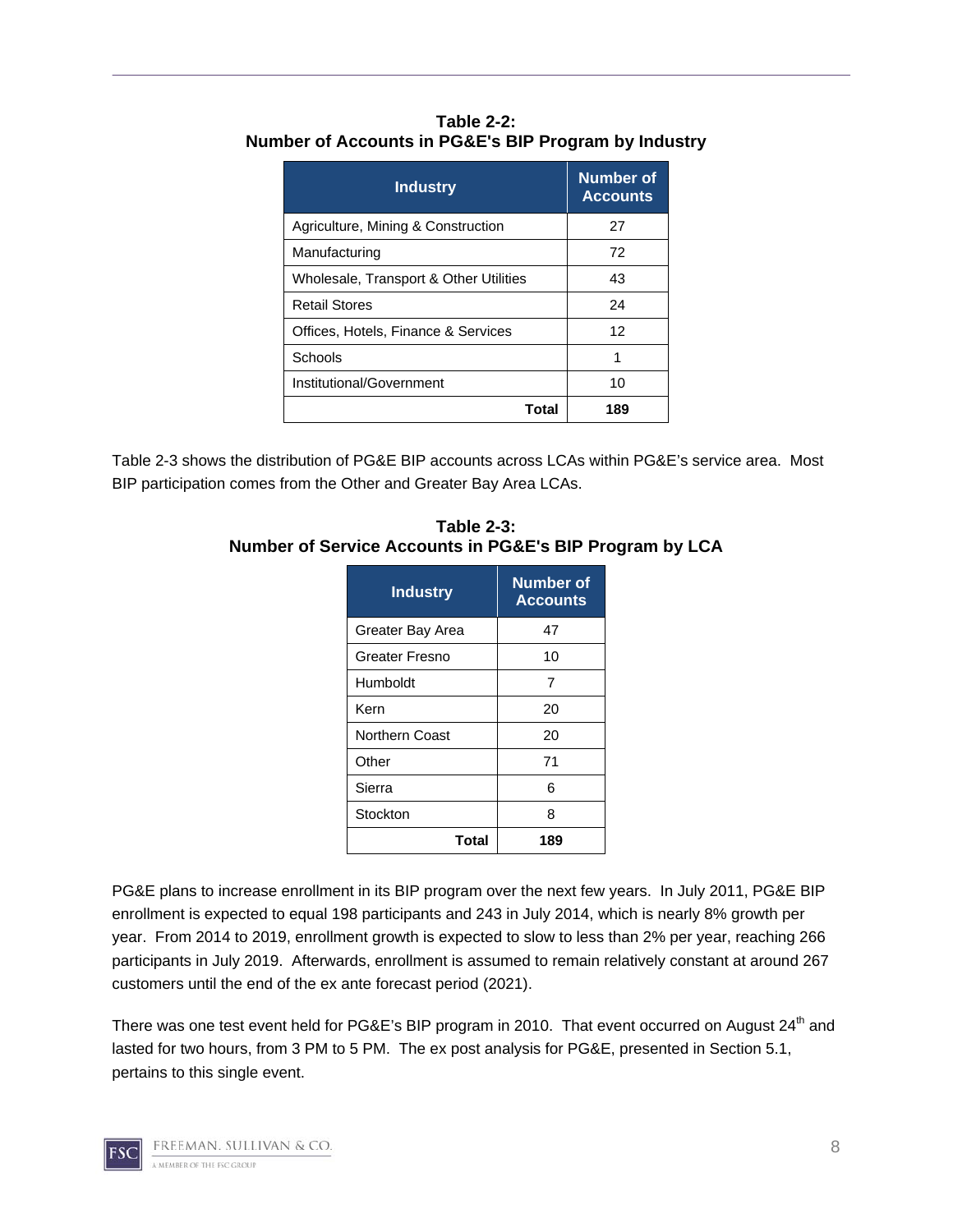## **2.4 Overview of SDG&E's BIP Program**

SDG&E BIP is a voluntary program that offers participants a monthly capacity bill credit in exchange for committing to reduce their demand to a contracted FSL on short notice during emergency situations. SDG&E offers two options that vary with respect to the notification period, number and duration of allowed events and incentive payments:

- BIP-A (Option A): Requires load reduction response within 30 minutes. Incentive payments are \$7/kW. The maximum event length is 4 hours per day and the maximum number of events is 10 per month and 120 hours per calendar year; and
- BIP-B (Option B): Requires load reduction response within three hours. Incentive payments are \$3/kW. The maximum event length is 3 hours per day and the maximum number of events is 10 per month and 90 hours per calendar year.

Participation in SDG&E's program has been relatively low and was not open to new customers for an extended period of time. There was one participant in 2006 and three in 2007. Participation grew from 3 to 20 participants in 2008, but fell to 19 participants as of January 2010. In October 2010, SDG&E added customers to BIP for the first time in over a year. By the end of 2010, there were 21 accounts enrolled in SDG&E BIP. All but one of these accounts is enrolled in option A. The current distribution of accounts by industry is shown in Table 2-4. In contrast to SCE and PG&E, the largest proportion of SDG&E BIP customers is in the offices, hotels, finance & services segment. There is only one LCA in SDG&E's service territory.

| <b>Industry</b>                        | Number of<br><b>Accounts</b> |
|----------------------------------------|------------------------------|
| Agriculture, Mining & Construction     |                              |
| Manufacturing                          |                              |
| Wholesale, Transport & Other Utilities |                              |
| <b>Retail Stores</b>                   | Δ                            |
| Offices, Hotels, Finance & Services    | g                            |
| Schools                                |                              |
| Institutional/Government               |                              |
| Total                                  |                              |

#### **Table 2-4: Number of Service Accounts in SDG&E's BIP Program by Industry**

SDG&E plans to increase enrollment in its BIP program over the next few years. In May 2011, SDG&E BIP enrollment is expected to equal 26 participants and 55 in May 2014. Afterwards, enrollment is assumed to remain constant until the end of the ex ante forecast period (2021).

There was one test event held for SDG&E's BIP program in 2010. That event occurred on September  $27<sup>th</sup>$  and lasted for four hours for option A customers (2 PM to 6 PM) and three hours for option B customers (3 PM to 6 PM). The six BIP customers that were dually-enrolled in CPP were not called for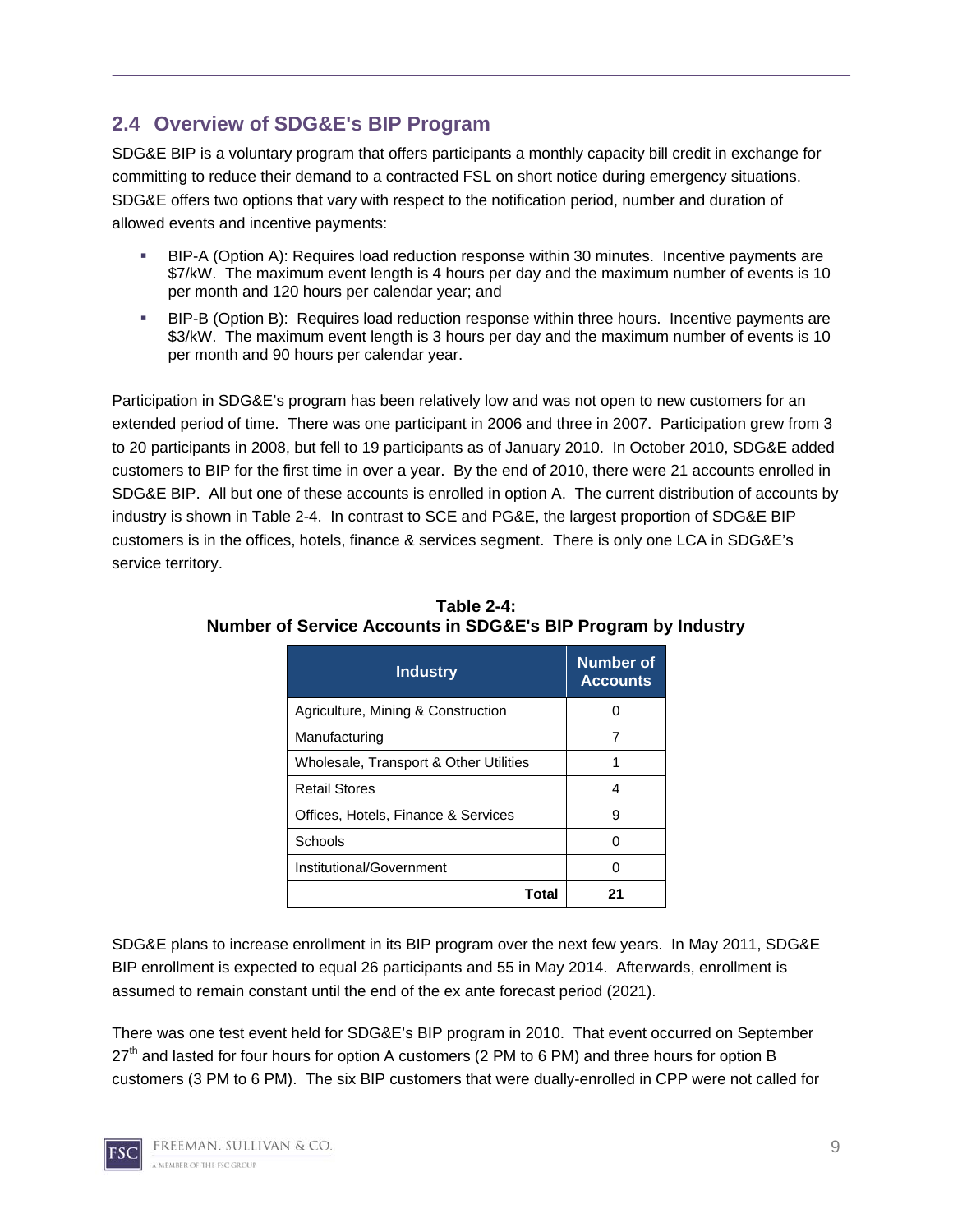the BIP event because there was a CPP event on the same day. Section 6.1 presents the ex post analysis for the 2010 SDG&E BIP event.

## **2.5 TA&TI and Auto-DR**

Technical Assistance & Technology Incentives (TA&TI) and Auto Demand Response (Auto-DR) are separate programs that facilitate demand reductions for customers that would like to enroll in a DR program or customers that are already enrolled in a DR program. For the 2010 BIP evaluation, there is no TA&TI or Auto-DR analysis because SCE did not call an event in 2010. PG&E and SDG&E called an event in 2010, but these utilities do not offer TA&TI or Auto-DR assistance for BIP customers. In the 2009 evaluation, the impact was analyzed for customers that received TA&TI and Auto-DR assistance between the 2006 and 2009 SCE BIP events. The results were inconclusive due to a lack of statistical power. For more information, see Appendix A, which provides the TA&TI and Auto-DR analysis section from the 2009 BIP report.

## **2.6 Report Structure**

The remainder of this report is organized as follows. Section 3 discusses the methodology for the ex post and ex ante evaluations. Sections 4, 5 and 6 include the ex post (if applicable) and ex ante load impact estimates for each utility and Section 7 contains recommendations for improving the program. All of the required ex post and ex ante hourly load impact tables are included in the electronic appendices.

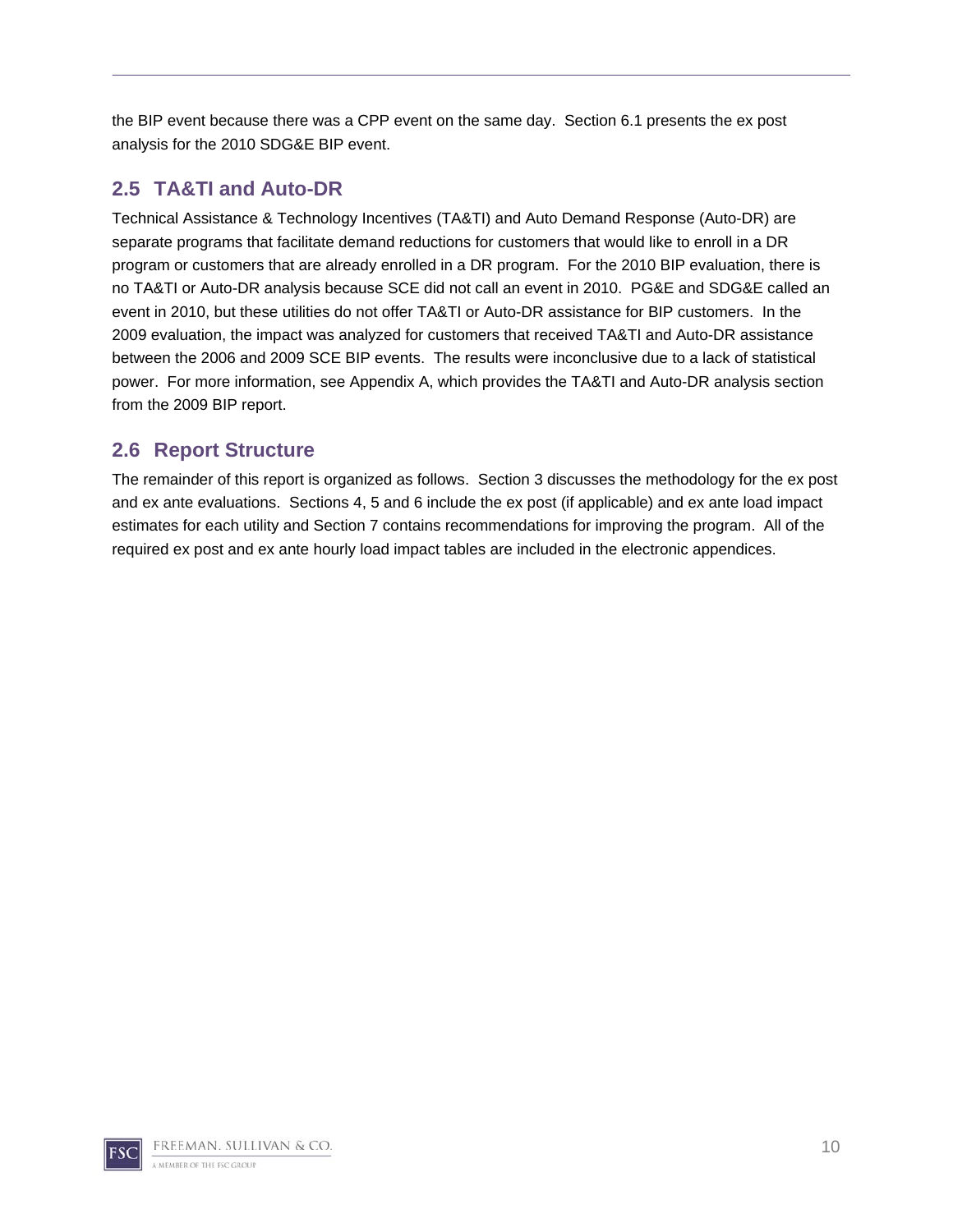# **3 Methodology**

This section discusses the methodology that was used to develop ex post and ex ante load impact estimates for BIP. The first two parts cover the regression model development and assessment of its accuracy. The section concludes with a discussion of how the over/under performance adjustment was developed and how it was applied to the ex ante estimates.

## **3.1 Model Development**

For demand response resources that have numerous events, regression analysis can be used to estimate the typical (absolute or percentage) load reduction associated with events as a function of eventday conditions (e.g., weather, day-of-week, etc.). These regression models can then be used to predict either ex ante or ex post impacts as a function of the conditions that occurred on those historical days or that are expected to occur on future days on which program events are most likely to be called.

With DR resources for which there is little event history like BIP, this regression-based method cannot be used to predict load reductions because there is not enough empirical evidence for estimating the impact coefficients. However, for ex ante load impact estimation purposes, regression analysis can be used to predict the reference load (i.e., the load that would occur in the absence of a program event), and the expected load reductions from those customers given their FSL. For ex post load impact estimation purposes, regression analysis can be used to predict the reference load for the historical event day; the actual metered load for that day can be subtracted from the reference load to estimate the load impact.

For ex ante analysis, the estimated load reduction for BIP is a function of:

- Forecasted load in the absence of a DR event (i.e. the reference load);
- **The participant's FSL; and**
- Over/under performance relative to the FSL.

The reference load is estimated using the regression model discussed below. Over/under performance relative to the FSL is determined for each industry using historical event data. Although the number of events is too small to be used in a regression to predict the load with DR, it can be used to adjust load relative to the FSL. By subtracting the estimated load with DR from the reference load, the ex ante load impact can be estimated. More details on the over/under performance adjustment are provided in Section 3.3.

The regression models used to predict reference loads were developed with the primary goal of accurately predicting the average customer load given time-of-day, day-of-week, month and temperature. Given that all BIP customers are on TOU rates, rate-period variables were also included in the model specification. The estimated models were based on two years of hourly load data for each customer.

The dependent variable in the regression model was the kW load in each hourly interval for each participant. The regression model contained hundreds of variables, consisting largely of shape and trend variables (and interaction terms) designed to track variation in load across days of the week and hours of the day. Weather variables were tested and had significant impacts for certain customers. Binary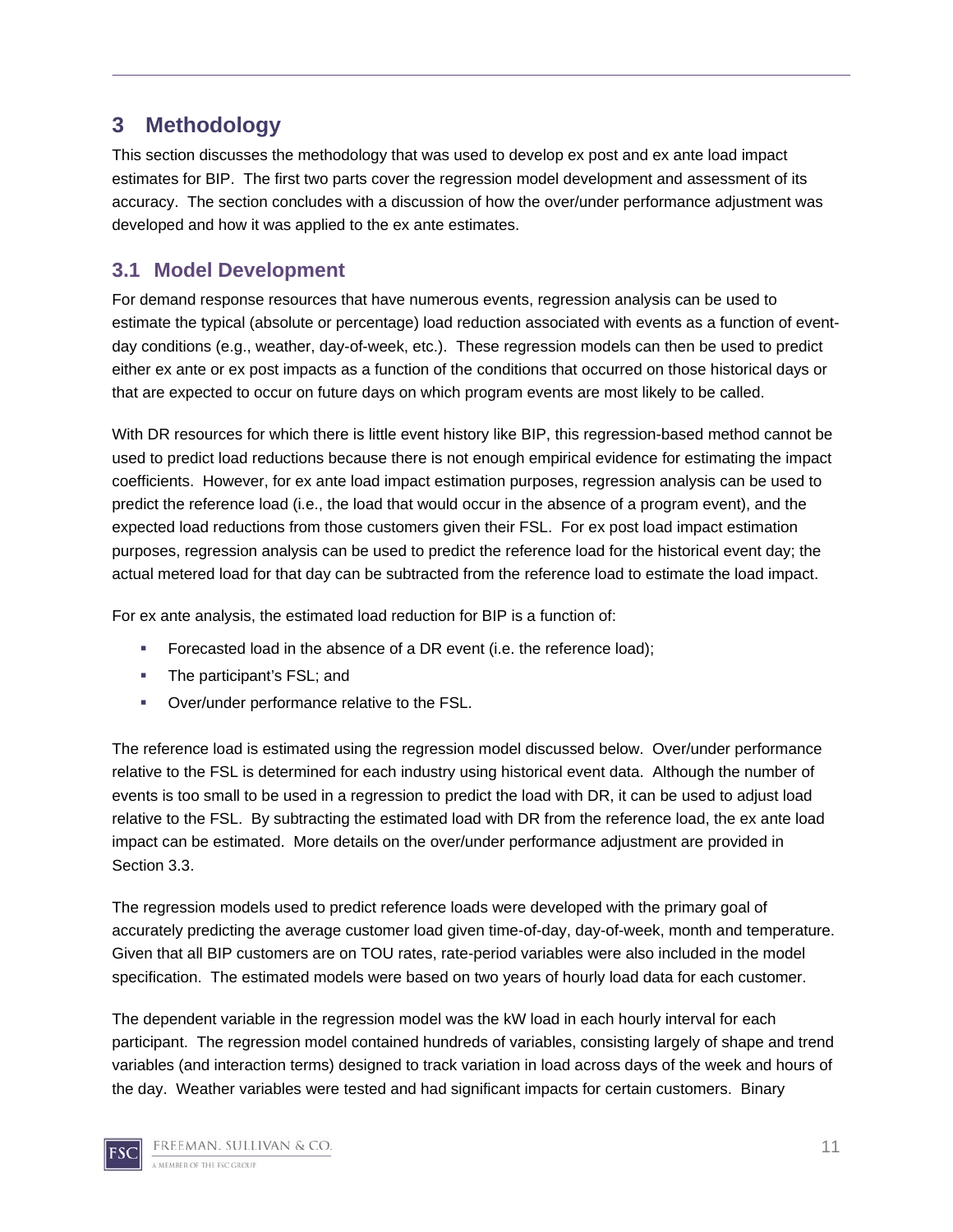variables representing when the underlying TOU rates changed during the day and season were also included to capture the change in load due to price variation. Mathematically, the regression model can be expressed as:

$$
kW_t = A + B \times SummerOn_t + C \times SummerMid_t + D \times SummerOff_t + E \times WinterMid_t
$$

$$
+\sum_{i=1}^{24} \sum_{j=1}^{5} F_{ij} \times Hour_i \times DayType_j + \sum_{i=1}^{24} \sum_{j=1}^{12} G_{ij} \times Hour_i \times Month_j
$$
  
+ 
$$
\sum_{i=1}^{24} H_i \times Hour_i \times Year2010_t + \sum_{i=1}^{24} I_{ij} \times Hour_i \times TotalCDH_t
$$
  
+ 
$$
\sum_{i=1}^{24} J_{ij} \times Hour_i \times TotalCDHsqr_t + \sum_{i=1}^{24} K_{ij} \times Hour_i \times TotalHDH_t
$$
  
+ 
$$
\sum_{i=1}^{24} L_{ij} \times Hour_i \times TotalHDHsqr_t + \sum_{i=1}^{24} M_i \times Hour_i \times Other\_Eventday_t
$$
  
+ 
$$
\sum_{i=1}^{24} \sum_{j=1}^{2} N_{ij} \times Hour_i \times BIP\_Eventday_j + e_t
$$

**Table 3-1: Variable Descriptions** 

| Variable                                                                                  | <b>Description</b>                                                                                                                                  |
|-------------------------------------------------------------------------------------------|-----------------------------------------------------------------------------------------------------------------------------------------------------|
| kW <sub>t</sub>                                                                           | hourly BIP customer load at time t                                                                                                                  |
| A                                                                                         | estimated constant term                                                                                                                             |
| B through $N_{ii}$                                                                        | estimated parameters                                                                                                                                |
| SummerOn <sub>t</sub> , SummerMid <sub>t</sub> ,<br>SummerOff <sub>t</sub> and WinterMidt | binary variables that indicate which TOU rate block is in effect for each hour                                                                      |
| Hour                                                                                      | series of binary variables for each hour, which is interacted with all of the remaining<br>variables because each has an impact that varies by hour |
| DayType <sub>i</sub>                                                                      | series of binary variables representing five different day types (Mon, Tues-Thurs, Fri,<br>Sat, Sunday/Holiday)                                     |
| Month <sub>i</sub>                                                                        | series of binary variables for each month                                                                                                           |
| Year $2010t$                                                                              | binary variable for the most recent year of load data                                                                                               |
| TotalCDH <sub>t</sub>                                                                     | total number of cooling degree hours (base 70) per day                                                                                              |
| TotalCDHsqrt                                                                              | total number of cooling degree hours per day squared                                                                                                |
| TotalHDH <sub>t</sub>                                                                     | total number of heating degree hours (base 70) per day                                                                                              |
| TotalHDHsqr <sub>t</sub>                                                                  | total number of heating degree hours squared                                                                                                        |
| Other Eventdayt                                                                           | binary variable for event days from other DR programs                                                                                               |
| BIP Eventday                                                                              | binary variable representing each BIP event day; <sup>8</sup>                                                                                       |
| $e_t$                                                                                     | error term                                                                                                                                          |

 8 SCE and SDG&E had one event during the time period included in the estimation, whereas PG&E had two events.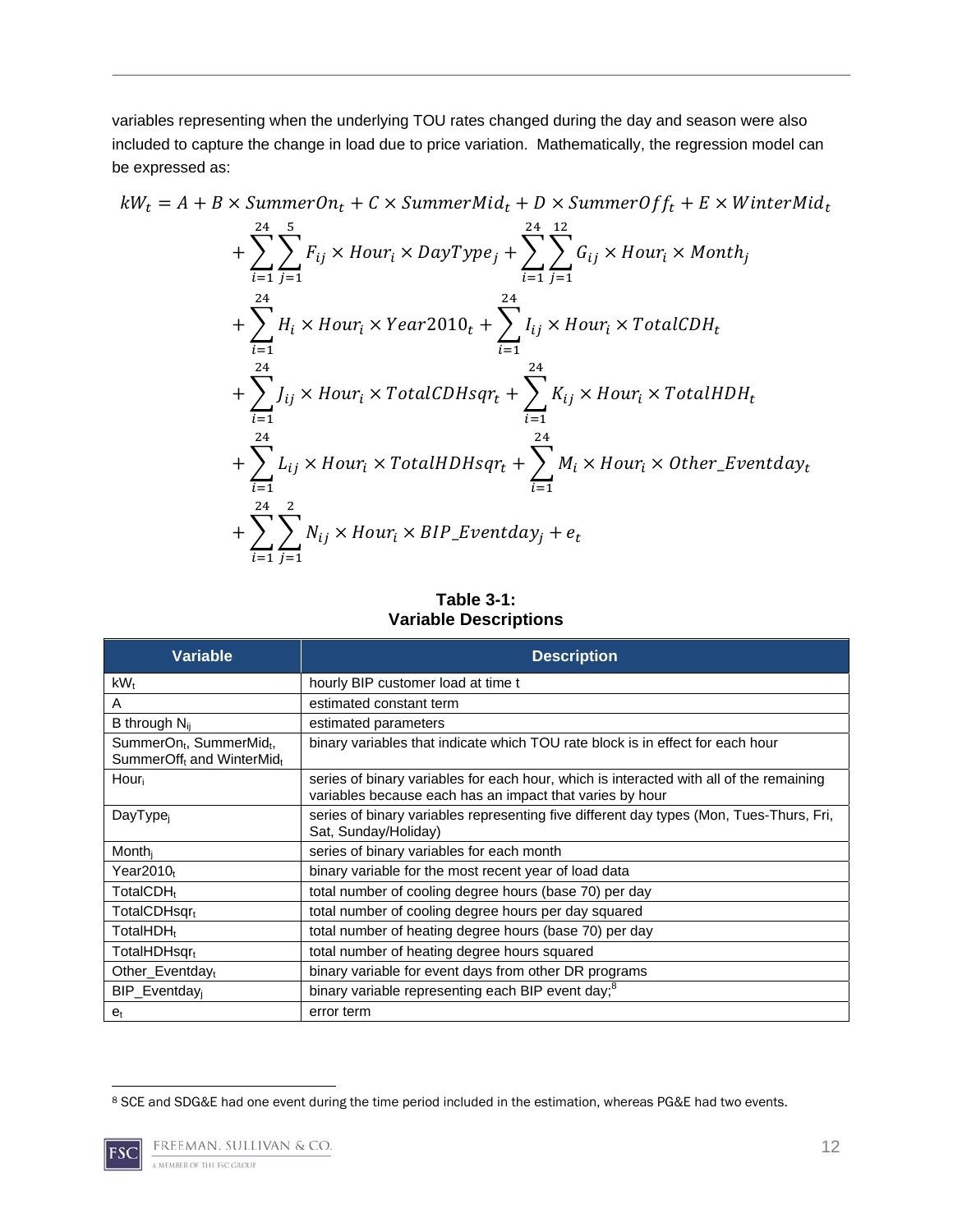Load was significantly lower in 2009 and 2010 for many BIP customers due to changes in overall economic conditions. If these conditions were not accounted for in the model, there would be a downward bias in the forecasted reference load for the ex ante analysis, assuming that economic growth rebounds from 2009 and 2010 levels. Each utility had its own assumptions concerning the economic recovery and its effect on BIP load in the ex ante analysis:

- SCE: BIP load is assumed to increase by 1.5% per year from 2011 through 2014 and then reach a steady state from 2015 through 2021;
- PG&E: BIP load is also assumed to increase by 1.5% per year from 2011 through 2014 and then *decrease* by 0.6% per year from 2015 through 2021; and
- SDG&E: BIP load is assumed to remain the same. With so few customers in the program, it is difficult to determine whether a customer experienced a decline in load due to the economic downturn or had a permanent change in their business practices.

For SCE, the load growth assumption is based on an analysis of recent trends in aggregate BIP load. PG&E used its internal economic forecast for large business customers to project how BIP load will change from 2011 through 2021.

#### **3.2 Model Accuracy and Validity Assessment**

Although regressions were run for each individual customer in the BIP program, what matters most is that the reference loads for all customers combined, or for selected groups of customers (e.g., industry types, LCA) are accurate. Given that load impacts are calculated as the difference between the reference load and the FSL (after factoring in over/under performance), any error in the estimated reference load would cause an error in the estimated load impact.

### **3.2.1 Out-of-Sample Validation**

Considering that BIP events are usually called on high system load days during the summer, it is important that the model predicts accurately at high temperatures. In the first test of model accuracy, a series of out-of-sample validations is conducted. Rather than running the model on all of the available load data, a group of five randomly selected high temperature weekdays is withheld from the estimation. Although these five days are not included in the estimating sample, the model is used to predict load on those days. This process is repeated three times so that out-of-sample predictions of load are generated for the top 15 maximum temperature weekdays for each customer.

This validation process most closely aligns with what is expected of the model in the ex post and ex ante analyses. In the ex ante analysis, the model is used to simulate the reference load and load with DR under 1-in-2 and 1-in-10 weather year scenarios. The ex post analysis estimates load reductions by predicting what load would have been if an event was not called. In both of these analyses, out-ofsample predictions are generated for scenarios in which actual, unperturbed load data is not available. Therefore, out-of-sample validation using randomly selected high temperature weekdays is a logical test to determine which model is most accurate.

Figure 3-1 shows the results of the out-of-sample validation for the top 15 maximum temperature weekdays for each customer. As seen in the figure, the model accurately predicts load on high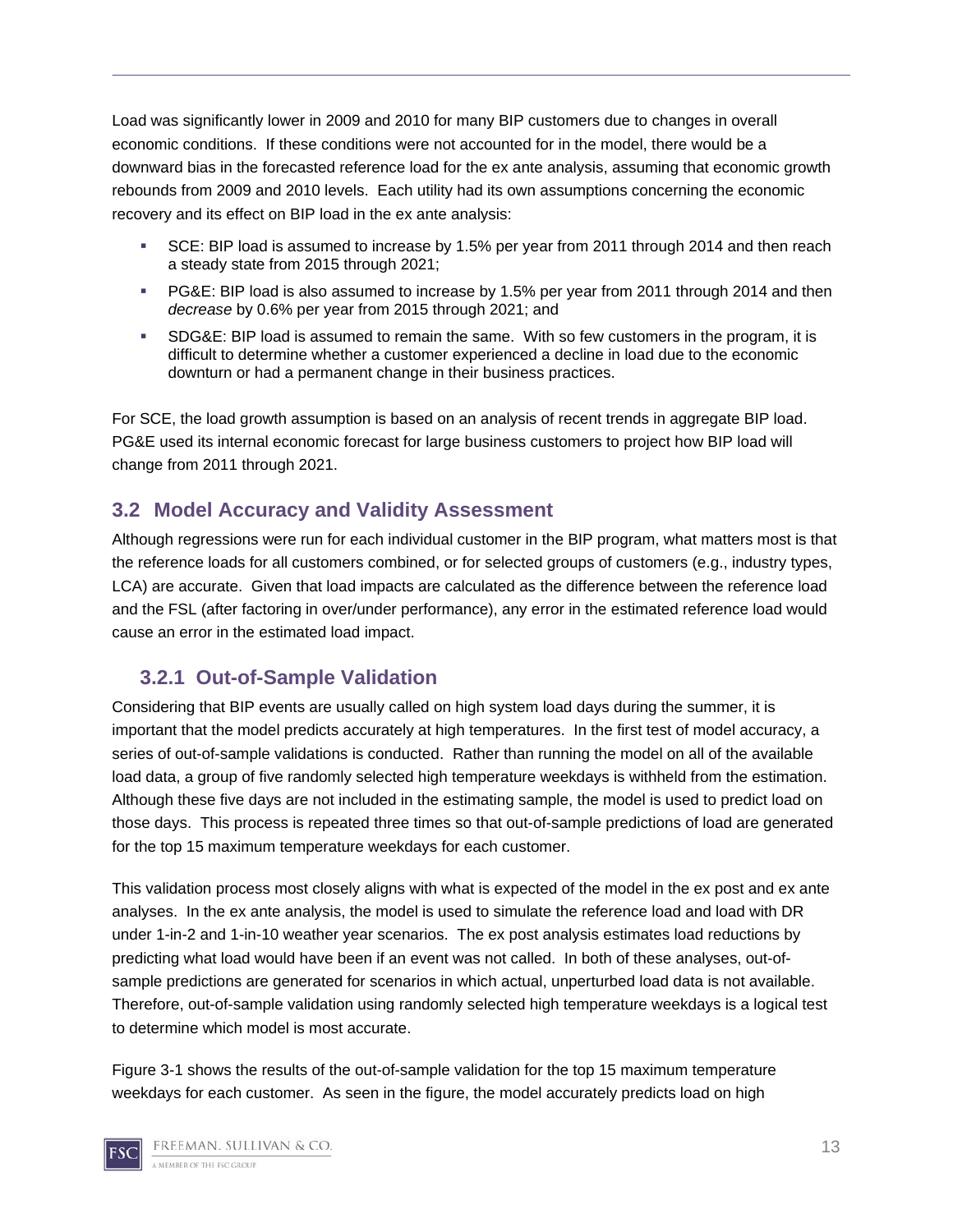temperature weekdays even if those days are not included in the estimating sample. The difference between actual and predicted load did not exceed 2.3% in any hour for each utility. More importantly, the percentage error is low during the afternoon when events are most likely to be called. Between 1 PM and 6 PM, the SCE model slightly over predicts by 1.2%, whereas the PG&E and SDG&E models under predict by less than 1.5%. Considering that BIP customers typically drop more than 70% of their load during events, an error of 1.2% to 1.5% will have little effect on the accuracy of the load impact estimates.





#### **3.2.2 Goodness of Fit Measures**

Although regressions were estimated at the individual customer level, from a policy standpoint, the focus is less on how the regressions perform for individual customers than it is on how the regressions perform for the average participant and for specific customer segments. Overall, individual customers exhibited more variation and less consistent energy use patterns than the aggregate participant population. Likewise, the regressions are better at explaining the variation in electricity consumption and load impacts for the average customer (or average customer within a specific segment) than for individual customers. Put differently, it is more difficult to fully explain how a customer from a specific industry behaves on an hourly basis than it is to explain how the average customer in that industry behaves on an hourly basis. Because of this, we present measures of the explained variation, as described by the R-squared goodness-of-fit statistic, for the individual regressions for specific customer segments and for the average customer overall.

Figure 3-2 shows the distribution of R-squared values from the individual customer regressions for SCE BIP customers. Roughly half of the individual customer regressions had R-squared values above 0.7,

<sup>9</sup> Note that there are two lines for each utility in the graph, but due to the small error between estimated and actual values, it is difficult to distinguish the two lines. A table of the hourly values for each utility is provided in Appendix B.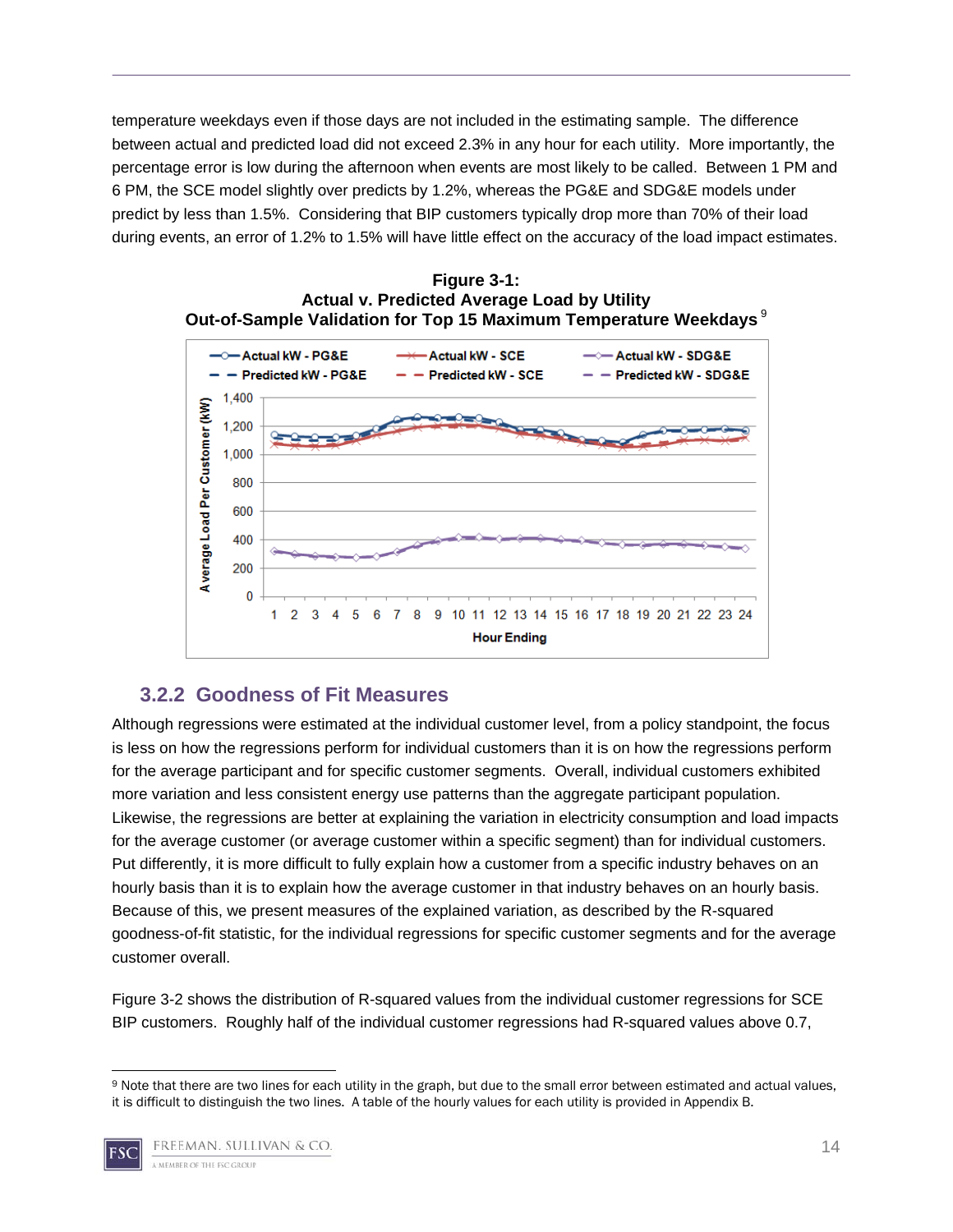which suggests that the model predicts well for most SCE BIP customers. The lower one-third of all individual regressions had R-squared statistics up to 0.6.



**Figure 3-2: Distribution of R-squared Values from Individual Regressions for SCE BIP Customers** 

For PG&E BIP customers, the distribution of R-squared values from the individual customer regressions is more variable, as shown in Figure 3-3. About 65% of the individual customer regressions had Rsquared values above 0.5. This result suggests that the model explains most of the variation in load for the majority of PG&E BIP customers, but compared to SCE, there are relatively lower values in the bottom group. The lower one-third of all PG&E individual regressions had R-squared statistics below 0.45. The difference in the distribution of R-squared values between the utilities is primarily a function of the difference in industry mix. PG&E has a relatively large portion of BIP customers in the wholesale, transport & other utilities segment, which has load that is more difficult to explain.

**Figure 3-3: Distribution of R-squared Values from Individual Regressions for PG&E BIP Customers** 

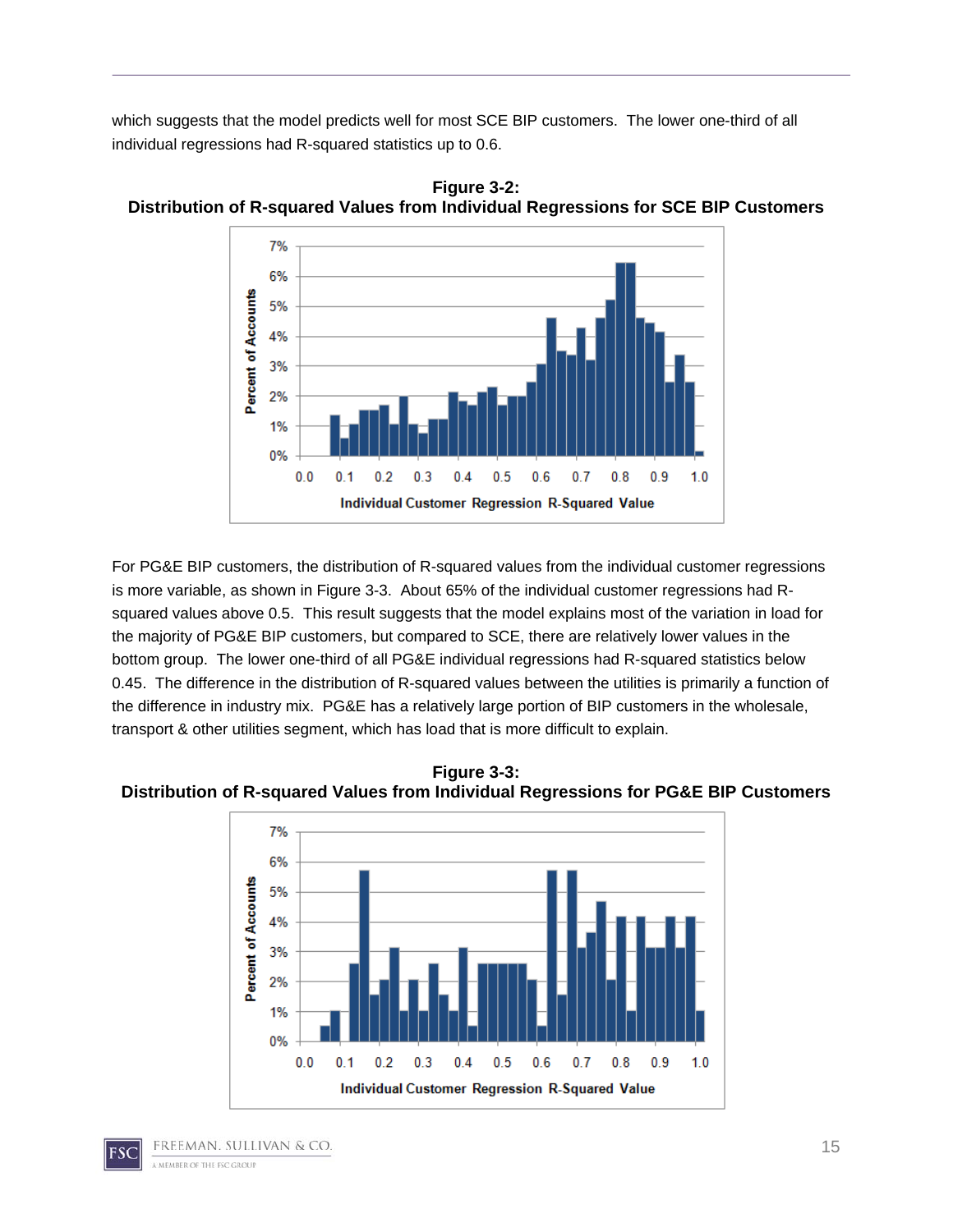As shown in Figure 3-4, the model has relatively high R-squared values for SDG&E BIP customers. All individual customer regressions have an R-squared value above 0.7.



**Figure 3-4: Distribution of R-squared Values from Individual Regressions for SDG&E BIP Customers** 

In order to estimate the average customer R-squared values for each industry, LCA or the program as a whole, the regression-predicted and actual electricity usage values were averaged across all customers for each date and hour. This process produced regression-predicted and actual values for the average customer, which enabled the calculation of errors for the average customer and the calculation of the Rsquared value. The R-squared values for the average participant and for the average customer by segment were estimated using the following formula:<sup>10</sup>

$$
R^{2} = 1 - \frac{\sum_{t} (y_{t} - \hat{y}_{t})^{2}}{\sum_{t} (y_{t} - \overline{y})^{2}}
$$

**Table 3-2: Variable Descriptions** 

| <b>Variable</b> | <b>Description</b>                         |
|-----------------|--------------------------------------------|
| У,              | actual energy use at time t                |
|                 | regression predicted energy use at time t  |
|                 | average energy use across all time periods |

 10 Technically, the R-squared value needs to be adjusted based on the number of parameters and observations from each regression. Given that the number of observations per regression was typically over 8,000, the effects of the adjustment were anticipated to be minimal. As a result, the unadjusted R-squared is presented in order to avoid the complication of tracking the number of observations and parameters from each individual regression.

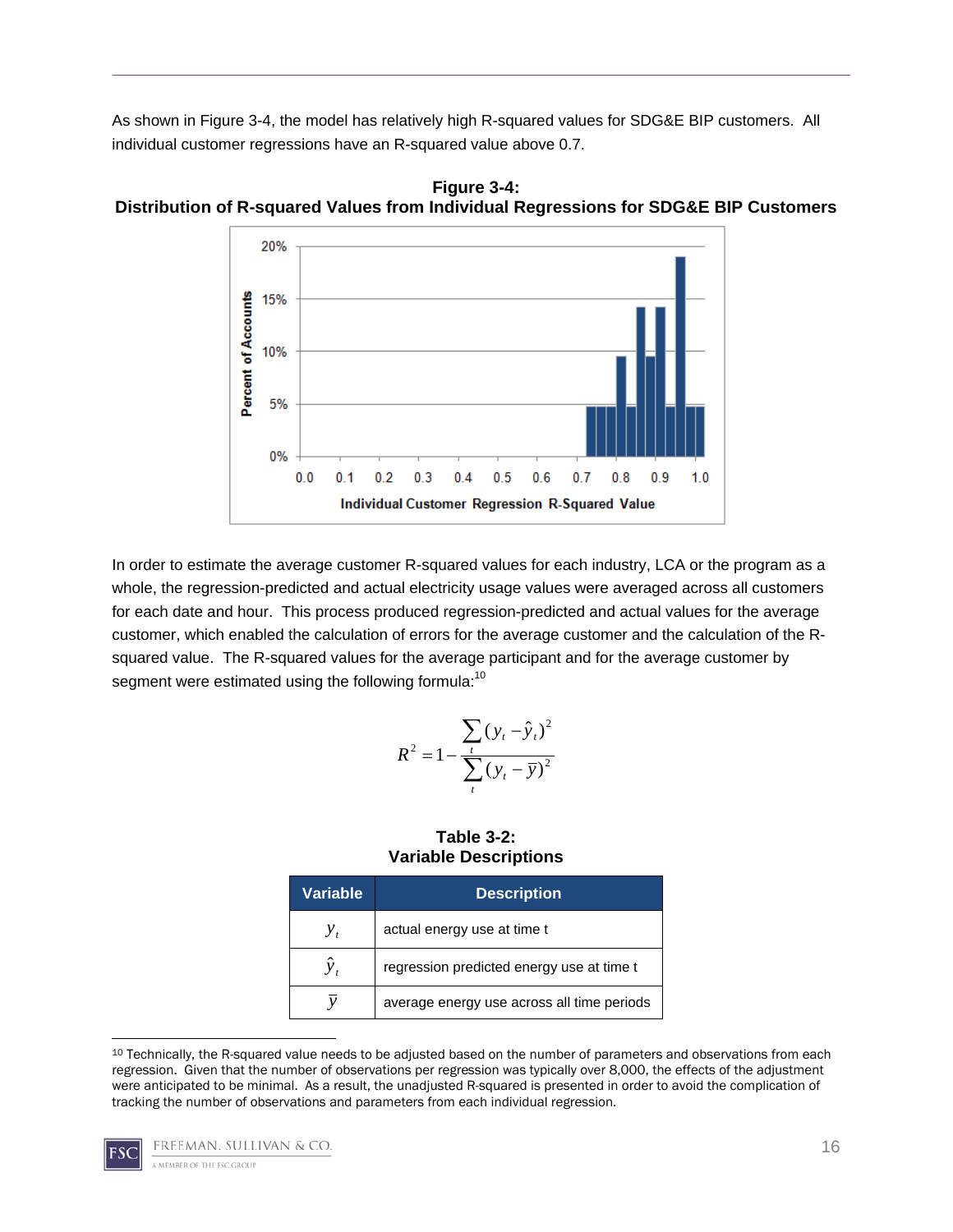Table 3-3 summarizes the amount of variation explained by the regression model by industry and utility. For all customers, SCE and PG&E have an aggregate R-squared value of 0.75, which means that the model explains 75% of variation in aggregate BIP load for each utility. As suggested by the histograms above, SDG&E BIP customers have a higher R-squared of 0.93. Retail stores have the highest aggregate R-squared value for each utility, ranging from 0.95 for SCE to 0.99 for PG&E. In general, customers in the wholesale, transport & other utilities segment have usage that is relatively more difficult to explain, which is why their aggregate R-squared value is relatively low for SCE and PG&E.

| <b>Industry</b>                        | <b>SCE</b> | <b>PG&amp;E</b> | <b>SDG&amp;E</b> |
|----------------------------------------|------------|-----------------|------------------|
| Agriculture, Mining & Construction     | 0.21       | 0.71            |                  |
| Manufacturing                          | 0.73       | 0.68            | 0.90             |
| Wholesale, Transport & Other Utilities | 0.37       | 0.48            |                  |
| <b>Retail Stores</b>                   | 0.95       | 0.99            | 0.97             |
| Offices, Hotels, Finance & Services    | 0.87       | 0.85            | 0.93             |
| Schools                                | 0.91       |                 |                  |
| Institutional/Government               | 0.89       | 0.95            |                  |
| <b>All Customers</b>                   | 0.75       | 0.75            | 0.93             |

**Table 3-3: Aggregate R-Squared Values by Industry and Utility** 

Table 3-4 shows the aggregate R-Squared values by LCA. The explained variation varied from 32% to 93% across LCAs. Only 2 of the LCAs have an R-squared value below 0.55 – outside LA basin (0.32) and Ventura (0.35). As shown in Table 3-1, the model has a relatively low R-squared for agriculture, mining & construction and wholesale, transport & other utilities customers at SCE. These two industries comprise 50% and 40% of the customer mix in the Outside LA Basin and Ventura LCAs, respectively, which explains why the R-squared is relatively low. For PG&E, the majority of variation in aggregate load is explained in each LCA (i.e., the R-squared value is greater than 0.5).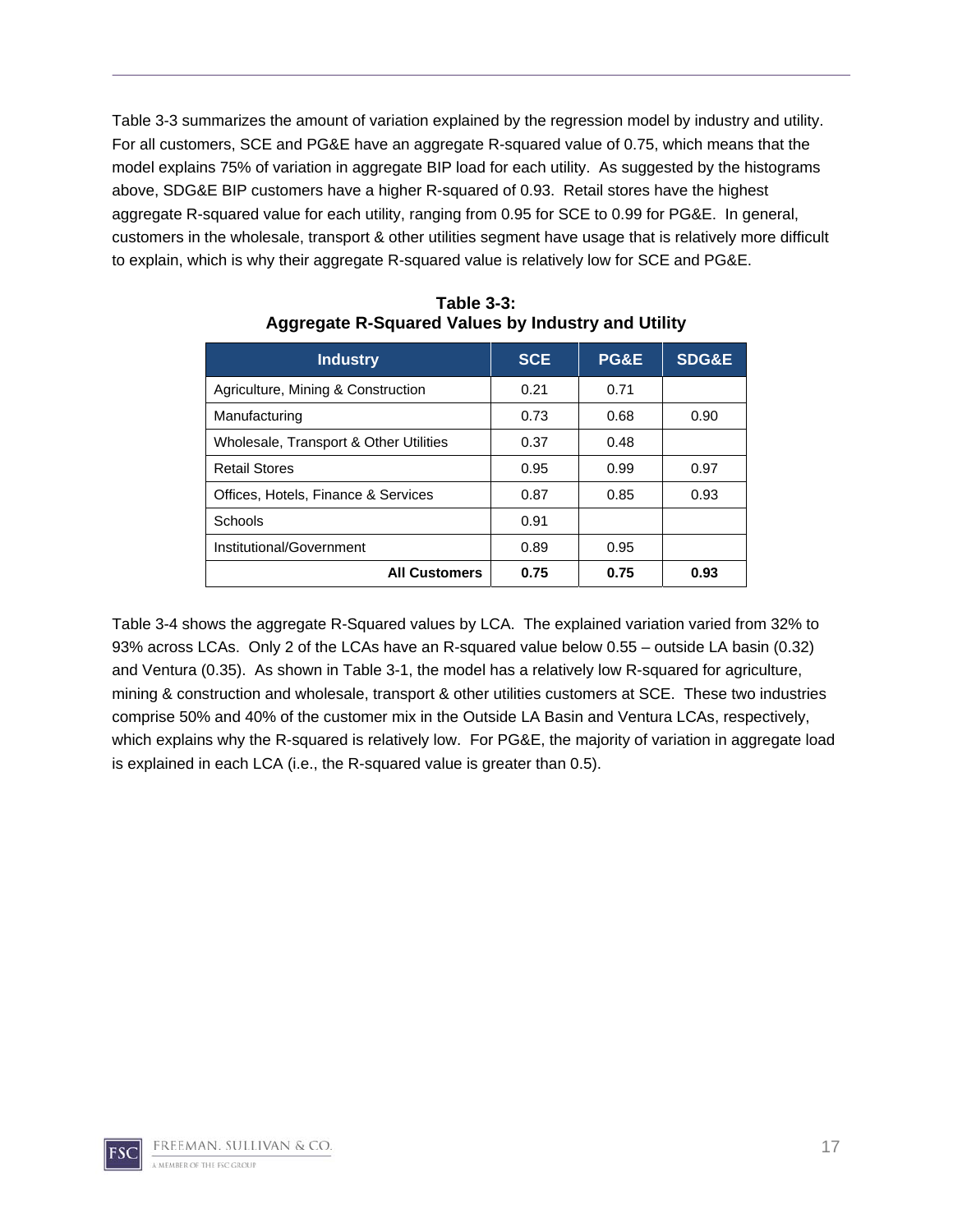| <b>Local Capacity Area</b> | <b>R-Squared</b> |
|----------------------------|------------------|
| <b>SCE LCAs</b>            |                  |
| I A Basin                  | 0.77             |
| Outside LA Basin           | 0.32             |
| Ventura                    | 0.35             |
| <b>PG&amp;E LCAs</b>       |                  |
| Greater Bay Area           | 0.79             |
| Greater Fresno             | 0.78             |
| Humboldt                   | 0.68             |
| Kern                       | 0.55             |
| <b>Northern Coast</b>      | 0.78             |
| Other                      | 0.67             |
| Sierra                     | 0.77             |
| Stockton                   | 0.80             |
| San Diego                  | 0.93             |

| Table 3-4:                               |  |
|------------------------------------------|--|
| <b>Aggregate R-Squared Values by LCA</b> |  |

#### **3.3 Over/Under Performance Adjustment**

In addition to estimating the reference load for the ex ante load impacts, historical event day behavior was analyzed and incorporated into the ex ante results to adjust for over/under performance. This adjustment was only made for the SCE and PG&E ex ante load impact estimates because SDG&E did not have enough BIP customers or event data to model event day behavior by industry.

For most DR programs, the ex post impacts from previous events are applied to the ex ante estimates. For example, if a customer provided a load reduction of 500 kW on average, the typical event day on an ex ante basis would show a load reduction of roughly 500 kW for that customer.

For BIP, similar *performance* relative to the FSL is expected, not similar *reductions*. Consider a BIP customer that provided an average load reduction of 500 kW with an average reference load of 800 kW during event hours. Assume that this customer had an FSL of 300 kW and with an average load reduction of 500 kW, this customer fully complied to its FSL obligations. Since this customer fully complied, it is expected that this customer would fully comply in future events. Therefore, if the predicted reference load for a typical event day is 950 kW, an impact of 650 kW would be expected (950 kW – 300 kW FSL). If we applied the same 500 kW reduction from previous events, the estimated load with DR would be 450 kW (950 kW – 500 kW), which would suggest that the customer substantially under complied relative to its FSL of 300 kW. If a customer did not under comply in previous events, it is not expected that it would under comply on an ex ante basis. Therefore, the ex ante impacts are based on the estimated reference load and the FSL after adjusting for over/under performance.

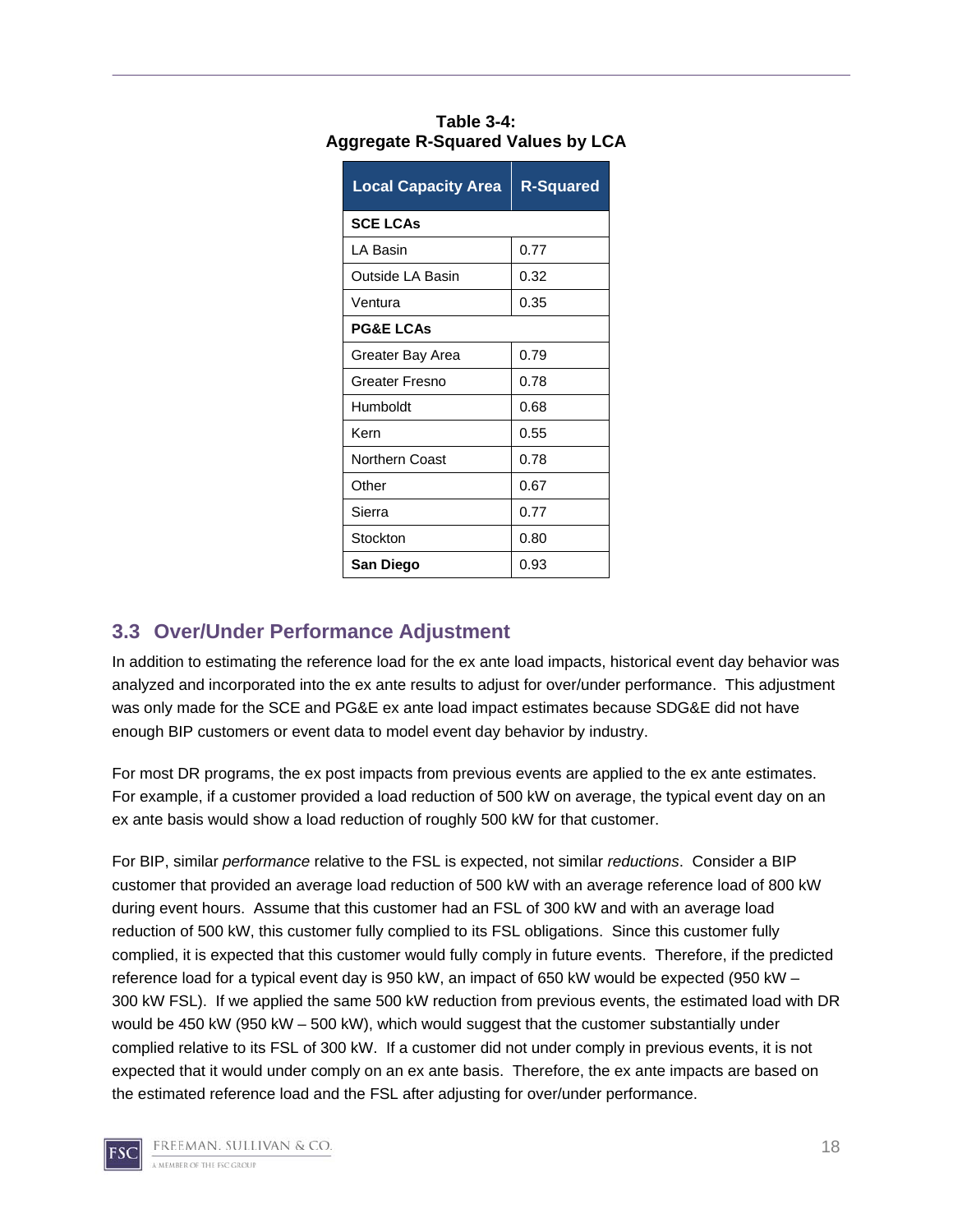Over/under performance is calculated at the industry level using data pooled across events from 2006 to 2010. Therefore, a customer in a given industry is assumed to perform similar to the recent historical performance of customers in its industry. This adjustment is made at the industry level simply because there is limited (if any) event history from individual customers. Because very few actual BIP events have been called since 2006 (the exception being annual tests events), we only have historical performance data for one or two BIP events for most BIP program participants. Furthermore, this analysis does not consider the performance data of customers on interruptible programs that existed prior to BIP. As such, conclusions about such customer's performance should not be drawn from this particular section of analysis.

For SCE and PG&E, data was pooled across events from 2006 to 2010. This data included six different event days. The July 24, 2006 event provided load and FSL information for 508 SCE customers and 102 PG&E customers. The August 28, 2008 PG&E test event provided load and FSL information for 141 PG&E customers. The 2009 test events for SCE and PG&E provided data for 648 SCE customers and 165 PG&E customers. Finally, this year's over/under performance analysis was updated with 187 customers that participated in the 2010 PG&E test event. Considering that this 2010 event comprises a small fraction of the overall analysis, the over/under performance results have not changed substantially from last year.

After pooling the event data, the load shape pattern was determined for each industry and incorporated into the ex ante load impact estimates. Table 3-5 shows the results of the over/under performance analysis by industry. A value over 100% means that customers in that industry over performed whereas a value under 100% means that customers in that industry under performed. For all industries combined, customers provided 90.6% of the expected load reduction given their FSL in the first hour of the event and 93.7% in the last hour of the event. Although customers slightly under performed during event hours, there are substantial impacts in the hour before and after the event.

Performance varies substantially by industry. Customers in the offices, hotels, finance & services segment over perform by up to 5.8% during event hours. Retail stores under perform substantially, only providing up to 40% of the expected load reduction. Customers in the agriculture, mining & construction segment under perform by around 23% during the first and last hour of the event. The two largest BIP industries (manufacturing and wholesale, transport & other utilities) under perform slightly, which drives much of the overall result for all customers.

Although the main purpose of this exercise was to determine over/under performance by industry during the event hours, it also provided information on electric load during pre-event and post-event hours, which was incorporated into the ex ante estimates. As a result, SCE and PG&E ex ante load impact estimates show moderate load shifting to pre-event hours. After the event, aggregate load does not return to the level of the reference load until the end of the day or later. This means that there are substantial load impacts after the event ends.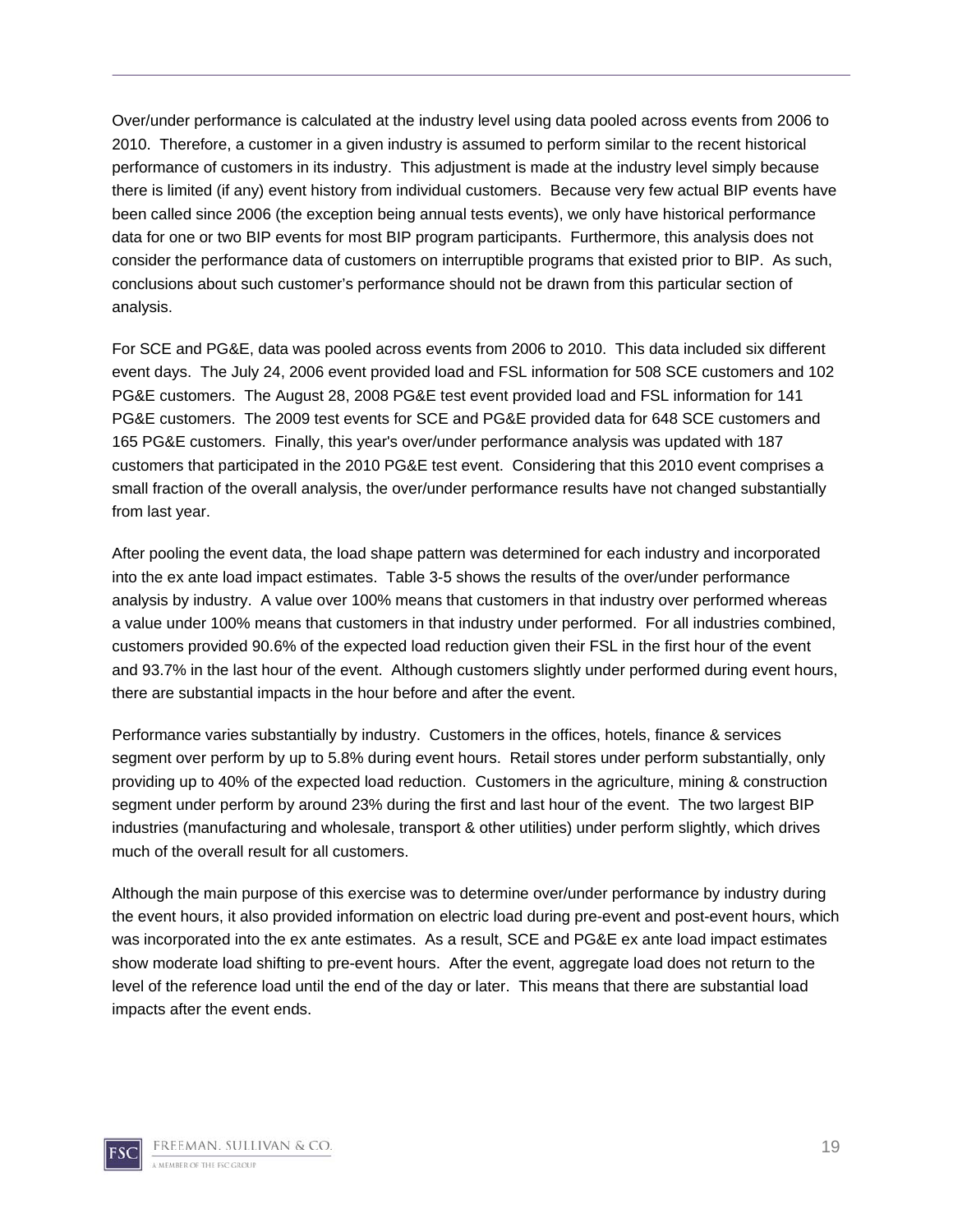**SCE and PG&E BIP Events from 2006-2010 Industry** N **% Over/Under Performance Hour Before Event First Hour of Event Last Hour of Event Hour After Event**  Agriculture, Mining & Construction 207 19.9 76.3 78.3 65.6 Manufacturing 1927 | 27.7 | 95.9 | 99.1 | 65.4 Wholesale, Transport & Other Utilities | 283 | 32.7 | 98.0 | 97.7 | 50.8 Retail Stores 81 2.6 34.1 40.0 24.7 Offices, Hotels, Finance & Services | 121 | 26.8 | 100.7 | 105.8 | 63.0

# **Table 3-5: BIP Over/Under Performance Percentages by Industry and Event Hour**

For SDG&E, the ex ante load impacts are based on the experience of its 2010 BIP event. For all but one BIP customer, September 27, 2010 was their first BIP event day. With little event history, this event day was all that could be used in the ex ante analysis. Section 6 provides more details on how the results of the 2010 ex post analysis for SDG&E were applied to the ex ante load impact estimates.

All Customers | 1,749 | 25.6 | 90.6 | 93.7 | 62.7

Schools 97 4.9 41.3 56.4 38.1 Institutional/Government 33 4.0 93.6 94.3 56.5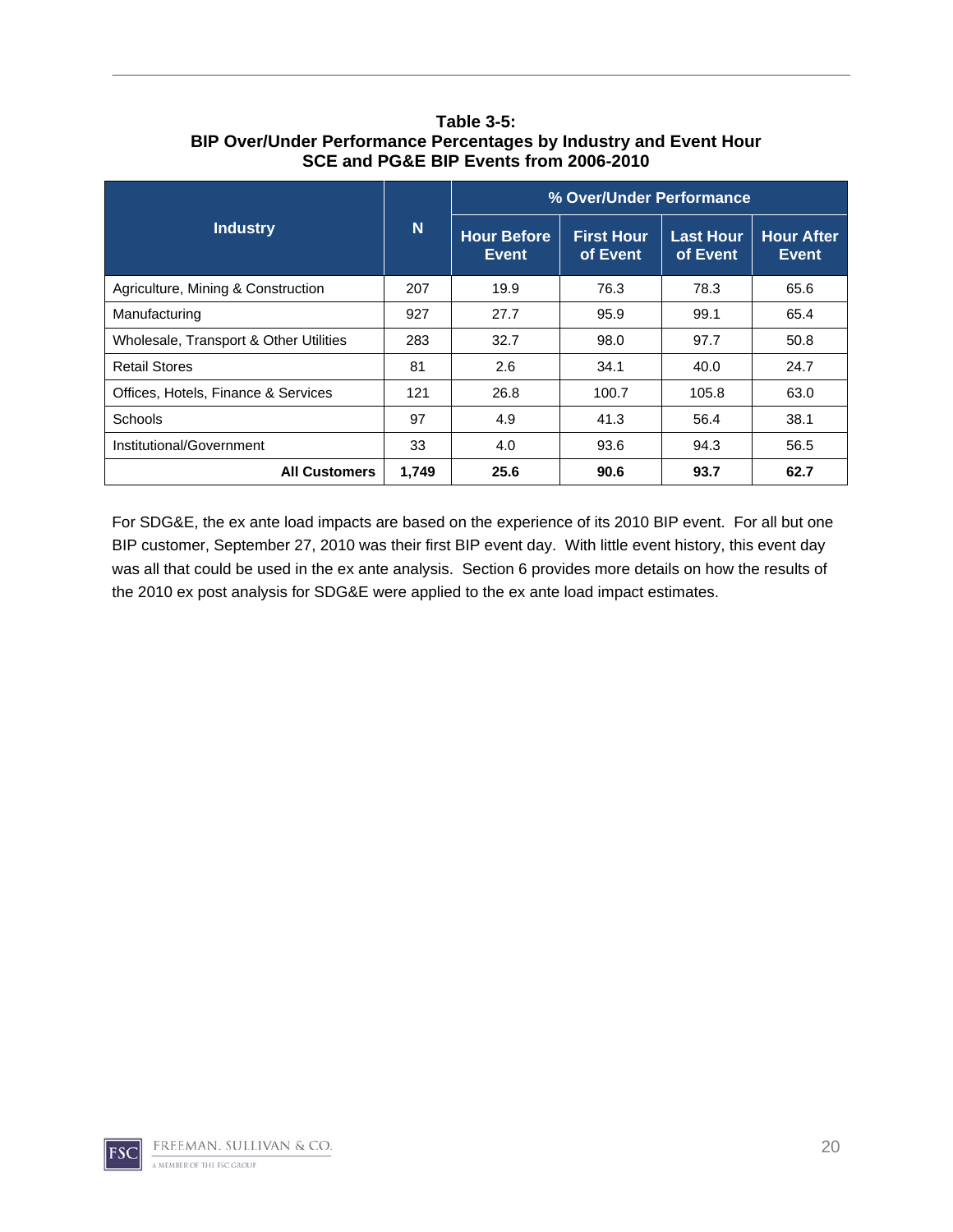# **4 SCE Load Impact Analysis**

This section includes 2011-2021 ex ante load impact estimates for SCE's BIP program. The discussion of load impacts provided below focuses on the high level, average and aggregate impacts. The remainder of the hourly ex ante load impact estimates that are required by the protocols, including uncertainty adjusted estimates, can be found in the electronic appendix titled, "SCE 2010 BIP Ex Ante Load Impact Tables."

## **4.1 Ex Post Load Impact Estimates**

SCE did not have any BIP events in 2010. Ex post analysis of the most recent event in 2009 was conducted in conjunction with the 2009 load impact evaluation of BIP.<sup>11</sup>

## **4.2 Ex Ante Load Impact Estimates**

SCE projects that BIP enrollment will remain constant throughout the ex ante forecast period (2011- 2021). Although enrollment does not change, ex ante load impact estimates increase slightly over time due to load growth. As discussed in Section 3.1, SCE BIP load is assumed to increase by 1.5% per year from 2011 through 2014 and then reach a steady state from 2015 through 2021. This 1.5% annual increase is applied to the estimated reference load, which in turn leads to a proportional increase in load impacts.

Figures 4-1 and 4-2 show the reference load and estimated load with DR for the average customer on a typical event day based on 1-in-2 and 1-in-10 year weather conditions for the year 2015. Impacts are reported for 2015 because it is the year in which BIP load growth reaches a steady state. For a 1-in-2 typical event day, the estimated load impact for the average participant is 908 kW from 1 PM to 6 PM. This represents a 78.1% impact relative to the average reference load of 1,162.2 kW. Based on 1-in-10 year weather conditions, the load impact pattern over the event period is very similar to that in a 1-in-2 weather year because BIP customer usage is not sensitive to temperature. The average load impact across the event period is 898 kW, which is 1% less than in the 1-in-2 weather year.

 11 Stephen George, Josh Bode and Josh Schellenberg. "2009 Load Impact Evaluation of California's Statewide Base Interruptible Program." April 1, 2010.

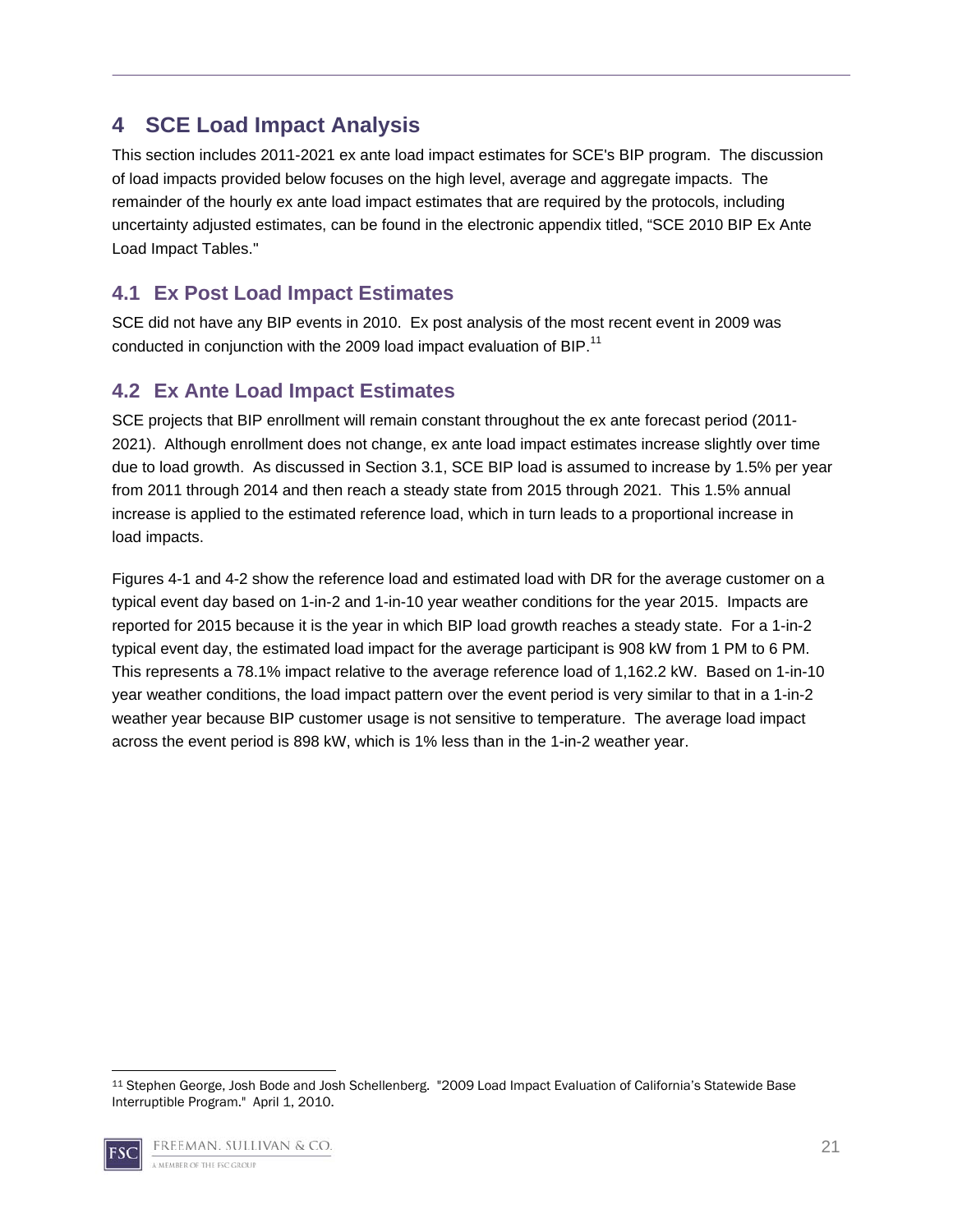#### **Figure 4-1: SCE BIP Average Load Impact (kW) per Customer in 2015 for a Typical Event Day Based on 1-in-2 Year Weather Conditions**

| <b>TABLE 1: Menu options</b> |                                                                             | Hour                                               |           | Estimated<br>Reference Load with | Load<br>Impact   | Weighted                   | Uncertainty Adjusted Impact - Percentiles |                                   |         |                                           |        |        |
|------------------------------|-----------------------------------------------------------------------------|----------------------------------------------------|-----------|----------------------------------|------------------|----------------------------|-------------------------------------------|-----------------------------------|---------|-------------------------------------------|--------|--------|
|                              | <b>Type of Results</b>                                                      | Average Enrolled Account                           | Ending    | Load (kW)                        | DR (kW)          | (KW)                       | Temp (F)                                  | 10 <sub>th</sub>                  | 30th    | 50th                                      | 70th   | 90th   |
|                              | <b>Weather Year</b>                                                         | $1-in-2$                                           | 1:00      | 1157.0                           | 1157.0           | 0.0                        | 69.3                                      | $-56.7$                           | $-23.2$ | 0.0                                       | 23.2   | 56.7   |
|                              | <b>Forecast Year</b>                                                        | 2015-2021                                          | 2:00      | 1146.1                           | 1146.1           | 0.0                        | 68.3                                      | $-56.7$                           | $-23.2$ | 0.0                                       | 23.2   | 56.7   |
|                              | Day Type                                                                    | <b>Typical Event Day</b>                           | 3:00      | 1136.4                           | 1136.4           | 0.0                        | 67.0                                      | $-56.7$                           | $-23.2$ | 0.0                                       | 23.2   | 56.7   |
|                              | <b>Customer Characteristic</b>                                              | <b>All Customers</b>                               | 4:00      | 1148.6                           | 1148.6           | 0.0                        | 66.4                                      | $-56.7$                           | $-23.2$ | 0.0                                       | 23.2   | 56.7   |
| <b>TABLE 2: Output</b>       |                                                                             |                                                    | 5:00      | 1177.4                           | 1177.4           | 0.0                        | 65.5                                      | $-56.7$                           | $-23.2$ | 0.0                                       | 23.2   | 56.7   |
|                              | <b>Number of Accounts</b>                                                   | 626                                                | 6:00      | 1221.6                           | 1221.6           | 0.0                        | 65.0                                      | $-56.8$                           | $-23.2$ | 0.0                                       | 23.2   | 56.8   |
|                              | Average FSL (kW)                                                            | 151.1                                              | 7:00      | 1254.9                           | 1254.9           | 0.0                        | 65.6                                      | $-56.8$                           | $-23.2$ | 0.0                                       | 23.2   | 56.8   |
|                              | <b>Proxy Date</b>                                                           | <b>N/A</b>                                         | 8:00      | 1275.9                           | 1275.9           | 0.0                        | 69.0                                      | $-56.8$                           | $-23.2$ | 0.0                                       | 23.2   | 56.8   |
|                              | Average Load Impact (kW) (1-6pm)                                            | 908.0                                              | 9:00      | 1269.0                           | 1269.0           | 0.0                        | 74.6                                      | $-56.7$                           | $-23.2$ | 0.0                                       | 23.2   | 56.7   |
|                              | % Load Impact (1-6pm)                                                       | 78.1%                                              | 10:00     | 1260.4                           | 1260.4           | 0.0                        | 79.8                                      | $-56.6$                           | $-23.2$ | 0.0                                       | 23.2   | 56.6   |
|                              |                                                                             |                                                    | 11:00     | 1259.8                           | 1259.8           | 0.0                        | 84.1                                      | $-56.5$                           | $-23.1$ | 0.0                                       | 23.1   | 56.5   |
|                              | - - Reference Load (kW) - - Estimated Load with DR (kW)                     | -FSL                                               | 12:00     | 1247.9                           | 1239.8           | 8.1                        | 87.3                                      | 8.1<br>31.2<br>$-48.3$<br>$-15.0$ |         |                                           | 64.6   |        |
| 1,400.0                      |                                                                             |                                                    | 13:00     | 1222.9                           | 982.3            | 240.5                      | 89.7                                      | 184.1                             | 217.4   | 240.5                                     | 263.6  | 297.0  |
|                              |                                                                             |                                                    | 14:00     | 1207.4                           | 275.2            | 932.2                      | 91.4                                      | 875.8                             | 909.1   | 932.2                                     | 955.3  | 988.6  |
| 1,200.0                      |                                                                             |                                                    | 15:00     | 1183.7                           | 264.6            | 919.1                      | 92.1                                      | 862.7                             | 896.0   | 919.1                                     | 942.1  | 975.5  |
|                              |                                                                             |                                                    | 16:00     | 1157.6                           | 253.8            | 903.8                      | 92.1                                      | 847.4                             | 880.7   | 903.8                                     | 926.8  | 960.2  |
| 1,000.0                      |                                                                             |                                                    | 17:00     | 1137.5                           | 243.6            | 893.9                      | 91.1                                      | 837.6                             | 870.9   | 893.9                                     | 917.0  | 950.3  |
|                              |                                                                             |                                                    | 18:00     | 1124.7                           | 233.8            | 890.9                      | 88.9                                      | 834.5                             | 867.8   | 890.9                                     | 913.9  | 947.3  |
| 800.0                        |                                                                             |                                                    | 19:00     | 1131.7                           | 561.1            | 570.6                      | 85.7                                      | 514.2                             | 547.5   | 570.6                                     | 593.6  | 627.0  |
|                              |                                                                             |                                                    | 20:00     | 1137.8                           | 828.6            | 309.2                      | 81.9                                      | 252.8                             | 286.1   | 309.2                                     | 332.3  | 365.6  |
| 600.0                        |                                                                             |                                                    | 21:00     | 1170.2                           | 964.0            | 206.1                      | 77.8                                      | 149.4                             | 182.9   | 206.1                                     | 229.3  | 262.9  |
| 400.0                        |                                                                             |                                                    | 22:00     | 1172.2                           | 1046.5           | 125.7                      | 75.3                                      | 69.0                              | 102.5   | 125.7                                     | 149.0  | 182.5  |
|                              |                                                                             |                                                    | 23:00     | 1159.8                           | 1088.9           | 70.9                       | 73.4                                      | 14.2                              | 47.7    | 70.9                                      | 94.1   | 127.7  |
| 200.0                        |                                                                             |                                                    | 0:00      | 1192.5                           | 1127.4           | 65.1                       | 71.5                                      | 8.4                               | 41.9    | 65.1                                      | 88.3   | 121.8  |
|                              |                                                                             |                                                    | Reference | Energy Use                       | Change in        | Cooling<br>Degree          |                                           |                                   |         | Uncertainty Adjusted Impact - Percentiles |        |        |
| 0.0                          |                                                                             |                                                    |           | <b>Energy Use</b><br>(kWh)       | with DR<br>(kWh) | <b>Energy Use</b><br>(kWh) | <b>Hours</b><br>(Base 70)                 | 10 <sub>th</sub>                  | 30th    | 50th                                      | 70th   | 90th   |
|                              | 11.00<br>3:00<br>$\frac{6}{5}$<br>7:00<br>$\frac{6}{3}$<br>$\frac{6}{1100}$ | 13:00<br>15:00<br>17:00<br>19:00<br>21:00<br>23:00 | Daily     | 28,553.1                         | 22,416.9         | 6,136.2                    | 216.8                                     | 5858.9                            | 6022.7  | 6136.2                                    | 6249.6 | 6413.4 |

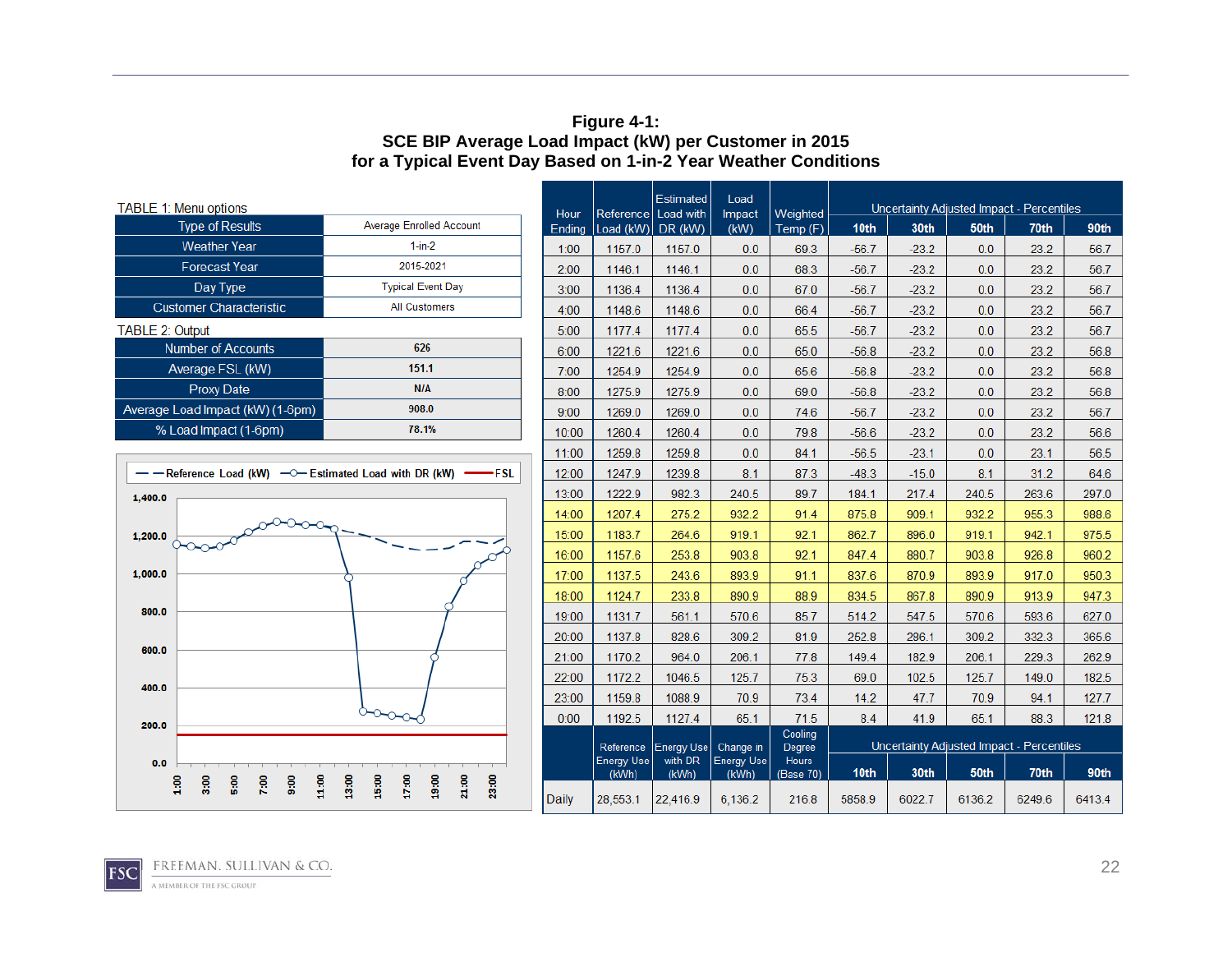#### **Figure 4-2: SCE BIP Average Load Impact (kW) per Customer in 2015 for a Typical Event Day Based on 1-in-10 Year Weather Conditions**

| <b>TABLE 1: Menu options</b>                                               |                                                    | Hour         | Reference         | Estimated<br>Load with | Load<br>Impact | Weighted          |                                   |         |        | Uncertainty Adjusted Impact - Percentiles |   |
|----------------------------------------------------------------------------|----------------------------------------------------|--------------|-------------------|------------------------|----------------|-------------------|-----------------------------------|---------|--------|-------------------------------------------|---|
| <b>Type of Results</b>                                                     | Average Enrolled Account                           | Ending       | Load (kW)         | DR (kW)                | (KW)           | Temp (F)          | 10th                              | 30th    | 50th   | 70th                                      |   |
| <b>Weather Year</b>                                                        | $1-in-10$                                          | 1:00         | 1151.2            | 1151.2                 | 0.0            | 76.3              | $-57.2$                           | $-23.4$ | 0.0    | 23.4                                      |   |
| <b>Forecast Year</b>                                                       | 2015-2021                                          | 2:00         | 1140.2            | 1140.2                 | 0.0            | 74.8              | $-57.2$                           | $-23.4$ | 0.0    | 23.4                                      |   |
| Day Type                                                                   | <b>Typical Event Day</b>                           | 3:00         | 1129.5            | 1129.5                 | 0.0            | 73.8              | $-57.3$                           | $-23.5$ | 0.0    | 23.5                                      |   |
| <b>Customer Characteristic</b>                                             | <b>All Customers</b>                               | 4:00         | 1142.1            | 1142.1                 | 0.0            | 72.9              | $-57.3$                           | $-23.4$ | 0.0    | 23.4                                      |   |
| <b>TABLE 2: Output</b>                                                     |                                                    | 5:00         | 1173.3            | 1173.3                 | 0.0            | 72.3              | $-57.3$                           | $-23.4$ | 0.0    | 23.4                                      |   |
| <b>Number of Accounts</b>                                                  | 626                                                | 6:00         | 1219.4            | 1219.4                 | 0.0            | 71.9              | $-57.3$                           | $-23.4$ | 0.0    | 23.4                                      |   |
| Average FSL (kW)                                                           | 151.1                                              | 7:00         | 1254.3            | 1254.3                 | 0.0            | 72.1              | $-57.3$                           | $-23.4$ | 0.0    | 23.4                                      |   |
| <b>Proxy Date</b>                                                          | N/A                                                | 8:00         | 1278.2            | 1278.2                 | 0.0            | 74.7              | $-57.3$                           | $-23.4$ | 0.0    | 23.4                                      |   |
| Average Load Impact (kW) (1-6pm)                                           | 898.0                                              | 9:00         | 1271.9            | 1271.9                 | 0.0            | 79.1              | $-57.1$                           | $-23.4$ | 0.0    | 23.4                                      |   |
| % Load Impact (1-6pm)                                                      | 77.9%                                              | 10:00        | 1262.2            | 1262.2                 | 0.0            | 83.1              | $-57.0$                           | $-23.3$ | 0.0    | 23.3                                      |   |
|                                                                            |                                                    | 11:00        | 1261.9            | 1261.9                 | 0.0            | 86.3              | $-56.9$                           | $-23.3$ | 0.0    | 23.3                                      |   |
| - - Reference Load (kW) - - Estimated Load with DR (kW)                    | ∙FSL.                                              | 12:00        | 1246.5            | 1242.7                 | 3.8            | 88.7              | $-53.0$<br>3.8<br>27.1<br>$-19.5$ |         |        |                                           |   |
| 1,400.0                                                                    |                                                    | 13:00        | 1218.2            | 986.3                  | 231.9          | 90.9              | 175.1                             | 208.6   | 231.9  | 255.1                                     |   |
|                                                                            |                                                    | 14:00        | 1200.9            | 276.0                  | 924.9          | 92.5              | 868.1                             | 901.6   | 924.9  | 948.1                                     |   |
| 1,200.0                                                                    |                                                    | 15:00        | 1177.4            | 266.2                  | 911.2          | 93.3              | 854.4                             | 888.0   | 911.2  | 934.4                                     |   |
|                                                                            |                                                    | 16:00        | 1148.0            | 254.7                  | 893.3          | 93.0              | 836.6                             | 870.1   | 893.3  | 916.6                                     |   |
| 1,000.0                                                                    |                                                    | 17:00        | 1126.7            | 244.2                  | 882.5          | 91.7              | 825.7                             | 859.3   | 882.5  | 905.7                                     |   |
|                                                                            |                                                    | 18:00        | 1113.7            | 235.7                  | 878.0          | 89.4              | 821.3                             | 854.8   | 878.0  | 901.3                                     |   |
| 800.0                                                                      |                                                    | 19:00        | 1121.4            | 563.3                  | 558.0          | 86.2              | 501.3                             | 534.8   | 558.1  | 581.3                                     |   |
|                                                                            |                                                    | 20:00        | 1130.1            | 830.7                  | 299.4          | 82.0              | 242.6                             | 276.2   | 299.4  | 322.7                                     |   |
| 600.0                                                                      |                                                    | 21:00        | 1160.9            | 966.1                  | 194.8          | 78.4              | 137.6                             | 171.4   | 194.8  | 218.1                                     |   |
|                                                                            |                                                    | 22:00        | 1162.9            | 1048.7                 | 114.2          | 76.3              | 57.1                              | 90.9    | 114.2  | 137.6                                     |   |
| 400.0                                                                      |                                                    | 23:00        | 1155.1            | 1090.3                 | 64.9           | 74.5              | 7.7                               | 41.5    | 64.9   | 88.3                                      |   |
| 200.0                                                                      |                                                    | 0:00         | 1185.3            | 1129.2                 | 56.1           | 73.4              | $-1.2$                            | 32.7    | 56.1   | 79.6                                      |   |
|                                                                            |                                                    |              | Reference         | <b>Energy Use</b>      | Change in      | Cooling<br>Degree |                                   |         |        | Uncertainty Adjusted Impact - Percentiles |   |
| 0.0                                                                        |                                                    |              | <b>Energy Use</b> | with DR                | Energy Use     | <b>Hours</b>      |                                   |         |        |                                           |   |
| 11.00<br>$\frac{6}{100}$<br>$\frac{6}{5}$<br>7:00<br>3:00<br>$\frac{6}{3}$ | 21.00<br>13:00<br>15:00<br>17:00<br>19:00<br>23:00 |              | (kWh)             | (kWh)                  | (kWh)          | (Base 70)         | 10th                              | 30th    | 50th   | 70th                                      |   |
|                                                                            |                                                    | <b>Daily</b> | 28,431.5          | 22,418.3               | 6,013.2        | 267.7             | 5733.7                            | 5898.8  | 6013.2 | 6127.5                                    | 6 |
|                                                                            |                                                    |              |                   |                        |                |                   |                                   |         |        |                                           |   |



90th 6292.6

90th  $57.2$  $57.2$ 57.3 57.3 57.3 57.3 57.3 57.3  $57.1$ 57.0 56.9 60.6 288.7 981.7 968.0 950.1 939.3 934.8 614.8 356.3 251.9 171.4  $122.1$ 113.5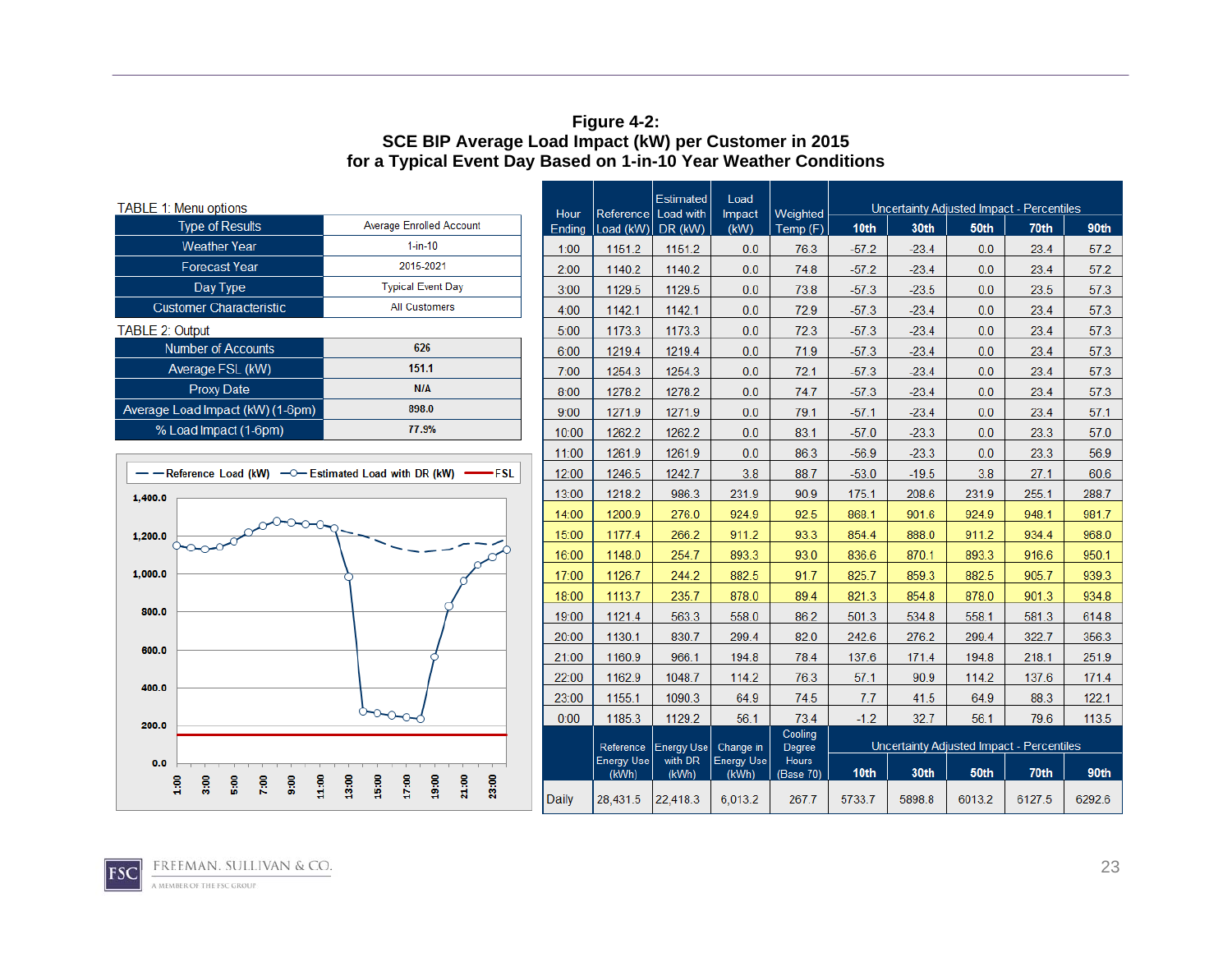Table 4-1 shows the aggregate on-peak ex ante load impact estimates for each day type by weather year and forecast year. In accordance with the revised resource adequacy hours, the peak period is defined as 1 PM to 6 PM for the typical event day and the April through October monthly peak days and 4 PM to 9 PM for the November through March monthly peak days. The change in peak period timing does not affect SCE BIP customers substantially because they have a relatively flat load shape. Load impacts are lower during the November through March time period because usage is relatively low during those months, not because of the change in peak period timing. Aggregate load impacts are lowest for the December monthly peak day, which is likely due to the holiday season when many manufacturing facilities operate at less than full capacity.

Once load growth reaches a steady state in the 2015 to 2021 time period, the program is expected to be capable of delivering up to 613.4 MW, which occurs during the May monthly peak under 1-in-10 weather conditions. As a result of load growth, aggregate load impacts for the 1-in-2 typical event day grow from 536.3 MW in 2011 to 568.4 MW in 2015-2021. This percentage growth of 6% from 2011 to 2015 is similar across all of the day types.

| <b>Weather</b><br>Year | <b>Day Type</b>          | <b>Peak</b><br><b>Period</b> | 2011  | 2012  | 2013  | 2014  | 2015-2021 |
|------------------------|--------------------------|------------------------------|-------|-------|-------|-------|-----------|
|                        | <b>Typical Event Day</b> | 1-6 PM                       | 536.3 | 545.5 | 554.9 | 564.4 | 568.4     |
|                        | January Peak             | 4-9 PM                       | 492.2 | 500.6 | 509.1 | 517.8 | 526.6     |
|                        | <b>February Peak</b>     | 4-9 PM                       | 517.7 | 526.6 | 535.6 | 544.7 | 553.2     |
|                        | March Peak               | 4-9 PM                       | 487.7 | 496.0 | 504.5 | 513.2 | 520.4     |
|                        | April Peak               | 1-6 PM                       | 544.7 | 554.0 | 563.5 | 573.1 | 580.4     |
|                        | May Peak                 | 1-6 PM                       | 575.4 | 585.2 | 595.1 | 605.2 | 612.1     |
| $1-in-2$               | June Peak                | 1-6 PM                       | 544.0 | 553.2 | 562.7 | 572.3 | 577.9     |
|                        | July Peak                | 1-6 PM                       | 533.5 | 542.7 | 552.0 | 561.4 | 566.2     |
|                        | <b>August Peak</b>       | 1-6 PM                       | 533.4 | 542.5 | 551.9 | 561.3 | 565.3     |
|                        | September Peak           | 1-6 PM                       | 539.0 | 548.2 | 557.6 | 567.1 | 570.4     |
|                        | October Peak             | 1-6 PM                       | 569.9 | 579.6 | 589.4 | 599.4 | 601.9     |
|                        | November Peak            | 4-9 PM                       | 523.1 | 532.0 | 541.1 | 550.3 | 551.8     |
|                        | December Peak            | 4-9 PM                       | 448.6 | 456.4 | 464.3 | 472.3 | 473.0     |
|                        | <b>Typical Event Day</b> | 1-6 PM                       | 530.3 | 539.5 | 548.8 | 558.2 | 562.1     |
|                        | January Peak             | 4-9 PM                       | 483.4 | 491.7 | 500.1 | 508.7 | 517.4     |
|                        | <b>February Peak</b>     | 4-9 PM                       | 537.9 | 547.1 | 556.4 | 565.9 | 574.7     |
|                        | <b>March Peak</b>        | 4-9 PM                       | 526.1 | 535.1 | 544.2 | 553.5 | 561.3     |
|                        | April Peak               | 1-6 PM                       | 548.0 | 557.4 | 566.9 | 576.5 | 583.9     |
|                        | May Peak                 | 1-6 PM                       | 576.6 | 586.5 | 596.5 | 606.6 | 613.4     |
| $1 - in - 10$          | June Peak                | 1-6 PM                       | 537.4 | 546.6 | 556.0 | 565.5 | 571.1     |
|                        | July Peak                | 1-6 PM                       | 526.7 | 535.8 | 545.0 | 554.3 | 559.0     |
|                        | <b>August Peak</b>       | 1-6 PM                       | 529.7 | 538.8 | 548.1 | 557.5 | 561.5     |
|                        | September Peak           | 1-6 PM                       | 536.0 | 545.2 | 554.6 | 564.0 | 567.2     |
|                        | October Peak             | 1-6 PM                       | 571.8 | 581.6 | 591.5 | 601.6 | 604.1     |
|                        | November Peak            | 4-9 PM                       | 525.5 | 534.5 | 543.6 | 552.9 | 554.5     |
|                        | December Peak            | 4-9 PM                       | 453.4 | 461.2 | 469.2 | 477.3 | 477.9     |

| Table 4-1:                                          |
|-----------------------------------------------------|
| SCE BIP Aggregate On-Peak Load Impacts (MW)         |
| for Each Day Type by Weather Year and Forecast Year |

FREEMAN. SULLIVAN & CO.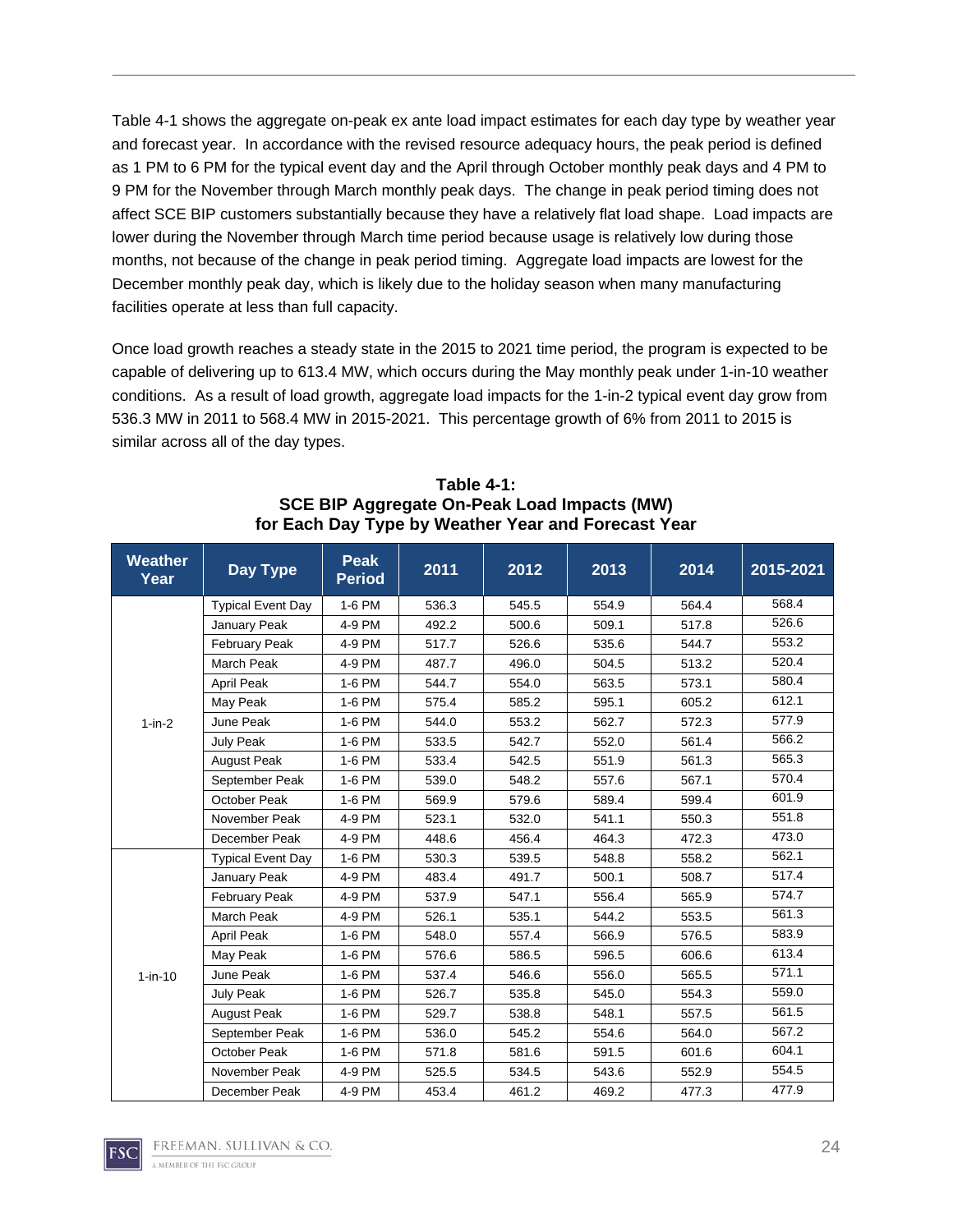Table 4-2 provides the 2015-2021 average and aggregate load impact estimates by LCA for a typical event day under 1-in-2 weather conditions. The LA Basin LCA provides a 418.9 MW aggregate load impact, which accounts for 73.7% of the total for all customers. The Outside LA Basin LCA has the largest average load impact per customer (2,562.5 kW). As a result, the Outside LA Basin LCA accounts for 10.4% of the total aggregate load impact even though it has less than 4% of the total number of customers. The remaining 15.9% of the total aggregate load impact is located in the Ventura LCA.

| Table 4-2:                                                      |
|-----------------------------------------------------------------|
| 2015-2021 Average and Aggregate Load Impacts by LCA             |
| Typical Event Day under 1-in-2 Weather Conditions, 1 PM to 6 PM |

| <b>LCA</b>           | <b>Number of</b><br><b>Customers</b> | <b>Reference</b><br>Load<br>(kW) | Load<br>with DR<br>(kW) | Avg.<br>Load<br><b>Impact</b><br>(kW) | <b>Aggregate</b><br>Load<br><b>Impact</b><br>(MW) | % of Total<br><b>Aggregate</b><br>Load<br>Impact |
|----------------------|--------------------------------------|----------------------------------|-------------------------|---------------------------------------|---------------------------------------------------|--------------------------------------------------|
| LA Basin             | 525                                  | 1.047.4                          | 249.5                   | 797.9                                 | 418.9                                             | 73.7                                             |
| Outside LA Basin     | 23                                   | 2.952.0                          | 389.5                   | 2,562.5                               | 59.1                                              | 10.4                                             |
| Ventura              | 78                                   | 1,405.8                          | 245.8                   | 1,160.0                               | 90.3                                              | 15.9                                             |
| <b>All Customers</b> | 626                                  | 1,162.2                          | 254.2                   | 908.0                                 | 568.4                                             | 100.0                                            |

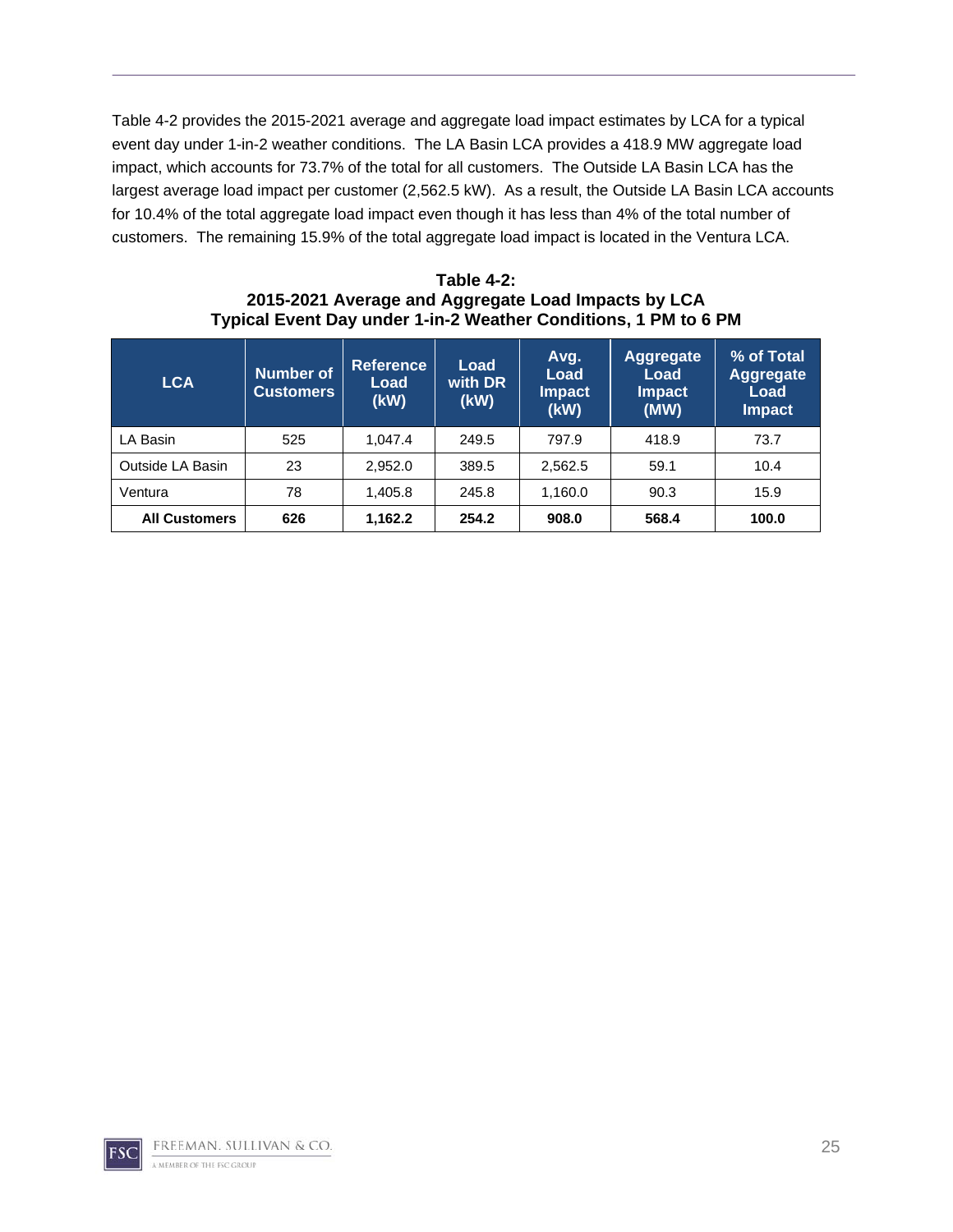## **5 PG&E Load Impact Analysis**

This section includes 2010 ex post load impact estimates and 2011-2021 ex ante load impact estimates for PG&E's BIP program. The discussion of load impacts provided below focuses on the high level, average and aggregate impacts. The remainder of the hourly ex post and ex ante load impact estimates that are required by the protocols, including uncertainty adjusted estimates, can be found in the electronic appendices titled, "PG&E 2010 BIP Ex Post Load Impact Tables" and "BIP Ex Ante Table Generator."

### **5.1 Ex Post Load Impact Estimates**

The ex post load impact estimates presented in this section are for PG&E's BIP program for the test event that occurred on August 24, 2010. That event lasted from 3 PM to 5 PM. It was a test event that included all of the 189 customers that were enrolled in BIP at that time.

Figure 5-1 shows the average load impact per customer in each hour on August  $24<sup>th</sup>$ . As seen, the average load drop over the two-hour event period was 787.9 kW. In the hour prior to the event, the average load reduction equaled 362.9 kW, and in the first hour after the event, load was still more than 490 kW below the reference load.

Figure 5-2 shows the aggregate load impact in each hour of the day. The aggregate load drop during the event period was 148.9 MW. This represents roughly a 76% reduction relative to the reference load of 196.6 MW. The event-period load of 47.7 MW is slightly higher than the aggregate FSL of 39.2 MW. BIP customers slightly under performed, reducing load by roughly 5% less than what was required to meet their FSL commitments.

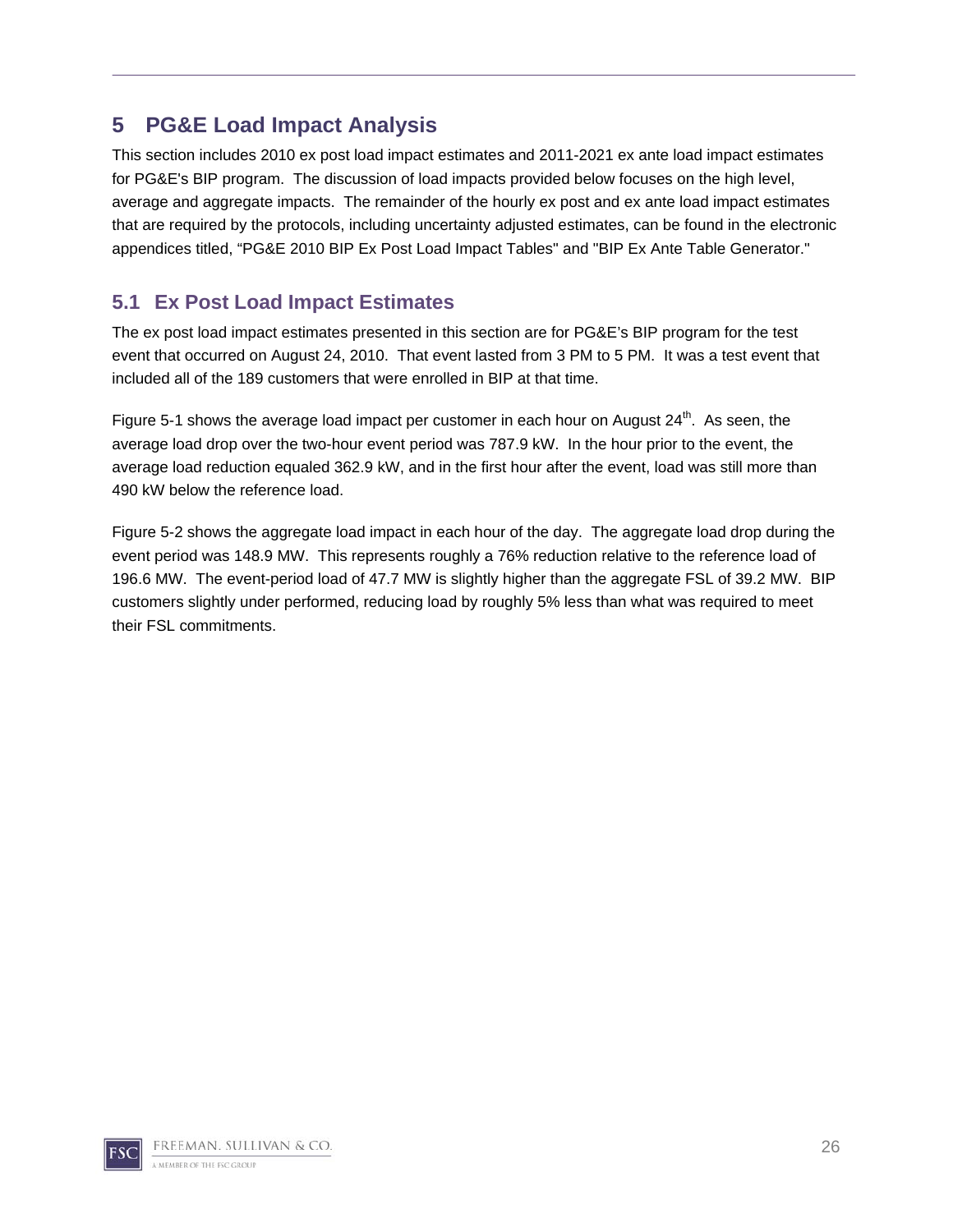#### **Figure 5-1: Average Ex Post Load Impact (kW) per Participant for PG&E BIP Event (August 24. 2010)**

| TABLE 1: Menu options    |  |  |  |  |  |  |  |
|--------------------------|--|--|--|--|--|--|--|
| Average Enrolled Account |  |  |  |  |  |  |  |
| Tuesday, August 24, 2010 |  |  |  |  |  |  |  |
| <b>All Customers</b>     |  |  |  |  |  |  |  |
|                          |  |  |  |  |  |  |  |
| 189                      |  |  |  |  |  |  |  |
| 207.6                    |  |  |  |  |  |  |  |
|                          |  |  |  |  |  |  |  |



|                |                            |                   |                                             |                           | Uncertainty Adjusted Impact - Percentiles |                                           |         |         |        |
|----------------|----------------------------|-------------------|---------------------------------------------|---------------------------|-------------------------------------------|-------------------------------------------|---------|---------|--------|
| Hour<br>Ending | Load (kW)                  | DR (kW)           | Reference   Load with   Load Impact<br>(kW) | Weighted<br>Temp (F)      | 10 <sub>th</sub>                          | 30th                                      | 50th    | 70th    | 90th   |
| 1:00           | 1131.1                     | 1154.7            | $-23.6$                                     | 71.3                      | $-93.2$                                   | $-52.1$                                   | $-23.6$ | 4.8     | 45.9   |
| 2:00           | 1103.8                     | 1120.1            | $-16.3$                                     | 69.8                      | $-85.8$                                   | $-44.7$                                   | $-16.3$ | 12.2    | 53.3   |
| 3:00           | 1092.8                     | 1093.3            | $-0.5$                                      | 68.8                      | $-70.0$                                   | $-29.0$                                   | $-0.5$  | 28.0    | 69.0   |
| 4:00           | 1090.6                     | 1108.7            | $-18.1$                                     | 67.5                      | $-87.7$                                   | $-46.6$                                   | $-18.1$ | 10.3    | 51.4   |
| 5:00           | 1114.2                     | 1142.2            | $-27.9$                                     | 66.1                      | $-97.5$                                   | $-56.4$                                   | $-27.9$ | 0.5     | 41.6   |
| 6:00           | 1158.0                     | 1210.8            | $-52.8$                                     | 65.1                      | $-122.3$                                  | $-81.2$                                   | $-52.8$ | $-24.3$ | 16.8   |
| 7:00           | 1213.6                     | 1292.0            | $-78.4$                                     | 64.6                      | $-147.9$                                  | $-106.8$                                  | $-78.4$ | $-49.9$ | $-8.8$ |
| 8:00           | 1229.1                     | 1279.0            | $-49.9$                                     | 66.9                      | $-119.4$                                  | $-78.3$                                   | $-49.9$ | $-21.4$ | 19.7   |
| 9:00           | 1205.5                     | 1218.3            | $-12.8$                                     | 72.9                      | $-82.4$                                   | $-41.3$                                   | $-12.8$ | 15.6    | 56.7   |
| 10:00          | 1207.4                     | 1204.8            | 2.6                                         | 78.7                      | $-67.0$                                   | $-25.9$                                   | 2.6     | 31.0    | 72.1   |
| 11:00          | 1193.5                     | 1213.3            | $-19.8$                                     | 84.1                      | $-89.3$                                   | $-48.2$                                   | $-19.8$ | 8.7     | 49.8   |
| 12:00          | 1161.5                     | 1170.1            | $-8.6$                                      | 88.4                      | $-78.1$                                   | $-37.0$                                   | $-8.6$  | 19.9    | 61.0   |
| 13:00          | 1095.3                     | 1109.1            | $-13.8$                                     | 92.3                      | $-83.3$                                   | $-42.2$                                   | $-13.8$ | 14.7    | 55.8   |
| 14:00          | 1105.7                     | 1081.4            | 24.3                                        | 95.0                      | $-45.3$                                   | $-4.2$                                    | 24.3    | 52.7    | 93.8   |
| 15:00          | 1086.4                     | 723.5             | 362.9                                       | 97.4                      | 293.3                                     | 334.4                                     | 362.9   | 391.3   | 432.4  |
| 16:00          | 1043.5                     | 257.7             | 785.9                                       | 98.8                      | 716.3                                     | 757.4                                     | 785.9   | 814.3   | 855.4  |
| 17:00          | 1037.0                     | 247.1             | 789.9                                       | 99.5                      | 720.4                                     | 761.4                                     | 789.9   | 818.4   | 859.4  |
| 18:00          | 1031.5                     | 539.9             | 491.6                                       | 98.9                      | 422.1                                     | 463.2                                     | 491.6   | 520.1   | 561.2  |
| 19:00          | 1085.0                     | 937.8             | 147.2                                       | 96.8                      | 77.7                                      | 118.8                                     | 147.2   | 175.7   | 216.8  |
| 20:00          | 1113.0                     | 1043.6            | 69.4                                        | 92.6                      | $-0.1$                                    | 41.0                                      | 69.4    | 97.9    | 139.0  |
| 21:00          | 1117.5                     | 1075.9            | 41.6                                        | 87.2                      | $-28.0$                                   | 13.1                                      | 41.6    | 70.0    | 111.1  |
| 22:00          | 1147.1                     | 1092.6            | 54.5                                        | 83.7                      | $-15.1$                                   | 26.0                                      | 54.5    | 82.9    | 124.0  |
| 23:00          | 1166.1                     | 1110.0            | 56.1                                        | 81.1                      | $-13.4$                                   | 27.7                                      | 56.1    | 84.6    | 125.7  |
| 0:00           | 1157.6                     | 1106.8            | 50.8                                        | 78.7                      | $-18.7$                                   | 22.3                                      | 50.8    | 79.3    | 120.3  |
|                | Reference                  | <b>Energy Use</b> | Change in                                   | Cooling<br>Degree         |                                           | Uncertainty Adjusted Impact - Percentiles |         |         |        |
|                | <b>Energy Use</b><br>(kWh) | with DR<br>(kWh)  | <b>Energy Use</b><br>(kWh)                  | <b>Hours</b><br>(Base 70) | 10th                                      | 30th                                      | 50th    | 70th    | 90th   |
| <b>Daily</b>   | 27,086.9                   | 24,532.6          | 2,554.3                                     | 307.4                     | 2213.6                                    | 2414.9                                    | 2554.3  | 2693.7  | 2895.0 |

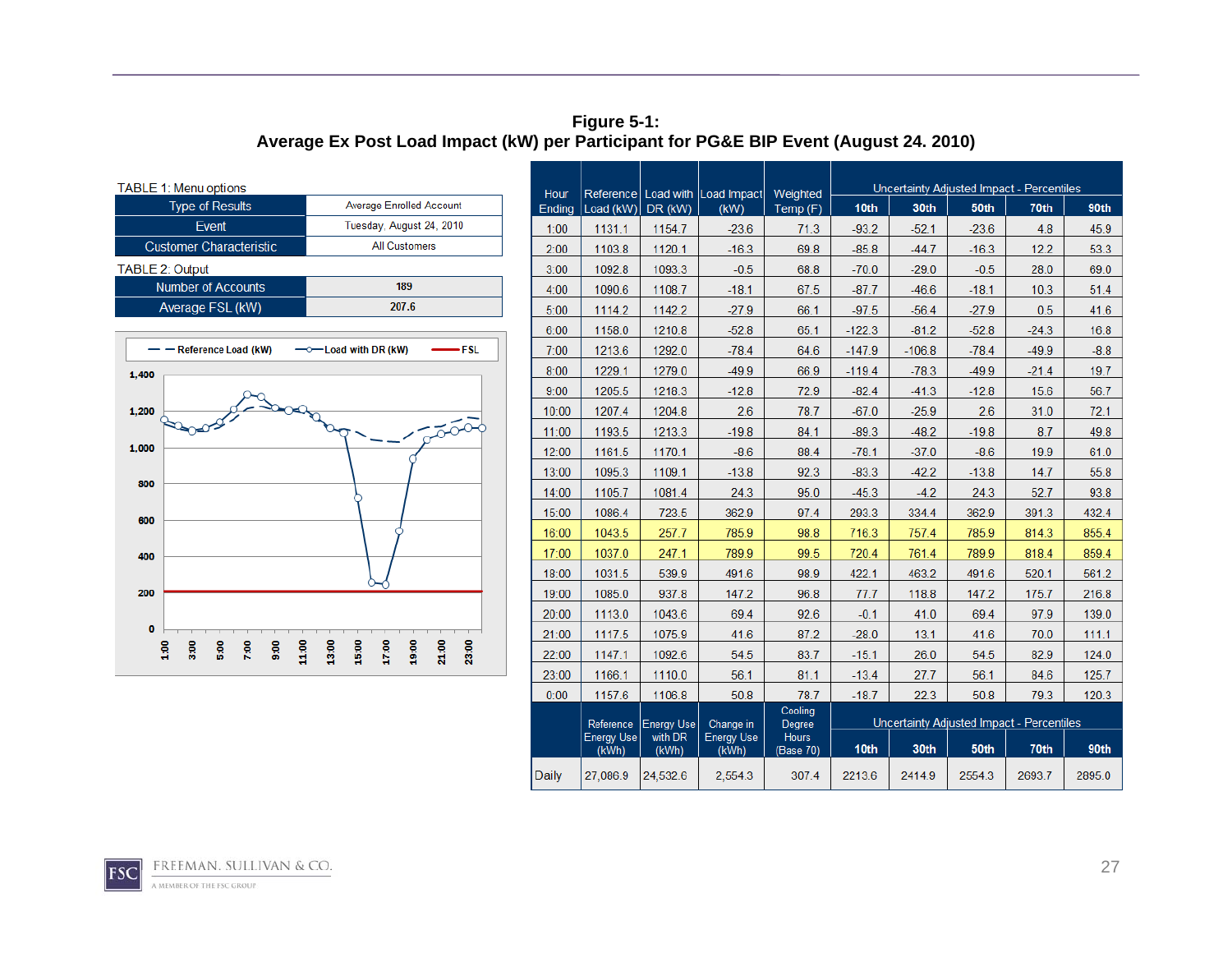**Figure 5-2: Aggregate Load Impact (MW) for PG&E BIP Event (August 24, 2010)** 

| TABLE 1: Menu options          |                          |  |  |  |  |  |  |
|--------------------------------|--------------------------|--|--|--|--|--|--|
| <b>Type of Results</b>         | Aggregate                |  |  |  |  |  |  |
| Event                          | Tuesday, August 24, 2010 |  |  |  |  |  |  |
| <b>Customer Characteristic</b> | <b>All Customers</b>     |  |  |  |  |  |  |
| <b>TABLE 2: Output</b>         |                          |  |  |  |  |  |  |
| <b>Number of Accounts</b>      | 189                      |  |  |  |  |  |  |
| Aggregate FSL (MW)             | 39.2                     |  |  |  |  |  |  |



|                | Reference                  |                      | Load                       |                           |                                           |         |         | Uncertainty Adjusted Impact - Percentiles |        |
|----------------|----------------------------|----------------------|----------------------------|---------------------------|-------------------------------------------|---------|---------|-------------------------------------------|--------|
| Hour<br>Ending | Load<br>(MW)               | Load with<br>DR (MW) | Impact<br>(MW)             | Weighted<br>Temp (F)      | 10th                                      | 30th    | 50th    | 70th                                      | 90th   |
| 1:00           | 213.8                      | 218.2                | $-4.5$                     | 71.3                      | $-17.6$                                   | $-9.8$  | $-4.5$  | 0.9                                       | 8.7    |
| 2:00           | 208.6                      | 211.7                | $-3.1$                     | 69.8                      | $-16.2$                                   | $-8.5$  | $-3.1$  | 2.3                                       | 10.1   |
| 3:00           | 206.5                      | 206.6                | $-0.1$                     | 68.8                      | $-13.2$                                   | $-5.5$  | $-0.1$  | 5.3                                       | 13.0   |
| 4:00           | 206.1                      | 209.5                | $-3.4$                     | 67.5                      | $-16.6$                                   | $-8.8$  | $-3.4$  | 2.0                                       | 9.7    |
| 5:00           | 210.6                      | 215.9                | $-5.3$                     | 66.1                      | $-18.4$                                   | $-10.7$ | $-5.3$  | 0.1                                       | 7.9    |
| 6:00           | 218.9                      | 228.8                | $-10.0$                    | 65.1                      | $-23.1$                                   | $-15.4$ | $-10.0$ | $-4.6$                                    | 3.2    |
| 7:00           | 229.4                      | 244.2                | $-14.8$                    | 64.6                      | $-28.0$                                   | $-20.2$ | $-14.8$ | $-9.4$                                    | $-1.7$ |
| 8:00           | 232.3                      | 241.7                | $-9.4$                     | 66.9                      | $-22.6$                                   | $-14.8$ | $-9.4$  | $-4.0$                                    | 3.7    |
| 9:00           | 227.8                      | 230.3                | $-2.4$                     | 72.9                      | $-15.6$                                   | $-7.8$  | $-2.4$  | 3.0                                       | 10.7   |
| 10:00          | 228.2                      | 227.7                | 0.5                        | 78.7                      | $-12.7$                                   | $-4.9$  | 0.5     | 5.9                                       | 13.6   |
| 11:00          | 225.6                      | 229.3                | $-3.7$                     | 84.1                      | $-16.9$                                   | $-9.1$  | $-3.7$  | 1.6                                       | 9.4    |
| 12:00          | 219.5                      | 221.1                | $-1.6$                     | 88.4                      | $-14.8$                                   | $-7.0$  | $-1.6$  | 3.8                                       | 11.5   |
| 13:00          | 207.0                      | 209.6                | $-2.6$                     | 92.3                      | $-15.7$                                   | $-8.0$  | $-2.6$  | 2.8                                       | 10.5   |
| 14:00          | 209.0                      | 204.4                | 4.6                        | 95.0                      | $-8.6$                                    | $-0.8$  | 4.6     | 10.0                                      | 17.7   |
| 15:00          | 205.3                      | 136.7                | 68.6                       | 97.4                      | 55.4                                      | 63.2    | 68.6    | 74.0                                      | 81.7   |
| 16:00          | 197.2                      | 48.7                 | 148.5                      | 98.8                      | 135.4                                     | 143.1   | 148.5   | 153.9                                     | 161.7  |
| 17:00          | 196.0                      | 46.7                 | 149.3                      | 99.5                      | 136.1                                     | 143.9   | 149.3   | 154.7                                     | 162.4  |
| 18:00          | 195.0                      | 102.0                | 92.9                       | 98.9                      | 79.8                                      | 87.5    | 92.9    | 98.3                                      | 106.1  |
| 19:00          | 205.1                      | 177.3                | 27.8                       | 96.8                      | 14.7                                      | 22.4    | 27.8    | 33.2                                      | 41.0   |
| 20:00          | 210.4                      | 197.2                | 13.1                       | 92.6                      | 0.0                                       | 7.7     | 13.1    | 18.5                                      | 26.3   |
| 21:00          | 211.2                      | 203.4                | 7.9                        | 87.2                      | $-5.3$                                    | 2.5     | 7.9     | 13.2                                      | 21.0   |
| 22:00          | 216.8                      | 206.5                | 10.3                       | 83.7                      | $-2.8$                                    | 4.9     | 10.3    | 15.7                                      | 23.4   |
| 23:00          | 220.4                      | 209.8                | 10.6                       | 81.1                      | $-2.5$                                    | 5.2     | 10.6    | 16.0                                      | 23.8   |
| 0:00           | 218.8                      | 209.2                | 9.6                        | 78.7                      | $-3.5$                                    | 4.2     | 9.6     | 15.0                                      | 22.7   |
|                | Reference                  | <b>Energy Use</b>    | Change in                  | Cooling<br>Degree         | Uncertainty Adjusted Impact - Percentiles |         |         |                                           |        |
|                | <b>Energy Use</b><br>(MWh) | with DR<br>(MWh)     | <b>Energy Use</b><br>(MWh) | <b>Hours</b><br>(Base 70) | 10th                                      | 30th    | 50th    | 70th                                      | 90th   |
| Daily          | 5.119.4                    | 4,636.7              | 482.8                      | 307.4                     | 418.4                                     | 456.4   | 482.8   | 509.1                                     | 547.2  |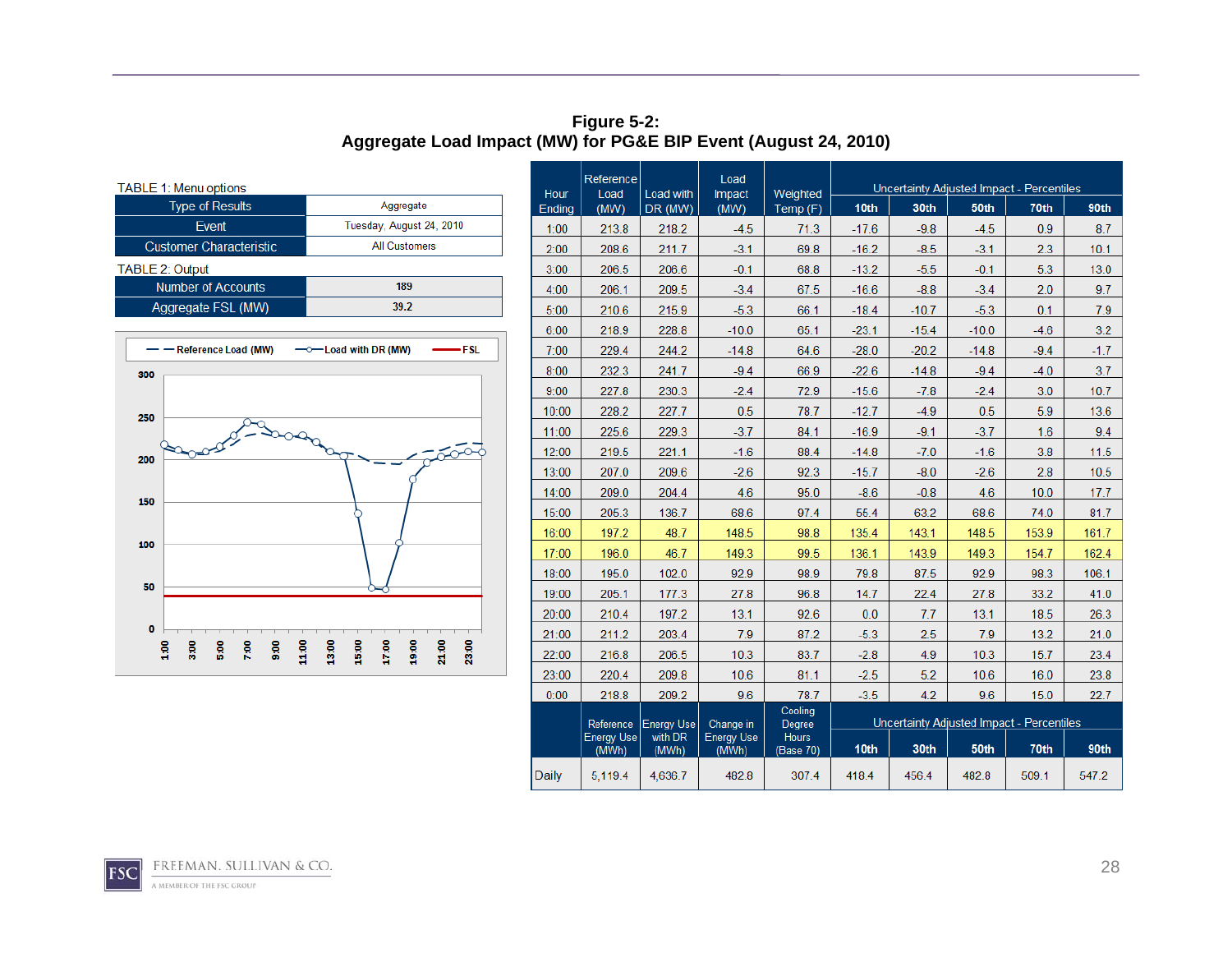Table 5-1 shows the average load impact per customer across the event period by industry group and Table 5-2 shows the aggregate impact by industry. One industry group (schools) is excluded from the tables because it had less than four customers.

Among the six industry groups included in Table 5-1, customers in the agriculture, mining & construction and wholesale, transport & other utilities segments had the highest performance during the event. Both of these industries achieved performance above 100%. Retail stores under performed substantially, only providing 26.3% of the expected load reduction. Customers in the manufacturing and agriculture, mining & construction segments provided the largest percentage load drop (around 82% of the reference load). In aggregate, the manufacturing sector provided 68.4% of the total load reduction on the event day. This result is consistent with last year's ex post evaluation, where manufacturing customers provided 68% of the aggregate load reduction for the August 28, 2009 event.

**Industry Number of Customers Reference Load (kW) Load with DR (kW) Load Reduction (kW) Average FSL (kW) Performance (%)**  Agriculture, Mining & Construction | 27 | 693.4 | 119.2 | 574.2 | 223.5 | 122.2 Manufacturing **18th** 1784.1 1784.1 328.4 1455.7 236.8 94.1 Wholesale, Transport & Other Utilities | 44 | 520.1 | 158.7 | 361.3 | 195.7 | 111.4 Retail Stores 26.3 225 | 229.5 | 189.1 | 20.4 | 76.0 | 26.3 Offices, Hotels, Finance & Services | 12 | 1697.4 | 633.8 | 1063.6 | 482.1 | 87.5 Institutional/Government 9 273.5 164.4 109.1 23.9 43.7 **All Customers 189 1040.2 252.4 787.9 207.6 94.6** 

**Table 5-1: Average Customer Load Impact by Industry for August 24, 2010 PG&E Event** 

**Table 5-2: Aggregate Load Impact by Industry for August 24, 2010 PG&E Event** 

| <b>Industry</b>                        | <b>Number of</b><br><b>Customers</b> | <b>Reference</b><br>Load<br>(MW) | Load<br>with DR<br>(MW) | Load<br><b>Reduction</b><br>(MW) | $%$ Load<br><b>Reduction</b> | $%$ of<br>Aggregate<br>Load<br><b>Reduction</b> |
|----------------------------------------|--------------------------------------|----------------------------------|-------------------------|----------------------------------|------------------------------|-------------------------------------------------|
| Agriculture, Mining & Construction     | 27                                   | 18.7                             | 3.2                     | 15.5                             | 82.8                         | 10.4                                            |
| Manufacturing                          | 70                                   | 124.9                            | 23.0                    | 101.9                            | 81.6                         | 68.4                                            |
| Wholesale, Transport & Other Utilities | 44                                   | 22.9                             | 7.0                     | 15.9                             | 69.5                         | 10.7                                            |
| <b>Retail Stores</b>                   | 25                                   | 5.7                              | 4.7                     | 1.0                              | 17.6                         | 0.7                                             |
| Offices, Hotels, Finance & Services    | 12                                   | 20.4                             | 7.6                     | 12.8                             | 62.7                         | 8.6                                             |
| Institutional/Government               | 9                                    | 2.5                              | 1.5                     | 1.0                              | 39.9                         | 0.7                                             |
| <b>All Customers</b>                   | 189                                  | 196.6                            | 47.7                    | 148.9                            | 75.7                         | 100.0%                                          |

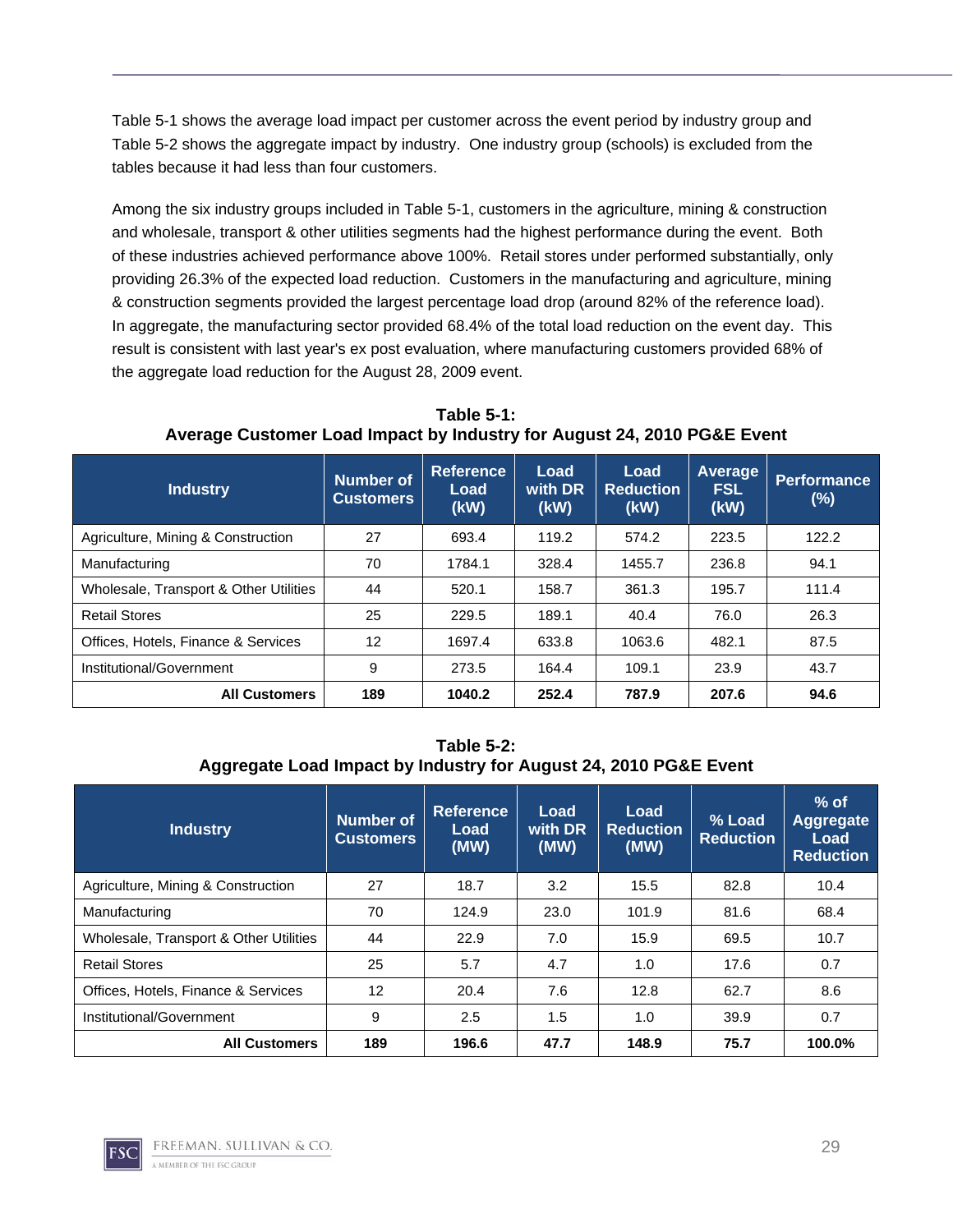Tables 5-3 and 5-4 show the breakdown of load impacts by LCA. Six of the eight LCAs within PG&E's service territory had 20 or fewer accounts enrolled in BIP at the time of the event. Around 37% of all accounts were located in the Other LCA and nearly 24% in the Greater Bay Area LCA. Half of the customers in the manufacturing segment are located in the Other LCA. This concentration of manufacturing customers explains why the average load reduction in the Other LCA is nearly 1 MW higher than in the other areas. As a result, the Other LCA accounted for 72.8% of the aggregate load reduction. This result is consistent with last year's ex post evaluation, where customers in the Other LCA provided 70% of the aggregate load reduction for the August 28, 2009 event.

Percent load reductions and performance relative to the FSL vary substantially by LCA. Customers in the Humboldt and Kern LCAs complied with their FSL and provided a load reduction of over 100%. In the Other LCA, customers under performed slightly and provided a 79.9% load reduction. Performance relative to the FSL is not applicable to customers in the Sierra LCA because the reference load is nearly even with the FSL during the event. Although average summer on-peak demand for Sierra customers is nearly double the FSL, average load from 3 PM to 5 PM is close to the FSL. Basically, customers in the Sierra LCA have highly variable hourly load and their aggregate impact depends heavily on the specific timing of the event. If the event were called two hours earlier, the reference load would have been nearly double.

| <b>Local Capacity</b><br>Area | <b>Number of</b><br><b>Customers</b> | <b>Reference</b><br>Load<br>(kW) | Load<br>with DR<br>(kW) | Load<br><b>Reduction</b><br>(kW) | Average<br><b>FSL</b><br>(kW) | <b>Performance</b><br>(%) |
|-------------------------------|--------------------------------------|----------------------------------|-------------------------|----------------------------------|-------------------------------|---------------------------|
| Greater Bay Area              | 46                                   | 655.7                            | 274.4                   | 381.2                            | 202.3                         | 84.1                      |
| Greater Fresno                | 13                                   | 403.4                            | 223.3                   | 180.1                            | 114.9                         | 62.4                      |
| Humboldt                      | 7                                    | 505.6                            | 22.4                    | 483.2                            | 25.7                          | 100.7                     |
| Kern                          | 20                                   | 625.8                            | 60.5                    | 565.3                            | 108.5                         | 109.3                     |
| Northern Coast                | 19                                   | 382.5                            | 108.4                   | 274.1                            | 70.2                          | 87.8                      |
| Other                         | 70                                   | 1936.9                           | 389.0                   | 1547.9                           | 328.7                         | 96.2                      |
| Sierra                        | 6                                    | 152.6                            | 39.0                    | 113.6                            | 146.0                         | N/A                       |
| Stockton                      | 8                                    | 396.5                            | 193.8                   | 202.7                            | 138.1                         | 78.5                      |
| <b>All Customers</b>          | 189                                  | 1040.2                           | 252.4                   | 787.9                            | 207.6                         | 94.6                      |

**Table 5-3: Average Customer Load Impact by Local Capacity Area for August 24, 2010 PG&E Event**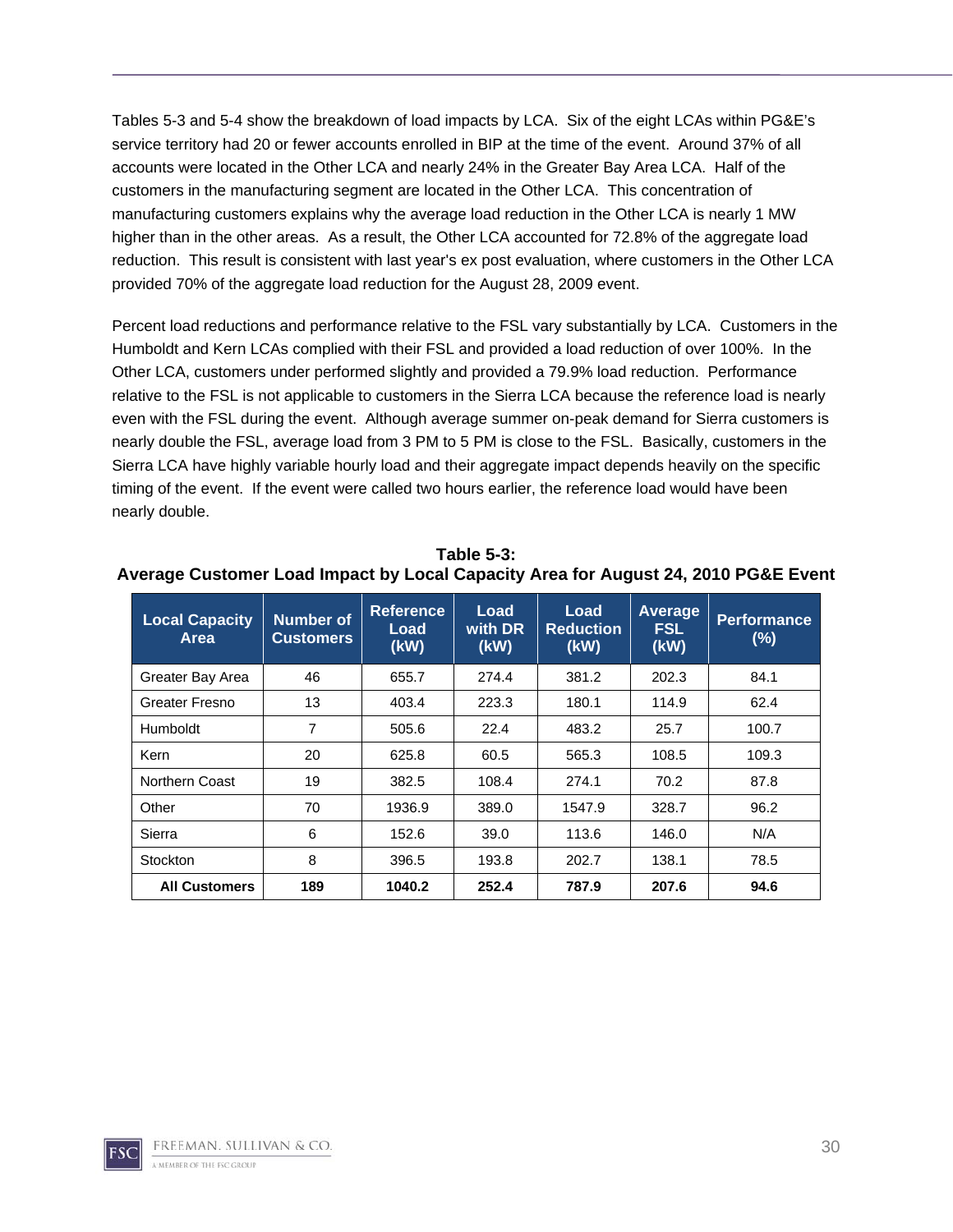| <b>Local Capacity</b><br>Area | Number of<br><b>Customers</b> | <b>Load</b><br><b>Reference</b><br>Load<br>with DR<br><b>Reduction</b><br>Load<br>(MW)<br>(MW)<br>(MW) |      | % Load<br><b>Reduction</b> | $%$ of<br><b>Aggregate</b><br>Load<br><b>Reduction</b> |       |
|-------------------------------|-------------------------------|--------------------------------------------------------------------------------------------------------|------|----------------------------|--------------------------------------------------------|-------|
| Greater Bay Area              | 46                            | 30.2                                                                                                   | 12.6 | 17.5                       | 58.1                                                   | 11.8  |
| Greater Fresno                | 13                            | 5.2                                                                                                    | 2.9  | 2.3                        | 44.7                                                   | 1.6   |
| Humboldt                      | 7                             | 3.5                                                                                                    | 0.2  | 3.4                        | 95.6                                                   | 2.3   |
| Kern                          | 20                            | 12.5                                                                                                   | 1.2  | 11.3                       | 90.3                                                   | 7.6   |
| <b>Northern Coast</b>         | 19                            | 7.3                                                                                                    | 2.1  | 5.2                        | 71.7                                                   | 3.5   |
| Other                         | 70                            | 135.6                                                                                                  | 27.2 | 108.4                      | 79.9                                                   | 72.8  |
| Sierra                        | 6                             | 0.9                                                                                                    | 0.2  | 0.7                        | 74.4                                                   | 0.5   |
| Stockton                      | 8                             | 3.2                                                                                                    | 1.6  | 1.6                        | 51.1                                                   | 1.1   |
| <b>All Customers</b>          | 189                           | 196.6                                                                                                  | 47.7 | 148.9                      | 75.7                                                   | 100.0 |

**Table 5-4: Aggregate Load Impact by Local Capacity Area for August 24, 2010 PG&E Event** 

### **5.2 Ex Ante Load Impact Estimates**

PG&E plans to increase enrollment in its BIP program over the next few years. In July 2011, PG&E BIP enrollment is expected to equal 198 participants and 243 in July 2014, which is nearly 8% growth per year. From 2014 to 2019, enrollment growth is expected to slow to less than 2% per year, reaching 266 participants in July 2019. Afterwards, enrollment is assumed to remain relatively constant at around 267 customers until the end of the ex ante forecast period (2021).

BIP load growth as the economy improves is another source of variation in ex ante load impacts throughout the forecast period (2011-2021). As discussed in Section 3.1, PG&E BIP load is assumed to increase by 1.5% per year from 2011 through 2014 and then *decrease* by 0.6% per year from 2015 through 2021. This pattern is consistent with PG&E's internal economic forecast of average load for large business customers. The 1.5% annual increase and 0.6% annual decrease are applied to the estimated reference load, which in turn leads to a proportional change in load impacts.

Figures 5-3 and 5-4 show the reference load and estimated load with DR for the average customer on a typical event day based on 1-in-2 and 1-in-10 year weather conditions for the year 2014. Impacts are reported for 2014 because it is the year in which BIP load growth reaches its maximum. For a 1-in-2 typical event day, the estimated load impact for the average participant is 965.8 kW from 1 PM to 6 PM. This represents a 79.3% impact relative to the average reference load of 1,218 kW. Based on 1-in-10 year weather conditions, the load impact pattern over the event period is very similar to that in a 1-in-2 weather year because BIP customer usage is not sensitive to temperature. The average load impact across the event period is 960 kW, which is 0.6% less than in the 1-in-2 weather year.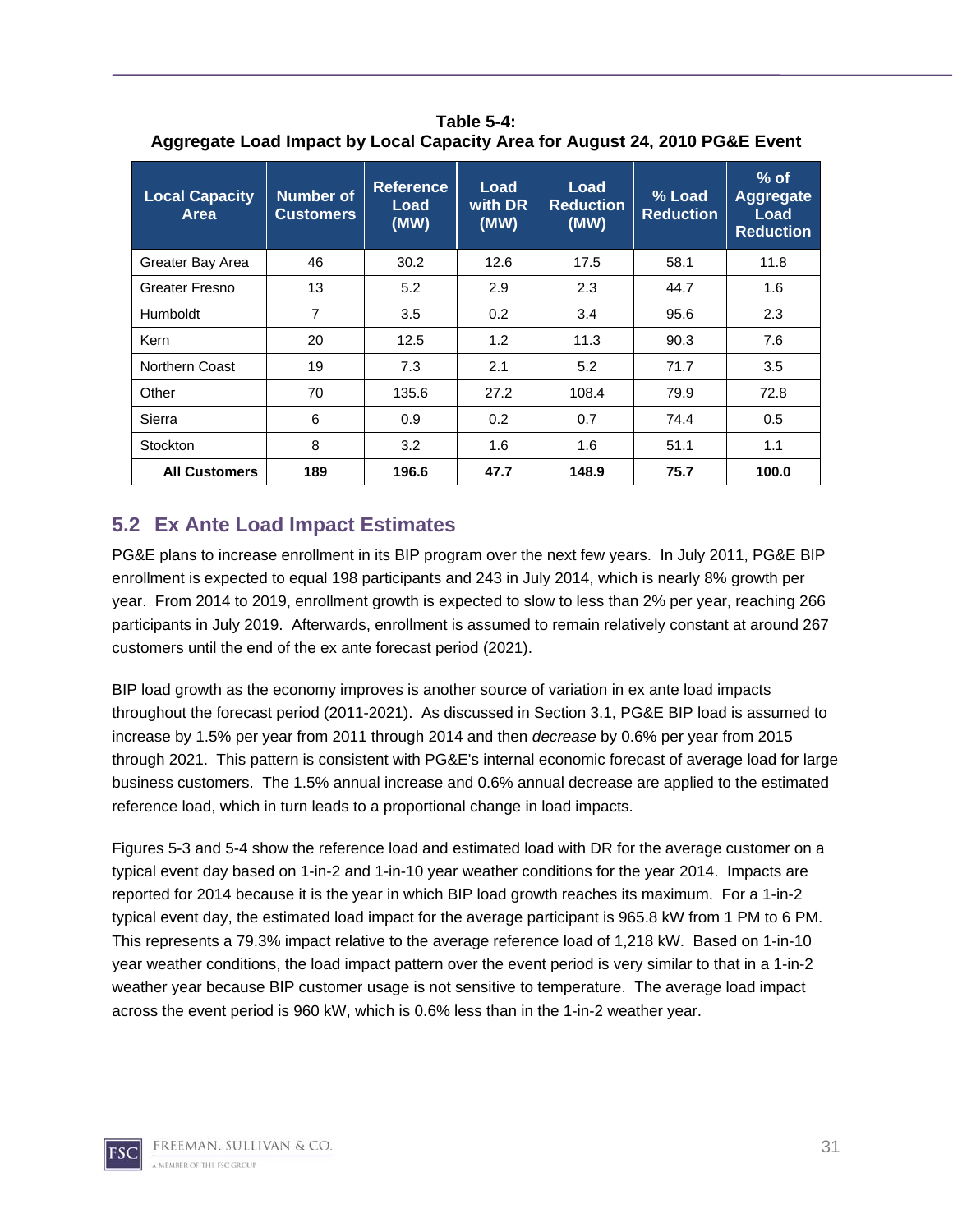#### **Figure 5-3: PG&E BIP Average Load Impact (kW) per Customer in 2014 for a Typical Event Day Based on 1-in-2 Year Weather Conditions**

| <b>TABLE 1: Menu options</b>                                     |                                                                        | Hour   | Reference                  | Estimated<br>Load with | Load                | Weighted                  |                  |         |        | Uncertainty Adjusted Impact - Percentiles |         |
|------------------------------------------------------------------|------------------------------------------------------------------------|--------|----------------------------|------------------------|---------------------|---------------------------|------------------|---------|--------|-------------------------------------------|---------|
| <b>Type of Results</b>                                           | <b>Average Enrolled Account</b>                                        | Ending | Load (kW)                  | DR (kW)                | Impact<br>(kW)      | Temp (F)                  | 10 <sub>th</sub> | 30th    | 50th   | 70th                                      | 90th    |
| <b>Weather Year</b>                                              | $1-in-2$                                                               | 1:00   | 1264.3                     | 1264.3                 | 0.0                 | 71.6                      | $-117.3$         | $-48.0$ | 0.0    | 48.0                                      | 117.3   |
| <b>Forecast Year</b>                                             | 2014                                                                   | 2:00   | 1240.7                     | 1240.7                 | 0.0                 | 67.0                      | $-117.2$         | $-48.0$ | 0.0    | 48.0                                      | 117.2   |
| Day Type                                                         | <b>Typical Event Day</b>                                               | 3:00   | 1239.0                     | 1239.0                 | 0.0                 | 65.5                      | $-117.3$         | $-48.0$ | 0.0    | 48.0                                      | 117.3   |
| <b>Customer Characteristic</b>                                   | <b>All Customers</b>                                                   | 4:00   | 1243.2                     | 1243.2                 | 0.0                 | 64.3                      | $-117.2$         | $-48.0$ | 0.0    | 48.0                                      | 117.2   |
| <b>TABLE 2: Output</b>                                           |                                                                        | 5:00   | 1262.8                     | 1262.8                 | 0.0                 | 63.6                      | $-117.2$         | $-48.0$ | 0.0    | 48.0                                      | 117.2   |
| <b>Number of Accounts</b>                                        | 243                                                                    | 6:00   | 1311.4                     | 1311.4                 | 0.0                 | 63.0                      | $-117.3$         | $-48.0$ | 0.0    | 48.0                                      | 117.3   |
| Average FSL (kW)                                                 | 219.6                                                                  | 7:00   | 1383.3                     | 1383.3                 | 0.0                 | 63.1                      | $-117.4$         | $-48.1$ | 0.0    | 48.1                                      | 117.4   |
| <b>Proxy Date</b>                                                | <b>N/A</b>                                                             | 8:00   | 1401.7                     | 1401.7                 | 0.0                 | 66.6                      | $-117.5$         | $-48.1$ | 0.0    | 48.1                                      | 117.5   |
| Average Load Impact (kW) (1-6pm)                                 | 965.8                                                                  | 9:00   | 1382.6                     | 1382.6                 | 0.0                 | 72.2                      | $-117.4$         | $-48.0$ | 0.0    | 48.0                                      | 117.4   |
| % Load Impact (1-6pm)                                            | 79.3%                                                                  | 10:00  | 1384.5                     | 1384.5                 | 0.0                 | 77.4                      | $-117.4$         | $-48.0$ | 0.0    | 48.0                                      | 117.4   |
|                                                                  |                                                                        | 11:00  | 1375.8                     | 1375.8                 | 0.0                 | 82.3                      | $-117.4$         | $-48.0$ | 0.0    | 48.0                                      | 117.4   |
| - - Reference Load (kW)<br>·FSL                                  |                                                                        | 12:00  | 1349.9                     | 1344.3                 | 5.5                 | 86.6                      | $-111.8$         | $-42.5$ | 5.5    | 53.5                                      | 122.9   |
| 1,600.0                                                          |                                                                        | 13:00  | 1280.8                     | 1048.5                 | 232.3               | 89.8                      | 115.1            | 184.3   | 232.3  | 280.3                                     | 349.6   |
|                                                                  |                                                                        | 14:00  | 1272.2                     | 274.5                  | 997.8               | 92.3                      | 880.5            | 949.8   | 997.8  | 1045.8                                    | 1115.1  |
| 1,400.0                                                          |                                                                        | 15:00  | 1243.0                     | 264.9                  | 978.0               | 94.3                      | 860.8            | 930.1   | 978.0  | 1026.0                                    | 1095.2  |
| 1.200.0                                                          |                                                                        | 16:00  | 1193.9                     | 251.1                  | 942.9               | 95.2                      | 825.8            | 895.0   | 942.9  | 990.8                                     | 1059.9  |
|                                                                  |                                                                        | 17:00  | 1196.7                     | 240.6                  | 956.0               | 94.8                      | 839.0            | 908.1   | 956.0  | 1003.9                                    | 1073.1  |
| 1,000.0                                                          |                                                                        | 18:00  | 1184.3                     | 230.1                  | 954.1               | 93.6                      | 837.0            | 906.2   | 954.1  | 1002.0                                    | 1071.2  |
|                                                                  |                                                                        | 19:00  | 1257.2                     | 623.7                  | 633.5               | 91.0                      | 516.4            | 585.6   | 633.5  | 681.4                                     | 750.6   |
| 800.0                                                            |                                                                        | 20:00  | 1286.7                     | 919.1                  | 367.6               | 86.8                      | 250.4            | 319.7   | 367.6  | 415.6                                     | 484.8   |
| 600.0                                                            |                                                                        | 21:00  | 1287.8                     | 1076.9                 | 210.8               | 81.8                      | 93.7             | 162.9   | 210.8  | 258.8                                     | 328.0   |
|                                                                  |                                                                        | 22:00  | 1306.2                     | 1165.6                 | 140.7               | 78.0                      | 23.5             | 92.7    | 140.7  | 188.6                                     | 257.8   |
| 400.0                                                            |                                                                        | 23:00  | 1315.4                     | 1222.7                 | 92.7                | 75.3                      | $-24.5$          | 44.7    | 92.7   | 140.7                                     | 209.9   |
|                                                                  |                                                                        | 0:00   | 1301.4                     | 1264.5                 | 36.9                | 73.3                      | $-80.4$          | $-11.1$ | 36.9   | 84.9                                      | 154.2   |
| 200.0                                                            |                                                                        |        | Reference                  | <b>Energy Use</b>      | Change in           | Cooling<br>Degree         |                  |         |        | Uncertainty Adjusted Impact - Percentiles |         |
| 0.0                                                              |                                                                        |        | <b>Energy Use</b><br>(kWh) | with DR<br>(kWh)       | Energy Use<br>(kWh) | <b>Hours</b><br>(Base 75) | 10th             | 30th    | 50th   | 70th                                      | 90th    |
| 7:00<br>8:00<br>$\frac{8}{10}$<br>$\frac{8}{3}$<br>$\frac{6}{5}$ | 21:00<br>13:00<br>15:00<br>17:00<br>19:00<br>23:00<br>$\frac{8}{1100}$ | Daily  | 30,964.8                   | 24,415.9               | 6,548.9             | 169.0                     | 814.1            | 4142.2  | 6548.9 | 8728.2                                    | 12366.6 |

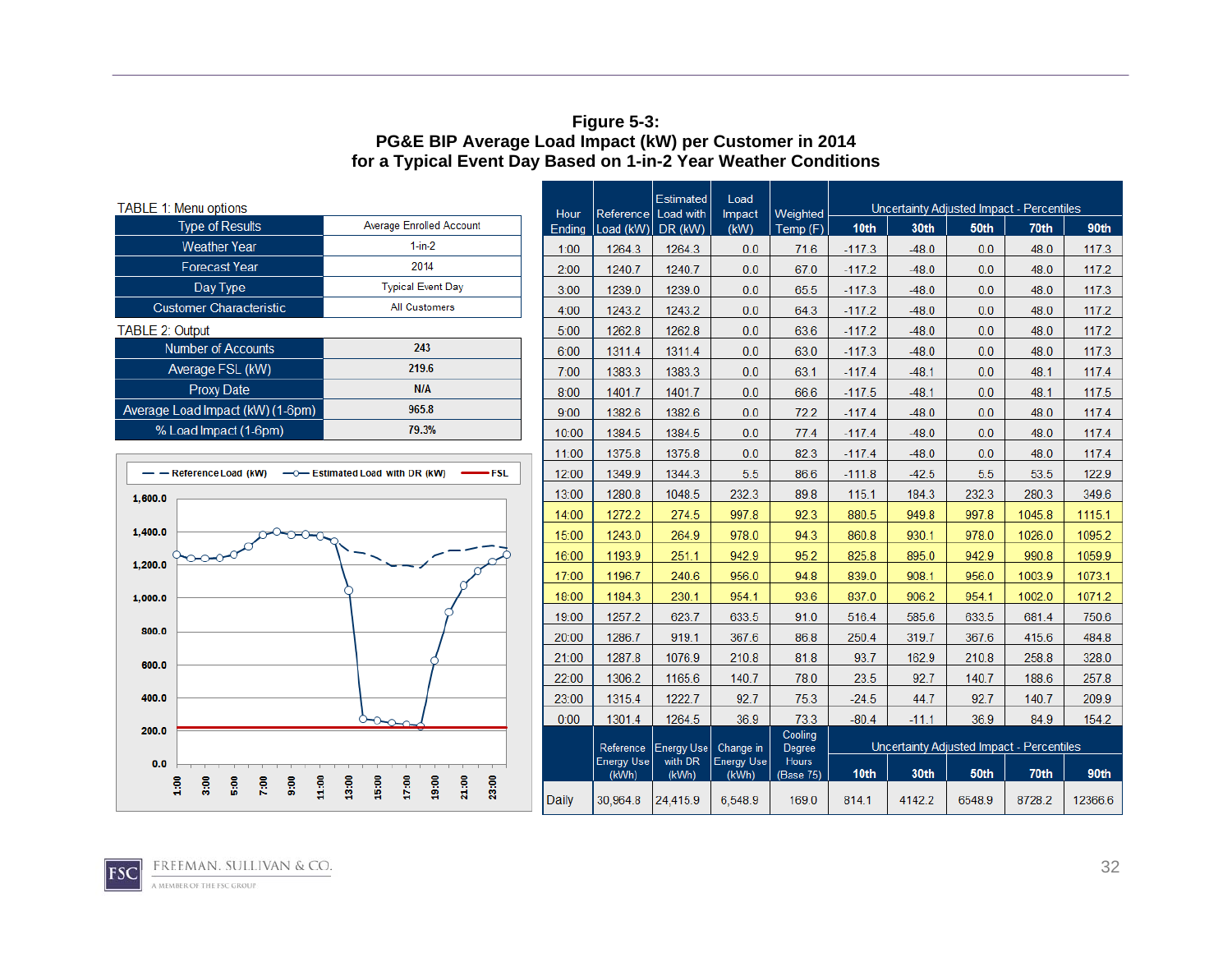#### **Figure 5-4: PG&E BIP Average Load Impact (kW) per Customer in 2014 for a Typical Event Day Based on 1-in-10 Year Weather Conditions**

| <b>TABLE 1: Menu options</b>                                             |                                                    | Hour         | Reference Load with | Estimated         | Load<br>Impact             | Weighted                  |                                           |         |        | Uncertainty Adjusted Impact - Percentiles |         |  |
|--------------------------------------------------------------------------|----------------------------------------------------|--------------|---------------------|-------------------|----------------------------|---------------------------|-------------------------------------------|---------|--------|-------------------------------------------|---------|--|
| <b>Type of Results</b>                                                   | <b>Average Enrolled Account</b>                    | Ending       | Load (kW)           | DR (kW)           | (KW)                       | Temp (F)                  | 10 <sub>th</sub>                          | 30th    | 50th   | 70th                                      | 90th    |  |
| <b>Weather Year</b>                                                      | $1$ -in-10                                         | 1:00         | 1259.7              | 1259.7            | 0.0                        | 75.4                      | $-121.2$                                  | $-49.6$ | 0.0    | 49.6                                      | 121.2   |  |
| <b>Forecast Year</b>                                                     | 2014                                               | 2:00         | 1225.4              | 1225.4            | 0.0                        | 74.1                      | $-120.7$                                  | $-49.4$ | 0.0    | 49.4                                      | 120.7   |  |
| Day Type                                                                 | <b>Typical Event Day</b>                           | 3:00         | 1228.3              | 1228.3            | 0.0                        | 72.9                      | $-121.1$                                  | $-49.5$ | 0.0    | 49.5                                      | 121.1   |  |
| <b>Customer Characteristic</b>                                           | <b>All Customers</b>                               | 4:00         | 1227.6              | 1227.6            | 0.0                        | 71.6                      | $-120.9$                                  | $-49.5$ | 0.0    | 49.5                                      | 120.9   |  |
| TABLE 2: Output                                                          |                                                    | 5:00         | 1250.0              | 1250.0            | 0.0                        | 70.7                      | $-121.0$                                  | $-49.5$ | 0.0    | 49.5                                      | 121.0   |  |
| <b>Number of Accounts</b>                                                | 243                                                | 6:00         | 1301.2              | 1301.2            | 0.0                        | 69.8                      | $-121.1$                                  | $-49.5$ | 0.0    | 49.5                                      | 121.1   |  |
| Average FSL (kW)                                                         | 216.5                                              | 7:00         | 1370.7              | 1370.7            | 0.0                        | 69.6                      | $-121.4$                                  | $-49.7$ | 0.0    | 49.7                                      | 121.4   |  |
| <b>Proxy Date</b>                                                        | <b>N/A</b>                                         | 8:00         | 1392.0              | 1392.0            | 0.0                        | 72.1                      | $-121.2$                                  | $-49.6$ | 0.0    | 49.6                                      | 121.2   |  |
| Average Load Impact (kW) (1-6pm)                                         | 960.0                                              | 9:00         | 1374.6              | 1374.6            | 0.0                        | 77.2                      | $-121.5$                                  | $-49.7$ | 0.0    | 49.7                                      | 121.5   |  |
| % Load Impact (1-6pm)                                                    | 79.4%                                              | 10:00        | 1377.7              | 1377.7            | 0.0                        | 81.8                      | $-121.7$                                  | $-49.8$ | 0.0    | 49.8                                      | 121.7   |  |
|                                                                          |                                                    | 11:00        | 1360.6              | 1360.6            | 0.0                        | 86.0                      | $-121.9$                                  | $-49.9$ | 0.0    | 49.9                                      | 121.9   |  |
| -FSL<br>- - Reference Load (kW)<br>-0-Estimated Load with DR (kW)        |                                                    | 12:00        | 1331.2              | 1329.8            | 1.4                        | 89.7                      | $-120.2$                                  | $-48.4$ | 1.4    | 51.2                                      | 123.0   |  |
| 1,600.0                                                                  |                                                    | 13:00        | 1267.7              | 1027.9            | 239.8                      | 93.0                      | 117.8                                     | 189.9   | 239.8  | 289.7                                     | 361.8   |  |
|                                                                          |                                                    | 14:00        | 1265.7              | 272.7             | 993.0                      | 95.4                      | 870.8                                     | 943.0   | 993.0  | 1043.0                                    | 1115.2  |  |
| 1,400.0                                                                  |                                                    | 15:00        | 1238.2              | 260.4             | 977.8                      | 96.9                      | 856.3                                     | 928.1   | 977.8  | 1027.6                                    | 1099.4  |  |
| 1,200.0                                                                  |                                                    | 16:00        | 1187.3              | 248.7             | 938.6                      | 97.9                      | 817.3                                     | 888.9   | 938.6  | 988.2                                     | 1059.9  |  |
|                                                                          |                                                    | 17:00        | 1184.4              | 238.2             | 946.1                      | 98.1                      | 824.9                                     | 896.5   | 946.1  | 995.7                                     | 1067.3  |  |
| 1,000.0                                                                  |                                                    | 18:00        | 1171.5              | 226.9             | 944.5                      | 97.2                      | 823.7                                     | 895.1   | 944.5  | 994.0                                     | 1065.4  |  |
|                                                                          |                                                    | 19:00        | 1241.8              | 614.1             | 627.7                      | 94.7                      | 507.1                                     | 578.3   | 627.7  | 677.1                                     | 748.3   |  |
| 800.0                                                                    |                                                    | 20:00        | 1273.9              | 907.1             | 366.7                      | 90.9                      | 245.6                                     | 317.2   | 366.7  | 416.3                                     | 487.9   |  |
| 600.0                                                                    |                                                    | 21:00        | 1278.5              | 1061.5            | 217.0                      | 86.5                      | 96.2                                      | 167.6   | 217.0  | 266.5                                     | 337.9   |  |
|                                                                          |                                                    | 22:00        | 1301.7              | 1149.3            | 152.4                      | 83.2                      | 31.3                                      | 102.8   | 152.4  | 201.9                                     | 273.4   |  |
| 400.0                                                                    |                                                    | 23:00        | 1314.1              | 1200.4            | 113.8                      | 80.7                      | $-7.8$                                    | 64.0    | 113.8  | 163.5                                     | 235.3   |  |
|                                                                          | $\circ \infty$                                     | 0:00         | 1297.3              | 1246.6            | 50.7                       | 79.0                      | $-71.4$                                   | 0.7     | 50.7   | 100.7                                     | 172.9   |  |
| 200.0                                                                    |                                                    |              | Reference           | <b>Energy Use</b> | Change in                  | Cooling<br>Degree         | Uncertainty Adjusted Impact - Percentiles |         |        |                                           |         |  |
| 0.0                                                                      |                                                    |              | Energy Use<br>(kWh) | with DR<br>(kWh)  | <b>Energy Use</b><br>(kWh) | <b>Hours</b><br>(Base 75) | 10th                                      | 30th    | 50th   | 70th                                      | 90th    |  |
| $\frac{8}{4}$<br>$\frac{8}{10}$<br>8:00<br>$\frac{6}{5}$<br>7:00<br>9:00 | 13:00<br>15:00<br>17:00<br>18:00<br>21:00<br>23:00 | <b>Daily</b> | 30,721.1            | 24,151.5          | 6,569.6                    | 228.6                     | 754.3                                     | 4126.2  | 6569.6 | 8784.5                                    | 12478.5 |  |

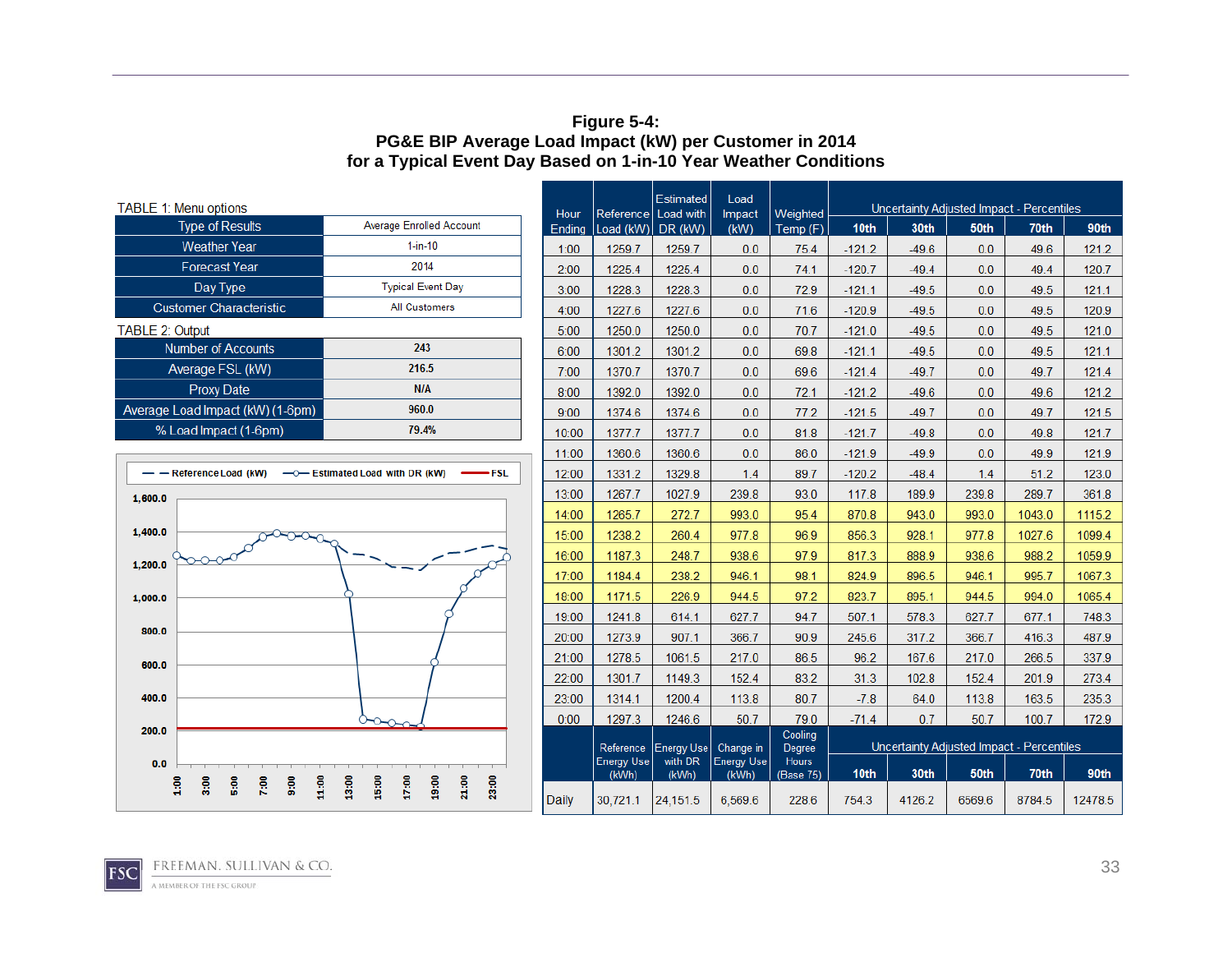Table 5-5 shows the aggregate on-peak ex ante load impact estimates for each day type by weather year and selected forecast years. In accordance with the revised resource adequacy hours, the peak period is defined as 1 PM to 6 PM for the typical event day and the April through October monthly peak days and 4 PM to 9 PM for the November through March monthly peak days. The change in peak period timing does not affect PG&E BIP customers substantially because they have a relatively flat load shape, as shown in Figures 5-3 and 5-4. Throughout the forecast period (2011-2021), the program is expected to be capable of delivering up to 266.6 MW, which occurs during the October monthly peak under 1-in-10 weather conditions in 2017. The aggregate load impacts drop off slightly from 2017 to 2021 because enrollment growth slows while BIP load is assumed to decrease by 0.6% per year. As a result of net load growth<sup>12</sup> and new enrollment, aggregate load impacts increase by 23% to 37% for each day type from 2011 to 2021. For the July monthly peak day in a 1-in-2 weather year, aggregate load impacts increase by 31%, growing from 181.8 MW in 2011 to 238.3 MW in 2021.

| <b>Weather</b><br>Year | Day Type                 | <b>Peak</b><br><b>Period</b> | 2011  | 2012  | 2014  | 2017  | 2021  |
|------------------------|--------------------------|------------------------------|-------|-------|-------|-------|-------|
|                        | <b>Typical Event Day</b> | 1-6 PM                       | 181.9 | 205.5 | 234.4 | 245.7 | 238.3 |
|                        | January Peak             | 4-9 PM                       | 156.1 | 172.8 | 202.5 | 217.9 | 213.2 |
|                        | <b>February Peak</b>     | 4-9 PM                       | 164.4 | 183.2 | 213.4 | 228.6 | 223.4 |
|                        | March Peak               | 4-9 PM                       | 166.8 | 186.7 | 216.2 | 230.5 | 224.8 |
|                        | April Peak               | 1-6 PM                       | 183.5 | 206.5 | 238.1 | 252.5 | 245.8 |
|                        | May Peak                 | 1-6 PM                       | 160.6 | 181.4 | 208.7 | 220.9 | 215.3 |
| $1-in-2$               | June Peak                | 1-6 PM                       | 177.0 | 200.4 | 229.4 | 241.6 | 234.8 |
|                        | July Peak                | 1-6 PM                       | 181.8 | 205.4 | 234.3 | 245.6 | 238.3 |
|                        | <b>August Peak</b>       | 1-6 PM                       | 179.6 | 202.8 | 230.6 | 240.7 | 233.5 |
|                        | September Peak           | 1-6 PM                       | 178.7 | 201.2 | 228.1 | 237.0 | 229.4 |
|                        | October Peak             | 1-6 PM                       | 201.4 | 226.3 | 255.9 | 264.8 | 255.9 |
|                        | November Peak            | 4-9 PM                       | 195.7 | 217.2 | 244.7 | 251.8 | 242.9 |
|                        | December Peak            | 4-9 PM                       | 166.1 | 183.5 | 206.6 | 212.1 | 204.8 |
|                        | <b>Typical Event Day</b> | 1-6 PM                       | 180.8 | 204.3 | 233.0 | 244.2 | 237.0 |
|                        | January Peak             | 4-9 PM                       | 156.1 | 172.8 | 202.4 | 217.8 | 213.1 |
|                        | <b>February Peak</b>     | 4-9 PM                       | 166.8 | 185.9 | 216.6 | 232.0 | 226.7 |
|                        | March Peak               | 4-9 PM                       | 164.4 | 184.0 | 213.1 | 227.1 | 221.5 |
|                        | April Peak               | 1-6 PM                       | 184.1 | 207.1 | 238.8 | 253.3 | 246.6 |
|                        | May Peak                 | 1-6 PM                       | 164.2 | 185.3 | 213.0 | 225.4 | 219.7 |
| $1-in-10$              | June Peak                | 1-6 PM                       | 173.0 | 195.9 | 224.3 | 236.3 | 229.8 |
|                        | July Peak                | 1-6 PM                       | 181.1 | 204.6 | 233.3 | 244.6 | 237.3 |
|                        | <b>August Peak</b>       | 1-6 PM                       | 181.8 | 205.2 | 233.3 | 243.6 | 236.3 |
|                        | September Peak           | 1-6 PM                       | 177.5 | 199.9 | 226.6 | 235.4 | 227.8 |
|                        | October Peak             | 1-6 PM                       | 202.7 | 227.8 | 257.6 | 266.6 | 257.7 |
|                        | November Peak            | 4-9 PM                       | 193.2 | 214.5 | 241.6 | 248.8 | 240.0 |
|                        | December Peak            | 4-9 PM                       | 163.2 | 180.4 | 203.0 | 208.3 | 201.1 |

**Table 5-5: PG&E BIP Aggregate On-Peak Load Impacts (MW) for Each Day Type by Weather Year and Selected Forecast Years** 

 12 Although BIP load is assumed to decline by 0.6% per year from 2015 through 2021, there is a small net increase when considering the 1.5% annual load growth from 2011 through 2014. The net increase from 2011 to 2021 is roughly 1% for each day type. Therefore, the increase in aggregate load impacts from 2011 to 2021 is primarily attributed to new enrollment.

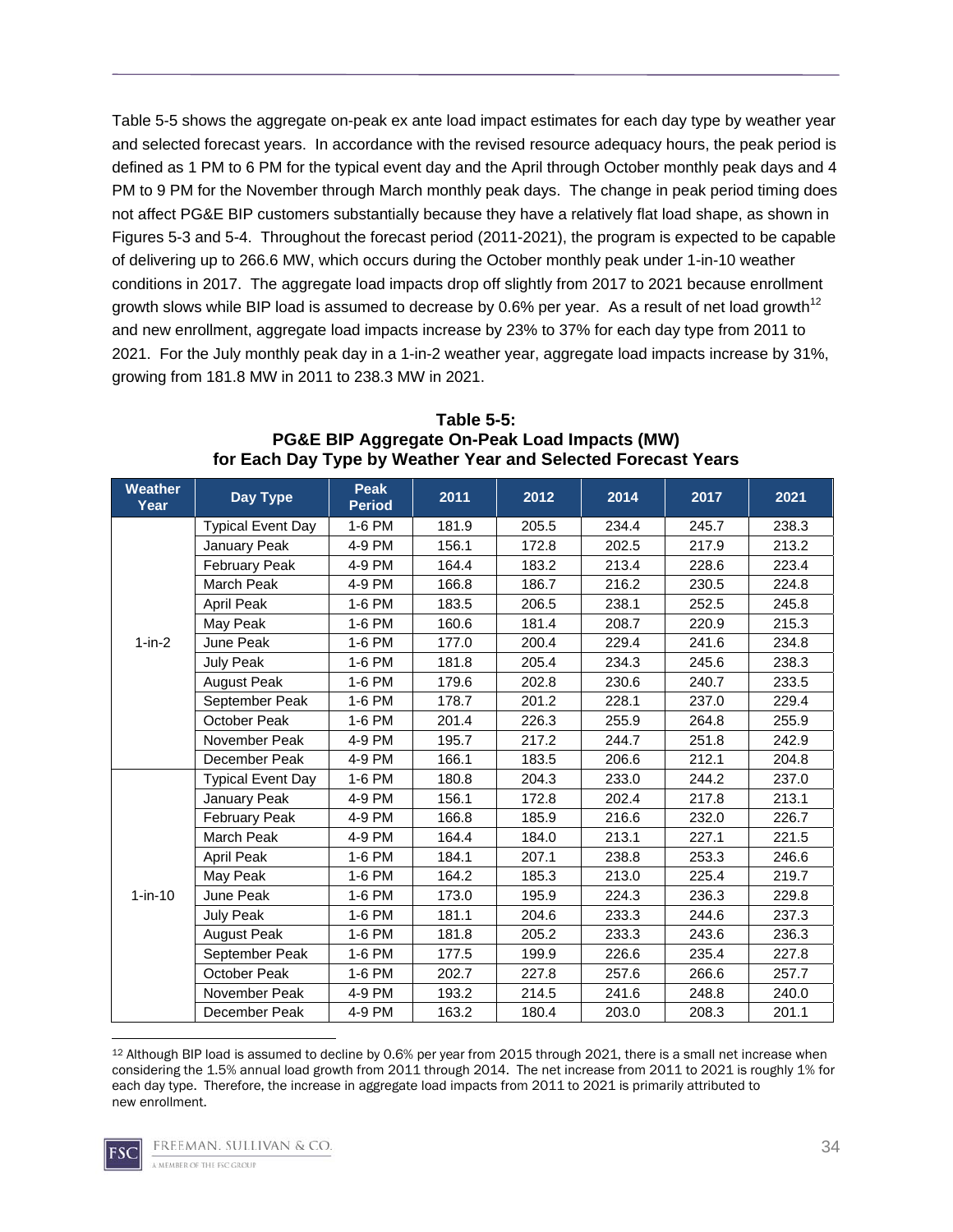Table 5-6 provides the 2011 and 2021 average and aggregate load impact estimates by LCA for a typical event day under 1-in-2 weather conditions. Throughout the forecast period, aggregate load impacts are primarily concentrated in PG&E's Other LCA. In 2011, the Other LCA accounts for 71.4% of aggregate impacts and 68.9% in 2021. Although this LCA accounts for less than 40% of the total number of customers in each year, the majority of aggregate impacts are concentrated there because customers in the Other LCA provide the largest average load reduction. In 2011 and 2021, Other LCA customers provide an average load reduction of roughly 1,700 kW, whereas the average load impact for each of the remaining LCAs does not exceed 550 kW. The Greater Bay Area LCA comprises the second largest share of aggregate load impacts, accounting for slightly over 13% of the total in each year. Although enrollment growth rates are projected to be different across the LCAs, the general composition of the program is expected to remain similar with over 82% of aggregate impacts in the Other and Greater Bay Area LCAs.

| <b>Forecast</b><br>Year | <b>LCA</b>           | <b>Number of</b><br><b>Customers</b> | <b>Reference</b><br>Load<br>(kW) | Load<br>with DR<br>(kW) | Avg.<br>Load<br><b>Impact</b><br>(KW) | <b>Aggregate</b><br>Load<br><b>Impact</b><br>(MW) | % of Total<br><b>Aggregate</b><br>Load<br><b>Impact</b> |
|-------------------------|----------------------|--------------------------------------|----------------------------------|-------------------------|---------------------------------------|---------------------------------------------------|---------------------------------------------------------|
|                         | Greater Bay Area     | 47                                   | 795.1                            | 277.9                   | 517.1                                 | 24.3                                              | 13.3                                                    |
|                         | Greater Fresno       | 14                                   | 460.6                            | 126.2                   | 334.4                                 | 4.6                                               | 2.5                                                     |
|                         | <b>Humboldt</b>      | $\overline{7}$                       | 555.6                            | 52.7                    | 502.9                                 | 3.5                                               | 1.9                                                     |
|                         | Kern                 | 20                                   | 591.1                            | 96.8                    | 494.4                                 | 9.8                                               | 5.4                                                     |
| 2011                    | Northern Coast       | 20                                   | 465.1                            | 89.8                    | 375.3                                 | 7.5                                               | 4.1                                                     |
|                         | Other                | 77                                   | 2.040.5                          | 356.2                   | 1,684.3                               | 129.8                                             | 71.4                                                    |
| 2021                    | Sierra               | $\overline{7}$                       | 219.9                            | 84.6                    | 135.3                                 | 0.9                                               | 0.5                                                     |
|                         | Stockton             | $\overline{7}$                       | 397.9                            | 202.3                   | 195.7                                 | 1.4                                               | 0.8                                                     |
|                         | <b>All Customers</b> | 198                                  | 1,160.0                          | 243.6                   | 916.4                                 | 181.9                                             | 100.0                                                   |
|                         | Greater Bay Area     | 57                                   | 836.0                            | 287.5                   | 548.5                                 | 31.3                                              | 13.1                                                    |
|                         | Greater Fresno       | 29                                   | 465.8                            | 126.6                   | 339.2                                 | 10.0                                              | 4.2                                                     |
|                         | <b>Humboldt</b>      | 5                                    | 551.6                            | 53.5                    | 498.1                                 | 2.6                                               | 1.1                                                     |
|                         | Kern                 | 33                                   | 610.4                            | 99.5                    | 510.9                                 | 16.9                                              | 7.1                                                     |
|                         | Northern Coast       | 19                                   | 482.7                            | 91.8                    | 390.9                                 | 7.4                                               | 3.1                                                     |
|                         | Other                | 95                                   | 2,100.3                          | 364.4                   | 1,735.8                               | 164.1                                             | 68.9                                                    |
|                         | Sierra               | 12                                   | 240.1                            | 91.9                    | 148.1                                 | 1.7                                               | 0.7                                                     |
|                         | Stockton             | 18                                   | 492.4                            | 247.5                   | 244.9                                 | 4.3                                               | 1.8                                                     |
|                         | <b>All Customers</b> | 267                                  | 1,135.5                          | 244.3                   | 891.2                                 | 238.3                                             | 100.0                                                   |

**Table 5-6: 2011 and 2021 Average and Aggregate Load Impacts by LCA Typical Event Day under 1-in-2 Weather Conditions, 1 PM to 6 PM**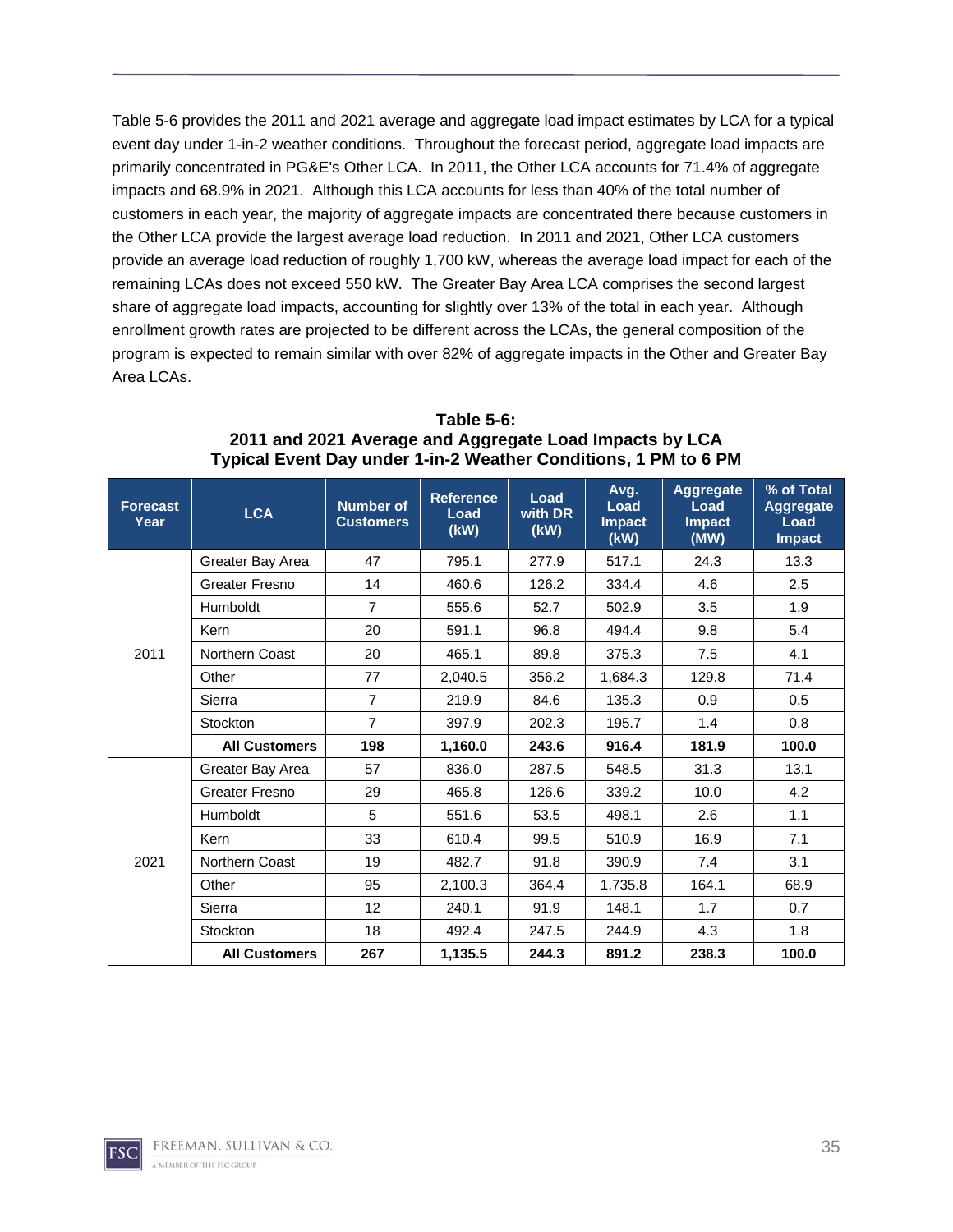## **6 SDG&E Load Impact Analysis**

This section includes 2010 ex post load impact estimates and 2011-2021 ex ante load impact estimates for SDG&E's BIP program. The discussion of load impacts provided below focuses on the high level, average and aggregate impacts. The remainder of the hourly ex post and ex ante load impact estimates that are required by the protocols, including uncertainty adjusted estimates, can be found in the electronic appendices titled, "SDG&E 2010 BIP Ex Post Load Impact Tables" and "SDG&E 2010 BIP Ex Ante Load Impact Tables."

### **6.1 Ex Post Load Impact Estimates**

On September 27, 2010, SDG&E called its first BIP event since 2007. It was a test event that lasted from 2 PM to 6 PM for BIP option A customers and 3 PM to 6 PM for BIP option B customers. BIP customers dually-enrolled in CPP were not required to respond to the BIP event because there was a CPP event on the same day. Nonetheless, CPP impacts for dually-enrolled BIP customers on that day are presented at the end of this section because they have implications for assumptions used in the ex ante analysis.

Of the 19 customers that were enrolled in BIP at the time of the event, 6 were dually-enrolled in CPP. Therefore, 13 SDG&E customers responded to the BIP event on September 27<sup>th</sup>. One customer was in BIP option B and the remaining 12 were enrolled in BIP option A. For all option A customers, this day was their first BIP event because they enrolled in the program after 2007.

Figures 6-1 and 6-2 show the average load impact per customer and aggregate impacts in each hour on September 27th. As seen in Figure 6-1, the average load drop over the three-hour event period common to all participants was 32.2 kW. Figure 6-2 shows that the aggregate load drop from 3 PM to 6 PM was 0.42 MW. This represents roughly a 17% reduction relative to the reference load of 2.5 MW. The threehour event period load of 2.08 MW was substantially higher than the aggregate FSL of 0.08 MW. BIP customers significantly under performed during this event, providing only 17.4% of the 2.42 MW reduction that BIP customers needed in order to be in compliance.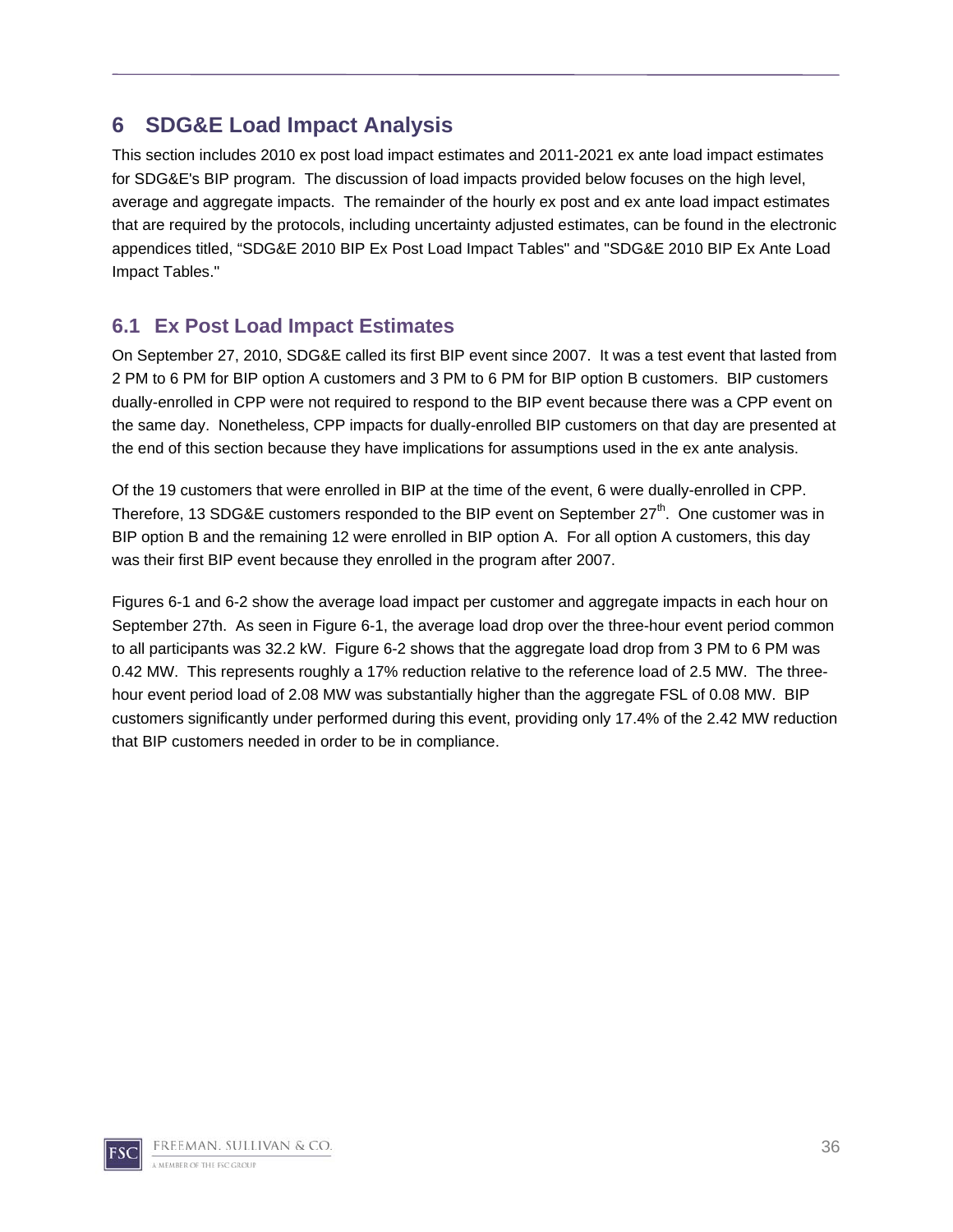#### **Figure 6-1: Average Ex Post Load Impact (kW) per Participant for SDG&E BIP Event (September 27, 2010)**

| Average Enrolled Account   |
|----------------------------|
| Monday, September 27, 2010 |
| <b>All Customers</b>       |
|                            |
| 13                         |
| 6.5                        |
|                            |



Note: 3 to 6 pm is the event window that is common to all customers in this category.

| Hour   |                            |                   | Reference   Load with   Load Impact | Weighted                  |         |         |         | Uncertainty Adjusted Impact - Percentiles |        |  |  |
|--------|----------------------------|-------------------|-------------------------------------|---------------------------|---------|---------|---------|-------------------------------------------|--------|--|--|
| Ending | Load $(kW)$ DR $(kW)$      |                   | (KW)                                | Temp (F)                  | 10th    | 30th    | 50th    | 70th                                      | 90th   |  |  |
| 1:00   | 94.3                       | 94.3              | 0.0                                 | 70.4                      | $-14.7$ | $-6.0$  | 0.0     | 6.0                                       | 14.7   |  |  |
| 2:00   | 92.1                       | 92.1              | 0.0                                 | 69.4                      | $-14.7$ | $-6.0$  | 0.0     | 6.0                                       | 14.7   |  |  |
| 3:00   | 88.6                       | 88.6              | 0.0                                 | 70.3                      | $-14.7$ | $-6.0$  | 0.0     | 6.0                                       | 14.7   |  |  |
| 4:00   | 87.0                       | 87.0              | 0.0                                 | 71.3                      | $-14.7$ | $-6.0$  | 0.0     | 6.0                                       | 14.7   |  |  |
| 5:00   | 88.0                       | 88.0              | 0.0                                 | 69.4                      | $-14.7$ | $-6.0$  | 0.0     | 6.0                                       | 14.7   |  |  |
| 6:00   | 101.7                      | 101.7             | 0.0                                 | 73.3                      | $-14.7$ | $-6.0$  | 0.0     | 6.0                                       | 14.7   |  |  |
| 7:00   | 149.3                      | 166.1             | $-16.8$                             | 73.9                      | $-31.5$ | $-22.8$ | $-16.8$ | $-10.8$                                   | $-2.0$ |  |  |
| 8:00   | 180.6                      | 201.2             | $-20.6$                             | 81.9                      | $-35.3$ | $-26.6$ | $-20.6$ | $-14.6$                                   | $-5.9$ |  |  |
| 9:00   | 225.3                      | 246.7             | $-21.4$                             | 89.9                      | $-36.2$ | $-27.5$ | $-21.4$ | $-15.4$                                   | $-6.7$ |  |  |
| 10:00  | 242.3                      | 260.2             | $-17.8$                             | 91.8                      | $-32.6$ | $-23.9$ | $-17.8$ | $-11.8$                                   | $-3.1$ |  |  |
| 11:00  | 232.5                      | 254.4             | $-21.9$                             | 96.9                      | $-36.7$ | $-27.9$ | $-21.9$ | $-15.9$                                   | $-7.2$ |  |  |
| 12:00  | 210.2                      | 208.6             | 1.6                                 | 90.4                      | $-13.1$ | $-4.4$  | 1.6     | 7.7                                       | 16.4   |  |  |
| 13:00  | 215.5                      | 220.5             | $-5.0$                              | 92.4                      | $-19.7$ | $-11.0$ | $-5.0$  | 1.0                                       | 9.7    |  |  |
| 14:00  | 226.3                      | 221.4             | 4.9                                 | 89.5                      | $-9.8$  | $-1.1$  | 4.9     | 10.9                                      | 19.7   |  |  |
| 15:00  | 211.8                      | 188.2             | 23.6                                | 89.6                      | 8.9     | 17.6    | 23.6    | 29.7                                      | 38.4   |  |  |
| 16:00  | 204.4                      | 165.8             | 38.6                                | 89.3                      | 23.9    | 32.6    | 38.6    | 44.6                                      | 53.4   |  |  |
| 17:00  | 194.7                      | 161.1             | 33.6                                | 90.1                      | 18.8    | 27.5    | 33.6    | 39.6                                      | 48.3   |  |  |
| 18:00  | 178.2                      | 153.8             | 24.5                                | 86.8                      | 9.7     | 18.4    | 24.5    | 30.5                                      | 39.2   |  |  |
| 19:00  | 182.9                      | 188.0             | $-5.1$                              | 82.5                      | $-19.8$ | $-11.1$ | $-5.1$  | 0.9                                       | 9.6    |  |  |
| 20:00  | 200.2                      | 215.0             | $-14.8$                             | 80.6                      | $-29.5$ | $-20.8$ | $-14.8$ | $-8.8$                                    | 0.0    |  |  |
| 21:00  | 199.6                      | 206.9             | $-7.3$                              | 81.3                      | $-22.1$ | $-13.4$ | $-7.3$  | $-1.3$                                    | 7.4    |  |  |
| 22:00  | 193.9                      | 195.6             | $-1.6$                              | 78.7                      | $-16.4$ | $-7.7$  | $-1.6$  | 4.4                                       | 13.1   |  |  |
| 23:00  | 165.7                      | 167.3             | $-1.5$                              | 76.8                      | $-16.3$ | $-7.6$  | $-1.5$  | 4.5                                       | 13.2   |  |  |
| 0:00   | 151.8                      | 142.1             | 9.7                                 | 77.2                      | $-5.1$  | 3.6     | 9.7     | 15.7                                      | 24.4   |  |  |
|        | Reference                  | <b>Energy Use</b> | Change in                           | Cooling<br>Degree         |         |         |         | Uncertainty Adjusted Impact - Percentiles |        |  |  |
|        | <b>Energy Use</b><br>(kWh) | with DR<br>(kWh)  | <b>Energy Use</b><br>(kWh)          | <b>Hours</b><br>(Base 70) | 10th    | 30th    | 50th    | 70th                                      | 90th   |  |  |
| Daily  | 4,117.0                    | 4.114.5           | 2.6                                 | 284.8                     | $-69.7$ | $-27.0$ | 2.6     | 32.1                                      | 74.8   |  |  |

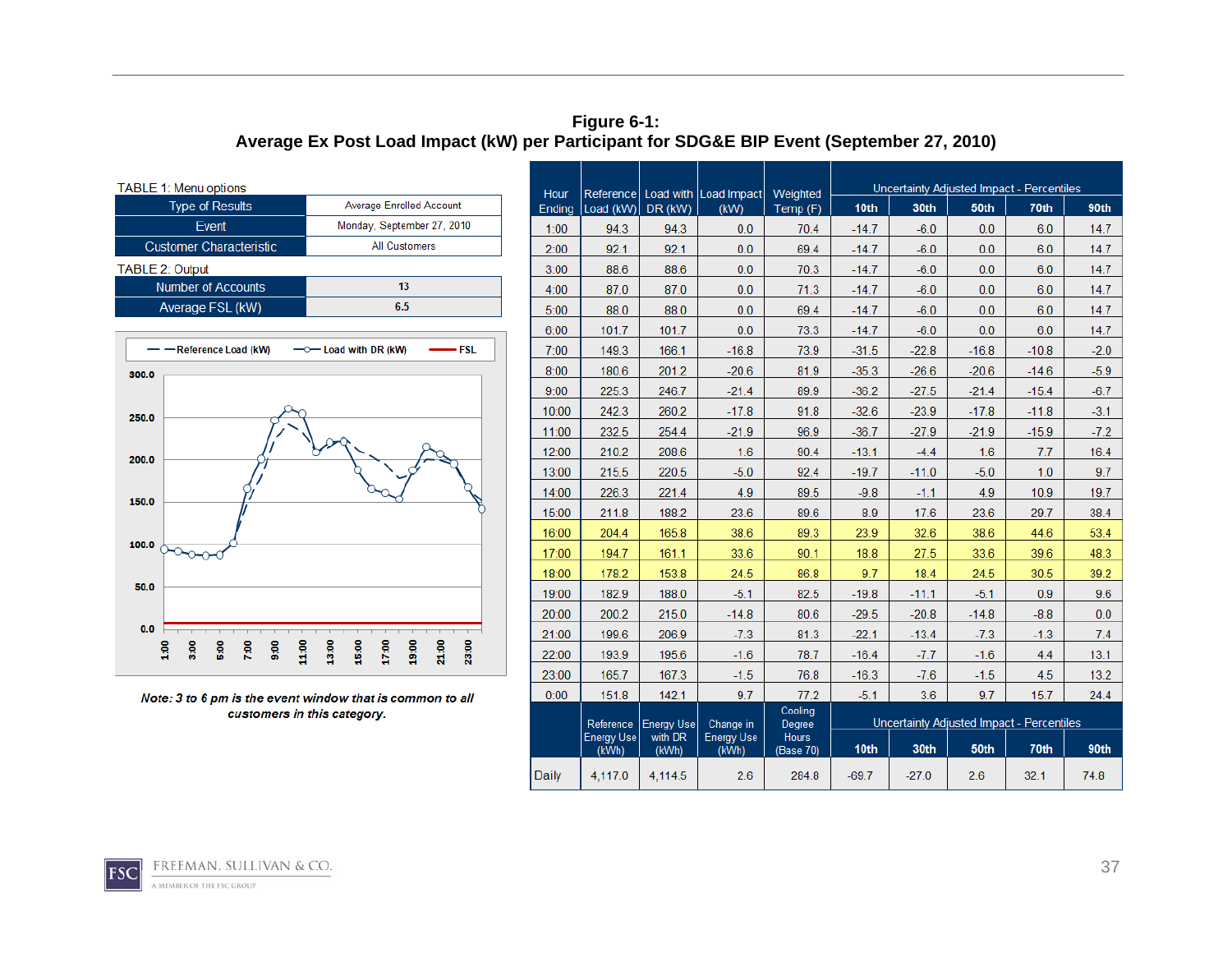#### **Figure 6-2: Aggregate Load Impact (MW) for SDG&E BIP Event (September 27, 2010)**

| <b>TABLE 1: Menu options</b>   |                            |
|--------------------------------|----------------------------|
| <b>Type of Results</b>         | Aggregate                  |
| Event                          | Monday, September 27, 2010 |
| <b>Customer Characteristic</b> | <b>All Customers</b>       |
| <b>TABLE 2: Output</b>         |                            |
| <b>Number of Accounts</b>      | 13                         |
| Aggregate FSL (MW)             | 0.08                       |



Note: 3 to 6 pm is the event window that is common to all customers in this category.

| Hour   | Reference<br>Load          | Load with         | Load                       | Weighted                  | Uncertainty Adjusted Impact - Percentiles |                                           |         |         |         |  |
|--------|----------------------------|-------------------|----------------------------|---------------------------|-------------------------------------------|-------------------------------------------|---------|---------|---------|--|
| Ending | (MW)                       | DR (MW)           | Impact<br>(MW)             | Temp (F)                  | 10th                                      | 30th                                      | 50th    | 70th    | 90th    |  |
| 1:00   | 1.23                       | 1.23              | 0.00                       | 70.4                      | $-0.19$                                   | $-0.08$                                   | 0.00    | 0.08    | 0.19    |  |
| 2:00   | 1.20                       | 1.20              | 0.00                       | 69.4                      | $-0.19$                                   | $-0.08$                                   | 0.00    | 0.08    | 0.19    |  |
| 3:00   | 1.15                       | 1.15              | 0.00                       | 70.3                      | $-0.19$                                   | $-0.08$                                   | 0.00    | 0.08    | 0.19    |  |
| 4:00   | 1.13                       | 1.13              | 0.00                       | 71.3                      | $-0.19$                                   | $-0.08$                                   | 0.00    | 0.08    | 0.19    |  |
| 5:00   | 1.14                       | 1.14              | 0.00                       | 69.4                      | $-0.19$                                   | $-0.08$                                   | 0.00    | 0.08    | 0.19    |  |
| 6:00   | 1.32                       | 1.32              | 0.00                       | 73.3                      | $-0.19$                                   | $-0.08$                                   | 0.00    | 0.08    | 0.19    |  |
| 7:00   | 1.94                       | 2.16              | $-0.22$                    | 73.9                      | $-0.41$                                   | $-0.30$                                   | $-0.22$ | $-0.14$ | $-0.03$ |  |
| 8:00   | 2.35                       | 2.62              | $-0.27$                    | 81.9                      | $-0.46$                                   | $-0.35$                                   | $-0.27$ | $-0.19$ | $-0.08$ |  |
| 9:00   | 2.93                       | 3.21              | $-0.28$                    | 89.9                      | $-0.47$                                   | $-0.36$                                   | $-0.28$ | $-0.20$ | $-0.09$ |  |
| 10:00  | 3.15                       | 3.38              | $-0.23$                    | 91.8                      | $-0.42$                                   | $-0.31$                                   | $-0.23$ | $-0.15$ | $-0.04$ |  |
| 11:00  | 3.02                       | 3.31              | $-0.28$                    | 96.9                      | $-0.48$                                   | $-0.36$                                   | $-0.28$ | $-0.21$ | $-0.09$ |  |
| 12:00  | 2.73                       | 2.71              | 0.02                       | 90.4                      | $-0.17$                                   | $-0.06$                                   | 0.02    | 0.10    | 0.21    |  |
| 13:00  | 2.80                       | 2.87              | $-0.07$                    | 92.4                      | $-0.26$                                   | $-0.14$                                   | $-0.07$ | 0.01    | 0.13    |  |
| 14:00  | 2.94                       | 2.88              | 0.06                       | 89.5                      | $-0.13$                                   | $-0.01$                                   | 0.06    | 0.14    | 0.26    |  |
| 15:00  | 2.75                       | 2.45              | 0.31                       | 89.6                      | 0.12                                      | 0.23                                      | 0.31    | 0.39    | 0.50    |  |
| 16:00  | 2.66                       | 2.16              | 0.50                       | 89.3                      | 0.31                                      | 0.42                                      | 0.50    | 0.58    | 0.69    |  |
| 17:00  | 2.53                       | 2.09              | 0.44                       | 90.1                      | 0.24                                      | 0.36                                      | 0.44    | 0.51    | 0.63    |  |
| 18:00  | 2.32                       | 2.00              | 0.32                       | 86.8                      | 0.13                                      | 0.24                                      | 0.32    | 0.40    | 0.51    |  |
| 19:00  | 2.38                       | 2.44              | $-0.07$                    | 82.5                      | $-0.26$                                   | $-0.14$                                   | $-0.07$ | 0.01    | 0.13    |  |
| 20:00  | 2.60                       | 2.80              | $-0.19$                    | 80.6                      | $-0.38$                                   | $-0.27$                                   | $-0.19$ | $-0.11$ | 0.00    |  |
| 21:00  | 2.59                       | 2.69              | $-0.10$                    | 81.3                      | $-0.29$                                   | $-0.17$                                   | $-0.10$ | $-0.02$ | 0.10    |  |
| 22:00  | 2.52                       | 2.54              | $-0.02$                    | 78.7                      | $-0.21$                                   | $-0.10$                                   | $-0.02$ | 0.06    | 0.17    |  |
| 23:00  | 2.15                       | 2.17              | $-0.02$                    | 76.8                      | $-0.21$                                   | $-0.10$                                   | $-0.02$ | 0.06    | 0.17    |  |
| 0:00   | 1.97                       | 1.85              | 0.13                       | 77.2                      | $-0.07$                                   | 0.05                                      | 0.13    | 0.20    | 0.32    |  |
|        | Reference                  | <b>Energy Use</b> | Change in                  | Cooling<br>Degree         |                                           | Uncertainty Adjusted Impact - Percentiles |         |         |         |  |
|        | <b>Energy Use</b><br>(MWh) | with DR<br>(MWh)  | <b>Energy Use</b><br>(MWh) | <b>Hours</b><br>(Base 70) | 10 <sub>th</sub>                          | 30th                                      | 50th    | 70th    | 90th    |  |
| Daily  | 53.52                      | 53.49             | 0.03                       | 284.8                     | $-0.91$                                   | $-0.35$                                   | 0.03    | 0.42    | 0.97    |  |

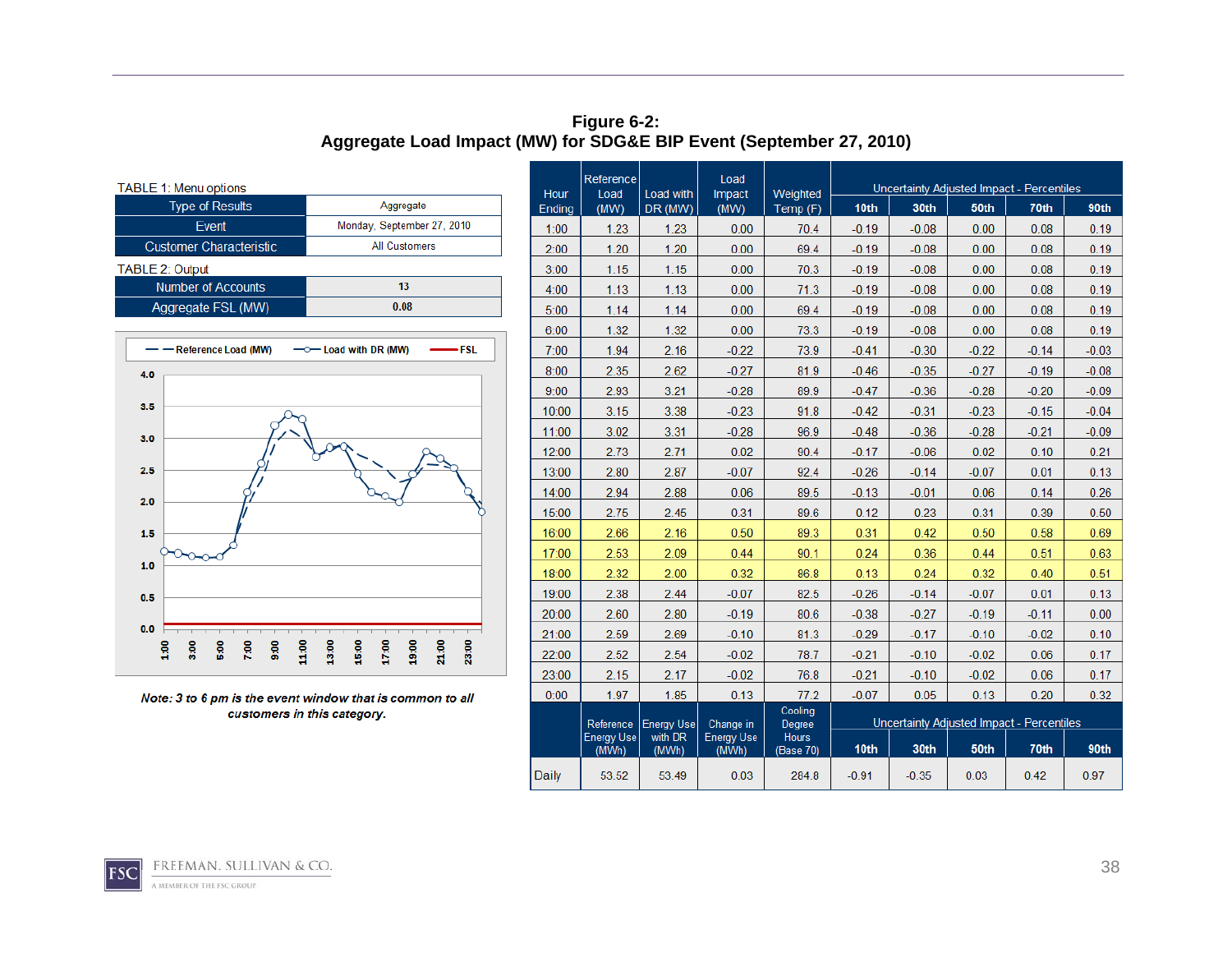Table 6-1 shows the average load impact per customer in the offices, hotels, finance & services segment and for all customers. Table 6-2 shows the aggregate impacts. Offices, hotels, finance & services was the only industry segment that had more than three participants in the BIP event. Customers in this segment underperformed substantially during the event. In fact, all offices, hotels, finance & services customers were penalized for failing to comply during the event. Performance and the percent load reduction are higher for all customers because a participant from another industry group complied and curtailed more than half of its load. This customer was the only participant that had experienced a BIP event in the past, which may explain the better performance.

**Table 6-1: Average Customer Load Impact for September 27, 2010 SDG&E Event** 

| <b>Customer Group</b>               | <b>Number of</b><br><b>Customers</b> | <b>Reference</b><br><b>Load</b><br>(kW) | Load<br>with DR<br>(kW) | Load<br><b>Reduction</b><br>(kW) | Average<br><b>FSL</b><br>(kW) | <b>Performance</b><br>$(\%)$ |  |
|-------------------------------------|--------------------------------------|-----------------------------------------|-------------------------|----------------------------------|-------------------------------|------------------------------|--|
| Offices, Hotels, Finance & Services | 6                                    | 233.8                                   | 208.2                   | 25.6                             | 2.3                           | 11.1                         |  |
| All Customers                       | 13                                   | 194.8                                   | 163.4                   | 31.4                             | 6.5                           | 16.7                         |  |

**Table 6-2: Aggregate Load Impact for September 27, 2010 SDG&E Event** 

| <b>Customer Group</b>               | Number of<br><b>Customers</b> | <b>Reference</b><br>Load (MW) | <b>Load with</b><br>DR (MW) | <b>Load Reduction</b><br>(MW) | % Load<br><b>Reduction</b> |
|-------------------------------------|-------------------------------|-------------------------------|-----------------------------|-------------------------------|----------------------------|
| Offices, Hotels, Finance & Services |                               | 1.40                          | 1.25                        | 0.15                          | 11.0                       |
| All Customers                       | 13                            | 2.53                          | 2.12                        | 0.41                          | 16.1                       |

As discussed above, the six BIP customers dually-enrolled in CPP were not required to respond to the BIP event because there was a CPP event on the same day. Although these customers were responding to a CPP event with a much weaker price signal and a longer event window (11 AM to 6 PM), their absolute and percentage load reduction was substantial. As shown in Figure 6-3, aggregate load for these six customers on September  $27<sup>th</sup>$  dropped from around 5 MW to 1 MW in response to the CPP event. If these customers showed similar behavior during the BIP event, their performance would have been around 80%, which is significantly better than the compliance rate of BIP customers that are not dually-enrolled. Considering that the price signal for BIP is stronger and the event period shorter, it is not unrealistic to assume that dually-enrolled customers would have fully complied and dropped load to their FSL for the BIP event. Given that this day is the only empirical evidence on how these customers perform on a BIP event day, it is assumed that dually-enrolled customers fully comply to their FSL in the ex ante analysis.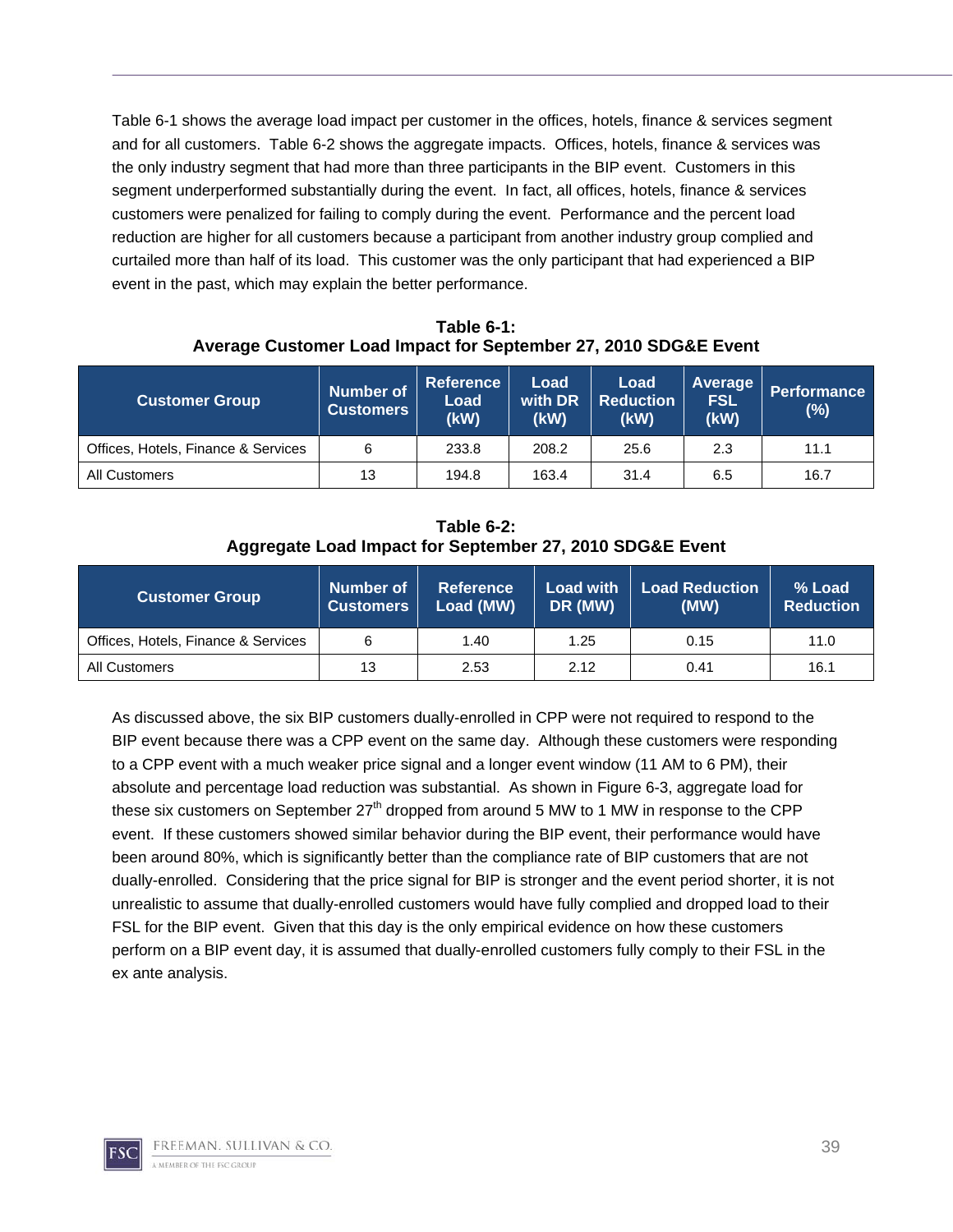

# **Figure 6-3:**

## **6.2 Ex Ante Load Impact Estimates**

SDG&E plans to increase enrollment in its BIP program over the next few years. In May 2011, SDG&E BIP enrollment is expected to equal 26 participants and 55 in May 2014.<sup>13</sup> Afterwards, enrollment is assumed to remain constant until the end of the ex ante forecast period (2021). For ex ante purposes, the estimated reference load of new participants is assumed to be the same as existing SDG&E BIP customers. As for future performance relative to the reference load and FSL, the following assumptions are used in the ex ante analysis:

- Performance for customers that are not dually-enrolled in CPP is the same as their performance in the 2010 event: 16.7%. This event performance is the only empirical evidence that is available for these customers;
- Performance for customers that are dually-enrolled in CPP: 100%. Considering that these customers dropped 80% of their load in response to the September 27<sup>th</sup> CPP event, it is expected that they would be able to provide 100% performance in response to a BIP event that has a much stronger price signal; and
- Performance for new enrollees: 71.7%. This performance level is the average of the above two segments weighted by aggregate load.

Figures 6-4 and 6-5 show the reference load and estimated load with DR for the average customer on a typical event day based on 1-in-2 and 1-in-10 year weather conditions for the year 2014. Impacts are reported for 2014 because it is the year in which enrollment growth reaches a steady state. For a 1-in-2 typical event day, the estimated load impact for the average participant is 288.2 kW from 1 PM to 6 PM.

 <sup>13</sup> The May enrollment number for each year is assumed to be constant from May through October.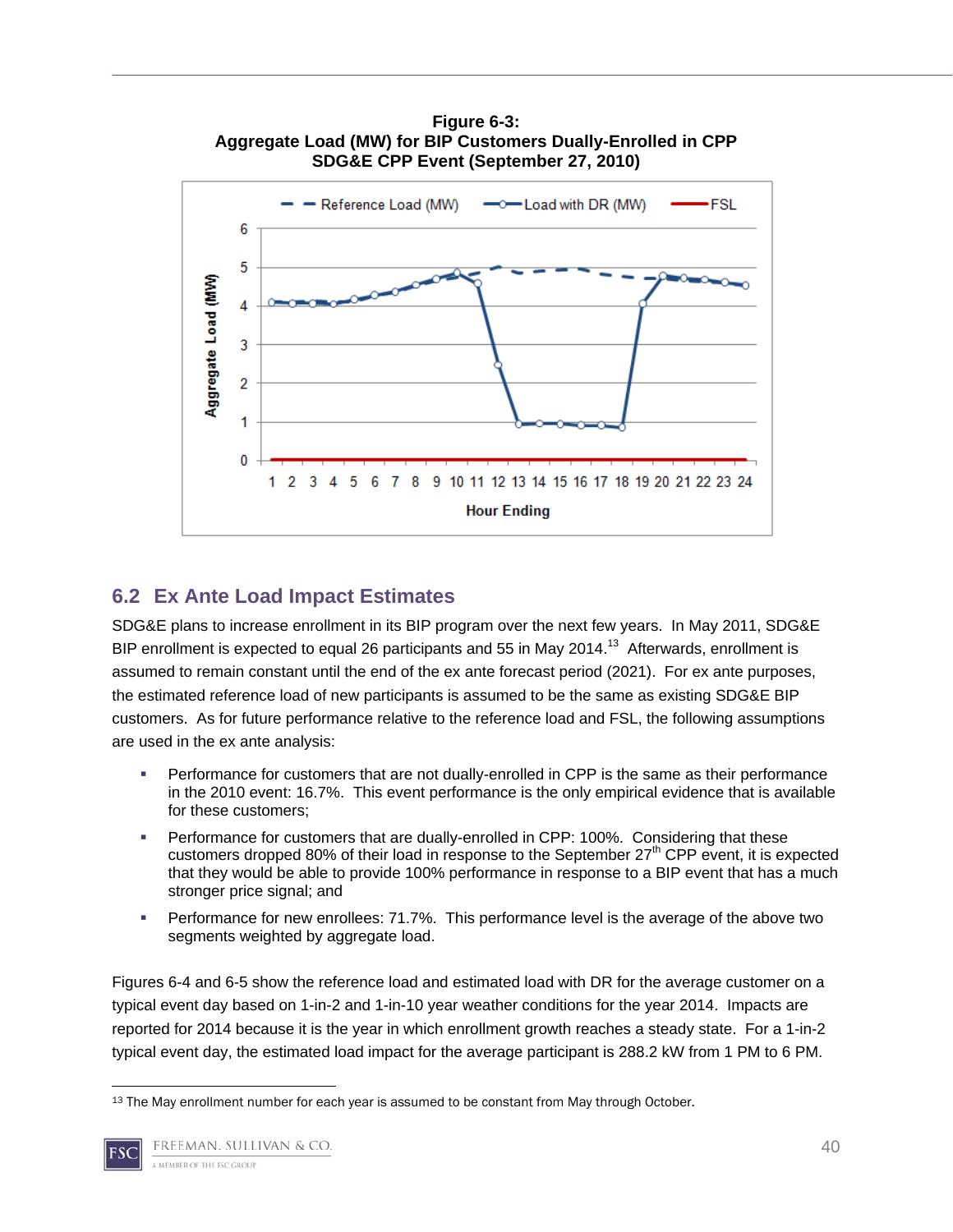This represents a 70.9% impact relative to the average reference load of 406.3 kW. Based on 1-in-10 year weather conditions, the load impact pattern over the event period is very similar to that in a 1-in-2 weather year because BIP customer usage is not sensitive to temperature. The average load impact across the event period is 290.5 kW, which is less than 1% higher than in the 1-in-2 weather year.

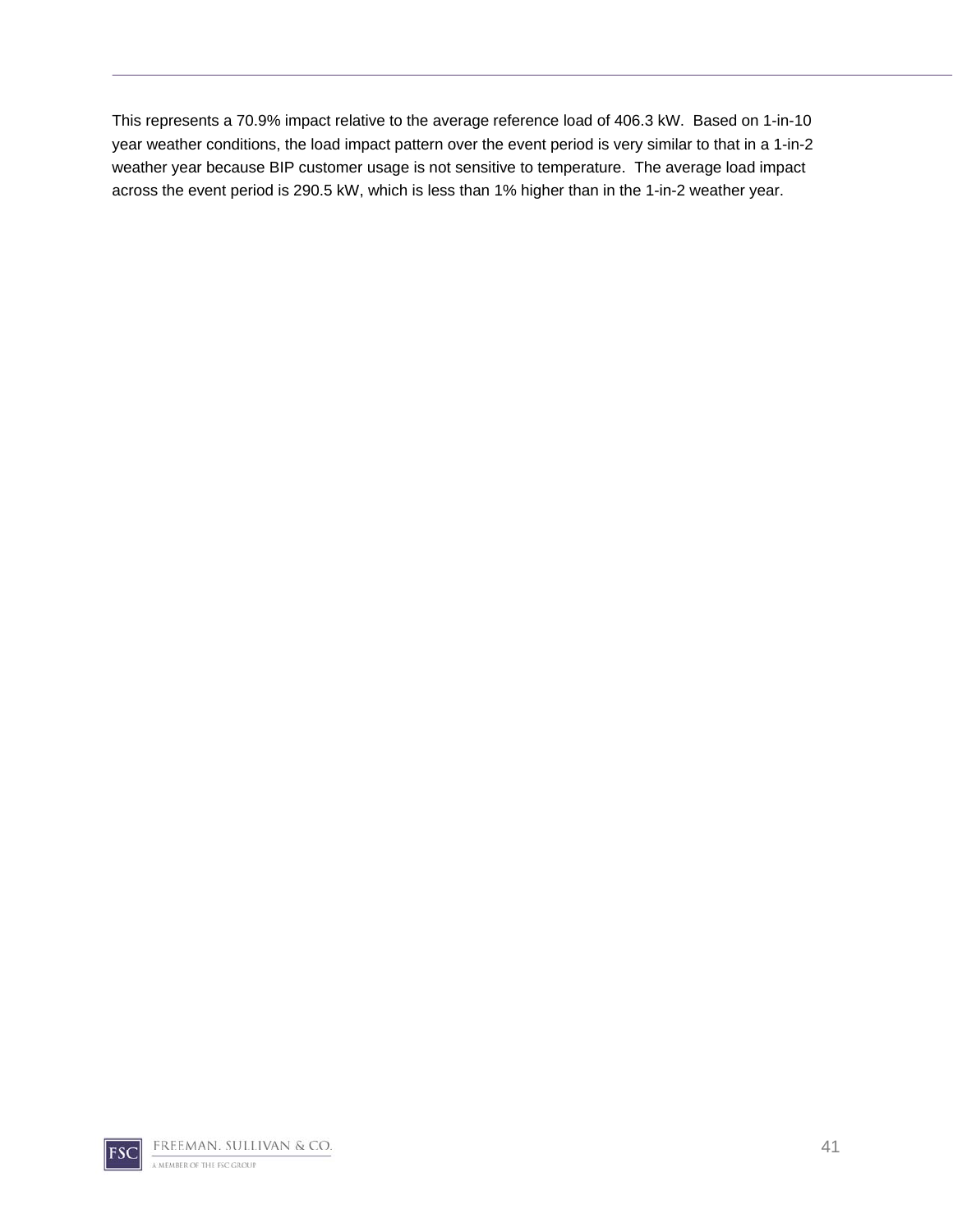#### **Figure 6-4: SDG&E BIP Average Load Impact (kW) per Customer in 2014 for a Typical Event Day Based on 1-in-2 Year Weather Conditions**

| TABLE 1: Menu options                                                        |                                                    |                | Estimated<br>Load<br>Reference Load with |                   |                            |                      | Uncertainty Adjusted Impact - Percentiles |        |        |                                           |        |  |
|------------------------------------------------------------------------------|----------------------------------------------------|----------------|------------------------------------------|-------------------|----------------------------|----------------------|-------------------------------------------|--------|--------|-------------------------------------------|--------|--|
| <b>Type of Results</b>                                                       | <b>Average Enrolled Account</b>                    | Hour<br>Ending | Load (kW) DR (kW)                        |                   | Impact<br>(kW)             | Weighted<br>Temp (F) | 10th                                      | 30th   | 50th   | 70th                                      | 90th   |  |
| <b>Weather Year</b>                                                          | $1-in-2$                                           | 1:00           | 339.5                                    | 339.5             | 0.0                        | 70.5                 | $-14.1$                                   | $-5.8$ | 0.0    | 5.8                                       | 14.1   |  |
| <b>Forecast Year</b>                                                         | 2014                                               | 2:00           | 322.4                                    | 322.4             | 0.0                        | 69.9                 | $-14.1$                                   | $-5.8$ | 0.0    | 5.8                                       | 14.1   |  |
| Day Type                                                                     | <b>Typical Event Day</b>                           | 3:00           | 311.9                                    | 311.9             | 0.0                        | 69.4                 | $-14.1$                                   | $-5.8$ | 0.0    | 5.8                                       | 14.1   |  |
| <b>Customer Characteristic</b>                                               | <b>All Customers</b>                               | 4:00           | 305.1                                    | 305.1             | 0.0                        | 68.7                 | $-14.0$                                   | $-5.7$ | 0.0    | 5.7                                       | 14.0   |  |
| TABLE 2: Output                                                              |                                                    | 5:00           | 303.4                                    | 303.4             | 0.0                        | 68.9                 | $-14.0$                                   | $-5.7$ | 0.0    | 5.7                                       | 14.0   |  |
| <b>Number of Accounts</b>                                                    | 55                                                 | 6:00           | 310.2                                    | 310.2             | 0.0                        | 68.9                 | $-14.0$                                   | $-5.7$ | 0.0    | 5.7                                       | 14.0   |  |
| Average FSL (kW)                                                             | 4.9                                                | 7:00           | 344.3                                    | 344.3             | 0.0                        | 69.2                 | $-14.1$                                   | $-5.8$ | 0.0    | 5.8                                       | 14.1   |  |
| <b>Proxy Date</b>                                                            | N/A                                                | 8:00           | 381.3                                    | 381.3             | 0.0                        | 71.3                 | $-14.1$                                   | $-5.8$ | 0.0    | 5.8                                       | 14.1   |  |
| Average Load Impact (kW) (1-6pm)                                             | 288.2                                              | 9:00           | 419.0                                    | 419.0             | 0.0                        | 75.1                 | $-14.1$                                   | $-5.8$ | 0.0    | 5.8                                       | 14.1   |  |
| % Load Impact (1-6pm)                                                        | 70.9%                                              | 10:00          | 438.6                                    | 438.6             | 0.0                        | 78.7                 | $-14.1$                                   | $-5.8$ | 0.0    | 5.8                                       | 14.1   |  |
|                                                                              |                                                    | 11:00          | 438.4                                    | 438.4             | 0.0                        | 81.9                 | $-14.1$                                   | $-5.8$ | 0.0    | 5.8                                       | 14.1   |  |
| - Reference Load (kW) - - C- Estimated Load with DR (kW)                     | -FSL                                               | 12:00          | 426.1                                    | 426.1             | 0.0                        | 82.1                 | $-14.2$                                   | $-5.8$ | 0.0    | 5.8                                       | 14.2   |  |
| 500.0                                                                        |                                                    | 13:00          | 425.0                                    | 425.0             | 0.0                        | 82.1                 | $-14.1$                                   | $-5.8$ | 0.0    | 5.8                                       | 14.1   |  |
| 450.0                                                                        |                                                    | 14:00          | 425.4                                    | 124.9             | 300.5                      | 81.6                 | 286.4                                     | 294.7  | 300.5  | 306.3                                     | 314.6  |  |
|                                                                              |                                                    | 15:00          | 416.0                                    | 120.7             | 295.3                      | 81.4                 | 281.3                                     | 289.6  | 295.3  | 301.1                                     | 309.4  |  |
| 400.0                                                                        | $\sqrt{2\pi\sigma\sigma_{\alpha}}$                 | 16:00          | 410.1                                    | 119.1             | 291.0                      | 81.0                 | 276.9                                     | 285.2  | 291.0  | 296.8                                     | 305.1  |  |
| 350.0                                                                        |                                                    | 17:00          | 394.6                                    | 114.6             | 280.0                      | 80.0                 | 265.9                                     | 274.2  | 280.0  | 285.8                                     | 294.1  |  |
| 300.0                                                                        |                                                    | 18:00          | 385.5                                    | 111.4             | 274.1                      | 78.0                 | 260.0                                     | 268.3  | 274.1  | 279.9                                     | 288.2  |  |
| 250.0                                                                        |                                                    | 19:00          | 385.1                                    | 385.1             | 0.0                        | 76.0                 | $-14.0$                                   | $-5.7$ | 0.0    | 5.7                                       | 14.0   |  |
|                                                                              |                                                    | 20:00          | 393.8                                    | 393.8             | 0.0                        | 74.0                 | $-14.1$                                   | $-5.8$ | 0.0    | 5.8                                       | 14.1   |  |
| 200.0                                                                        |                                                    | 21:00          | 391.0                                    | 391.0             | 0.0                        | 72.5                 | $-14.1$                                   | $-5.8$ | 0.0    | 5.8                                       | 14.1   |  |
| 150.0                                                                        |                                                    | 22:00          | 386.3                                    | 386.3             | 0.0                        | 72.1                 | $-14.1$                                   | $-5.8$ | 0.0    | 5.8                                       | 14.1   |  |
| 100.0                                                                        | $\sim$ $\sim$                                      | 23:00          | 375.2                                    | 375.2             | 0.0                        | 71.6                 | $-14.0$                                   | $-5.7$ | 0.0    | 5.7                                       | 14.0   |  |
|                                                                              |                                                    | 0:00           | 361.2                                    | 361.2             | 0.0                        | 70.6                 | $-14.1$                                   | $-5.8$ | 0.0    | 5.8                                       | 14.1   |  |
| 50.0                                                                         |                                                    |                | Reference                                | <b>Energy Use</b> | Change in                  | Cooling<br>Degree    |                                           |        |        | Uncertainty Adjusted Impact - Percentiles |        |  |
| 0.0                                                                          |                                                    |                | <b>Energy Use</b><br>(kWh)               | with DR<br>(kWh)  | <b>Energy Use</b><br>(kWh) | Hours<br>(Base 70)   | 10th                                      | 30th   | 50th   | 70th                                      | 90th   |  |
| 7:00<br>$\frac{6}{9}$<br>11.00<br>3:00<br>$\mathbf{5:50}$<br>$\frac{6}{100}$ | 18:00<br>13:00<br>15:00<br>17:00<br>21:00<br>23:00 | <b>Daily</b>   | 9,089.2                                  | 7,648.3           | 1,441.0                    | 116.2                | 1371.9                                    | 1412.7 | 1441.0 | 1469.2                                    | 1510.0 |  |



42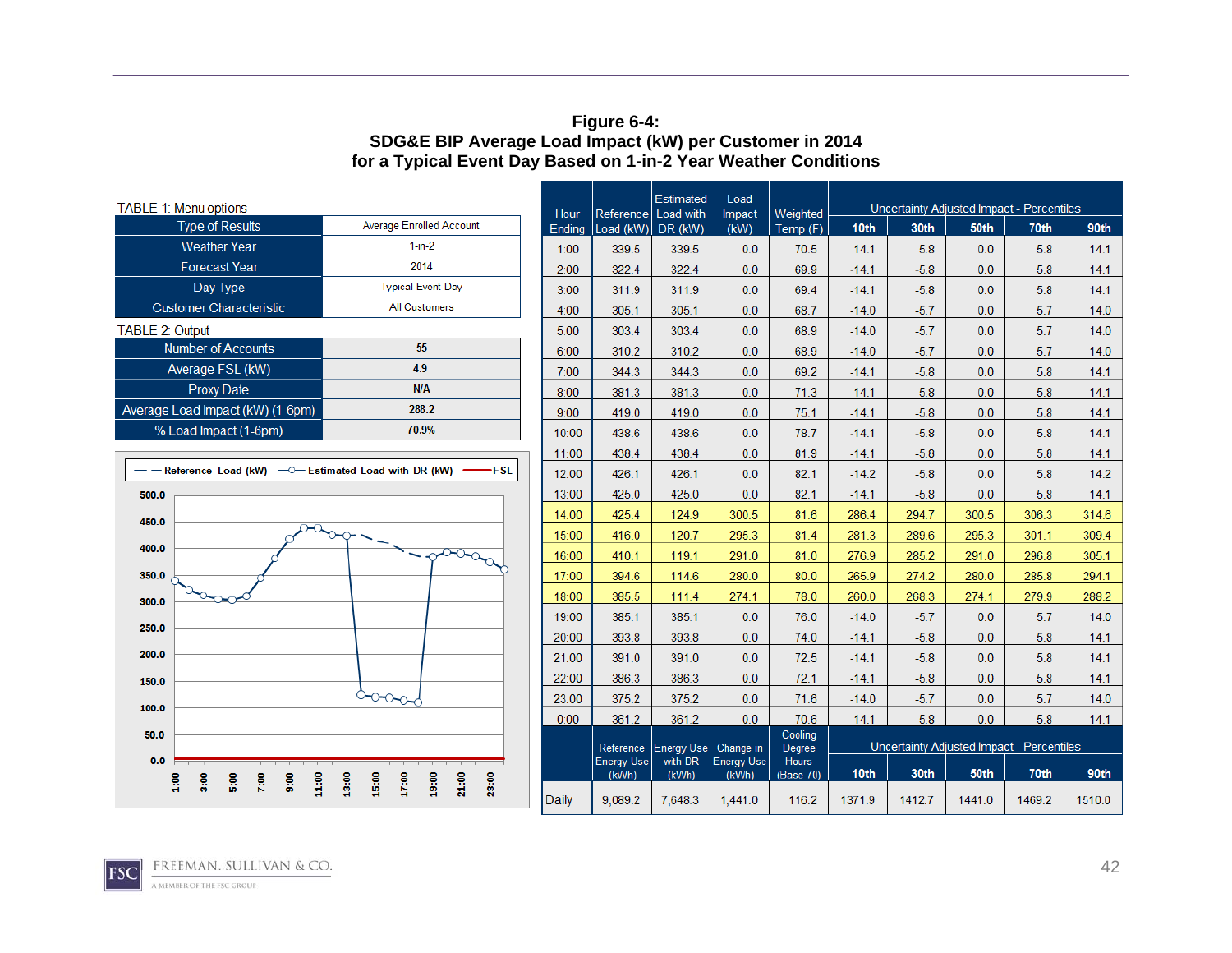#### **Figure 6-5: SDG&E BIP Average Load Impact (kW) per Customer in 2014 for a Typical Event Day Based on 1-in-10 Year Weather Conditions**

| <b>TABLE 1: Menu options</b>                            |                                 | Hour       | Referen  |
|---------------------------------------------------------|---------------------------------|------------|----------|
| <b>Type of Results</b>                                  | <b>Average Enrolled Account</b> | Ending     | Load (k) |
| <b>Weather Year</b>                                     | $1$ -in-10                      | 1:00       | 341.     |
| <b>Forecast Year</b>                                    | 2014                            | 2:00       | 323.     |
| Day Type                                                | <b>Typical Event Day</b>        | 3:00       | 312.1    |
| <b>Customer Characteristic</b>                          | <b>All Customers</b>            | 4:00       | 305.4    |
| <b>TABLE 2: Output</b>                                  |                                 | 5:00       | 303.     |
| <b>Number of Accounts</b>                               | 55                              | 6:00       | 310.0    |
| Average FSL (kW)                                        | 4.9                             | 7:00       | 345.     |
| <b>Proxy Date</b>                                       | N/A                             | 8:00       | 383.     |
| Average Load Impact (kW) (1-6pm)                        | 290.5                           | 9:00       | 420.     |
| % Load Impact (1-6pm)                                   | 70.8%                           | 10:00      | 441.     |
|                                                         | 11:00                           | 441.       |          |
| $-$ Peference Load (kW) $-$ Fetimated Load with DP (kW) | $\sqrt{2}$                      | $\sqrt{2}$ |          |



| Hour         | Reference Load with        | Estimated         | Load<br>Impact             | Weighted                  | Uncertainty Adjusted Impact - Percentiles |        |        |        |        |  |
|--------------|----------------------------|-------------------|----------------------------|---------------------------|-------------------------------------------|--------|--------|--------|--------|--|
| Ending       | Load (kW) DR (kW)          |                   | (kW)                       | Temp (F)                  | 10 <sub>th</sub>                          | 30th   | 50th   | 70th   | 90th   |  |
| 1:00         | 341.0                      | 341.0             | 0.0                        | 73.3                      | $-14.1$                                   | $-5.8$ | 0.0    | 5.8    | 14.1   |  |
| 2:00         | 323.7                      | 323.7             | 0.0                        | 72.5                      | $-14.1$                                   | $-5.8$ | 0.0    | 5.8    | 14.1   |  |
| 3:00         | 312.8                      | 312.8             | 0.0                        | 72.2                      | $-14.1$                                   | $-5.8$ | 0.0    | 5.8    | 14.1   |  |
| 4:00         | 305.4                      | 305.4             | 0.0                        | 71.5                      | $-14.1$                                   | $-5.8$ | 0.0    | 5.8    | 14.1   |  |
| 5:00         | 303.1                      | 303.1             | 0.0                        | 71.4                      | $-14.1$                                   | $-5.8$ | 0.0    | 5.8    | 14.1   |  |
| 6:00         | 310.6                      | 310.6             | 0.0                        | 71.2                      | $-14.1$                                   | $-5.8$ | 0.0    | 5.8    | 14.1   |  |
| 7:00         | 345.2                      | 345.2             | 0.0                        | 71.9                      | $-14.2$                                   | $-5.8$ | 0.0    | 5.8    | 14.2   |  |
| 8:00         | 383.6                      | 383.6             | 0.0                        | 74.6                      | $-14.2$                                   | $-5.8$ | 0.0    | 5.8    | 14.2   |  |
| 9:00         | 420.9                      | 420.9             | 0.0                        | 77.8                      | $-14.2$                                   | $-5.8$ | 0.0    | 5.8    | 14.2   |  |
| 10:00        | 441.0                      | 441.0             | 0.0                        | 80.9                      | $-14.2$                                   | $-5.8$ | 0.0    | 5.8    | 14.2   |  |
| 11:00        | 441.1                      | 441.1             | 0.0                        | 83.0                      | $-14.1$                                   | $-5.8$ | 0.0    | 5.8    | 14.1   |  |
| 12:00        | 430.1                      | 430.1             | 0.0                        | 84.4                      | $-14.9$                                   | $-6.1$ | 0.0    | 6.1    | 14.9   |  |
| 13:00        | 427.1                      | 427.1             | 0.0                        | 84.0                      | $-14.5$                                   | $-6.0$ | 0.0    | 6.0    | 14.5   |  |
| 14:00        | 429.2                      | 126.4             | 302.8                      | 84.3                      | 288.5                                     | 297.0  | 302.8  | 308.7  | 317.2  |  |
| 15:00        | 420.9                      | 122.5             | 298.5                      | 84.8                      | 284.2                                     | 292.6  | 298.5  | 304.3  | 312.7  |  |
| 16:00        | 415.4                      | 121.0             | 294.4                      | 84.3                      | 280.2                                     | 288.6  | 294.4  | 300.3  | 308.7  |  |
| 17:00        | 398.0                      | 116.0             | 282.0                      | 82.6                      | 267.6                                     | 276.1  | 282.0  | 287.8  | 296.4  |  |
| 18:00        | 386.8                      | 112.0             | 274.8                      | 81.0                      | 260.4                                     | 268.9  | 274.8  | 280.7  | 289.3  |  |
| 19:00        | 386.5                      | 386.5             | 0.0                        | 78.5                      | $-14.1$                                   | $-5.8$ | 0.0    | 5.8    | 14.1   |  |
| 20:00        | 394.7                      | 394.7             | 0.0                        | 75.8                      | $-14.2$                                   | $-5.8$ | 0.0    | 5.8    | 14.2   |  |
| 21:00        | 392.4                      | 392.4             | 0.0                        | 74.9                      | $-14.2$                                   | $-5.8$ | 0.0    | 5.8    | 14.2   |  |
| 22:00        | 387.3                      | 387.3             | 0.0                        | 74.3                      | $-14.1$                                   | $-5.8$ | 0.0    | 5.8    | 14.1   |  |
| 23:00        | 375.4                      | 375.4             | 0.0                        | 73.6                      | $-14.1$                                   | $-5.8$ | 0.0    | 5.8    | 14.1   |  |
| 0:00         | 361.6                      | 361.6             | 0.0                        | 73.0                      | $-14.1$                                   | $-5.8$ | 0.0    | 5.8    | 14.1   |  |
|              | Reference                  | <b>Energy Use</b> | Change in                  | Cooling<br>Degree         | Uncertainty Adjusted Impact - Percentiles |        |        |        |        |  |
|              | <b>Energy Use</b><br>(kWh) | with DR<br>(kWh)  | <b>Energy Use</b><br>(kWh) | <b>Hours</b><br>(Base 70) | 10th                                      | 30th   | 50th   | 70th   | 90th   |  |
| <b>Daily</b> | 9,133.9                    | 7.681.4           | 1,452.5                    | 173.0                     | 1382.8                                    | 1424.0 | 1452.5 | 1481.0 | 1522.2 |  |

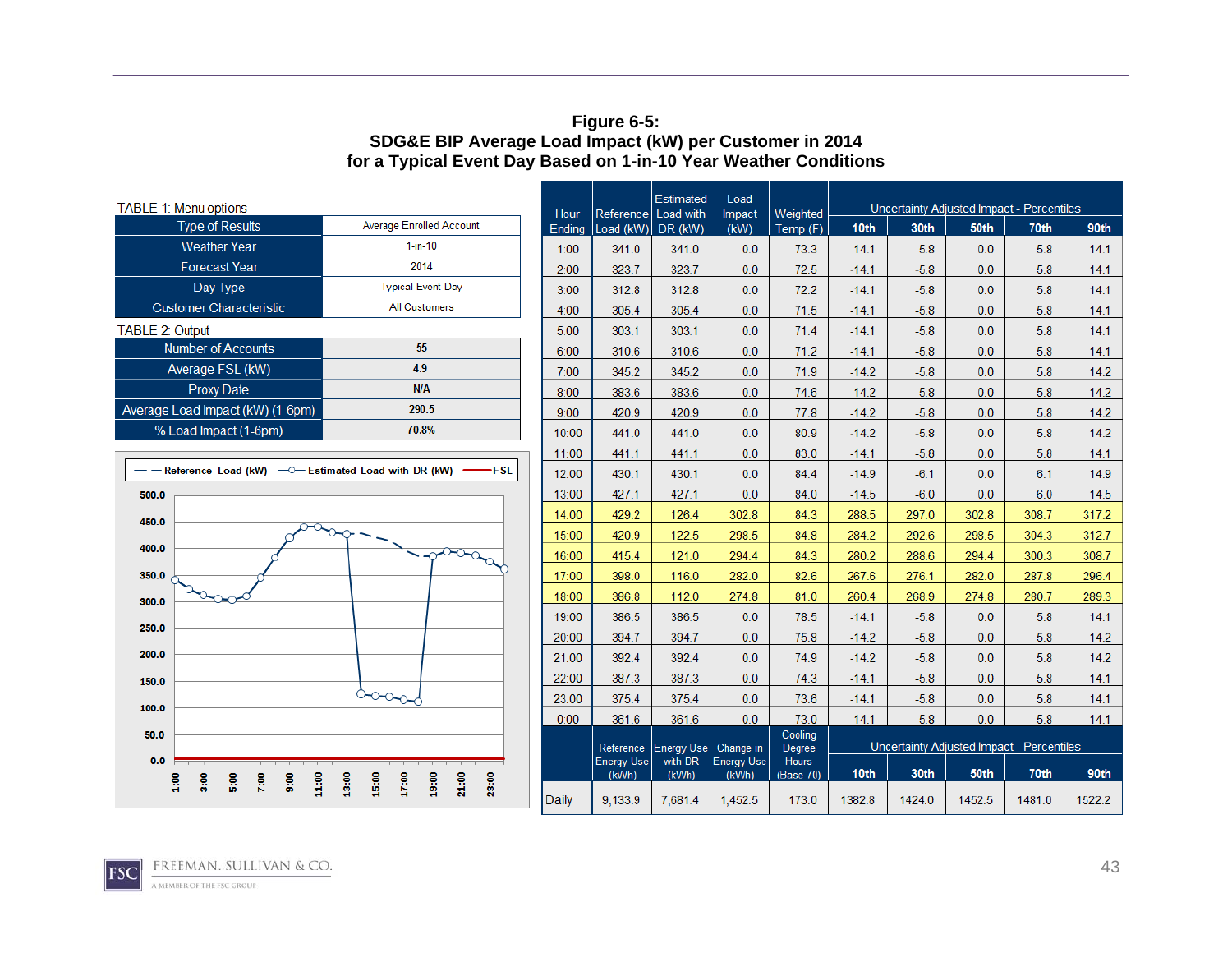Table 6-3 shows the aggregate on-peak ex ante load impact estimates for each day type by weather year and forecast year. In accordance with the revised resource adequacy hours, the peak period is defined as 1 PM to 6 PM for the typical event day and the April through October monthly peak days and 4 PM to 9 PM for the November through March monthly peak days. As a result of the change in peak period timing, aggregate impacts fluctuate throughout the year. During the 2015 to 2021 time period, 1-in-2 and 1-in-10 aggregate load impacts vary from 12.4 MW to 13.4 MW in November through March and 14.6 MW to 16.2 MW in April through October. For SDG&E BIP customers, usage is higher from 1 PM to 6 PM than it is from 4 PM to 9 PM, as shown in Figures 6-4 and 6-5. This load shape results in a fluctuation in aggregate load impacts as the peak period timing changes throughout the year.

Once enrollment reaches a steady state in the 2015 to 2021 time period, the program is expected to be capable of delivering up to 16.2 MW, which occurs during the September monthly peak under 1-in-10 weather conditions. As a result of new enrollment, aggregate load impacts for the 1-in-2 typical event day grow from 7.3 MW in 2011 to nearly 16 MW during 2015 to 2021.

| <b>Weather</b><br>Year | Day Type                 | <b>Peak</b><br><b>Period</b> | 2011 | 2012 | 2013 | 2014 | 2015-2021 |
|------------------------|--------------------------|------------------------------|------|------|------|------|-----------|
|                        | <b>Typical Event Day</b> | 1-6 PM                       | 7.3  | 10.5 | 12.9 | 15.9 | 15.9      |
|                        | January Peak             | 4-9 PM                       | 5.1  | 7.3  | 9.8  | 12.0 | 13.4      |
|                        | February Peak            | 4-9 PM                       | 5.4  | 7.6  | 9.8  | 12.0 | 13.0      |
|                        | <b>March Peak</b>        | 4-9 PM                       | 5.6  | 8.0  | 10.1 | 12.3 | 13.0      |
|                        | <b>April Peak</b>        | 1-6 PM                       | 6.5  | 9.3  | 11.6 | 14.2 | 14.6      |
|                        | May Peak                 | 1-6 PM                       | 6.9  | 9.9  | 12.1 | 14.9 | 14.9      |
| $1-in-2$               | June Peak                | 1-6 PM                       | 7.1  | 10.2 | 12.4 | 15.3 | 15.3      |
|                        | July Peak                | 1-6 PM                       | 7.3  | 10.6 | 13.0 | 15.9 | 15.9      |
|                        | August Peak              | 1-6 PM                       | 7.2  | 10.4 | 12.8 | 15.7 | 15.7      |
|                        | September Peak           | 1-6 PM                       | 7.3  | 10.5 | 12.8 | 15.7 | 15.7      |
|                        | October Peak             | 1-6 PM                       | 6.6  | 9.7  | 11.9 | 14.7 | 14.7      |
|                        | November Peak            | 4-9 PM                       | 6.3  | 8.8  | 10.8 | 12.8 | 12.8      |
|                        | December Peak            | 4-9 PM                       | 6.5  | 8.8  | 10.8 | 12.4 | 12.4      |
|                        | <b>Typical Event Day</b> | 1-6 PM                       | 7.4  | 10.6 | 13.0 | 16.0 | 16.0      |
|                        | January Peak             | 4-9 PM                       | 5.1  | 7.1  | 9.5  | 11.6 | 13.0      |
|                        | <b>February Peak</b>     | 4-9 PM                       | 5.4  | 7.6  | 9.8  | 12.0 | 13.1      |
|                        | March Peak               | 4-9 PM                       | 5.8  | 8.2  | 10.4 | 12.7 | 13.4      |
|                        | <b>April Peak</b>        | 1-6 PM                       | 6.7  | 9.6  | 12.0 | 14.7 | 15.1      |
|                        | May Peak                 | 1-6 PM                       | 7.0  | 10.2 | 12.4 | 15.3 | 15.3      |
| $1 - in - 10$          | June Peak                | 1-6 PM                       | 7.1  | 10.2 | 12.4 | 15.2 | 15.2      |
|                        | July Peak                | 1-6 PM                       | 7.4  | 10.7 | 13.1 | 16.0 | 16.0      |
|                        | <b>August Peak</b>       | 1-6 PM                       | 7.4  | 10.6 | 13.0 | 16.0 | 16.0      |
|                        | September Peak           | 1-6 PM                       | 7.4  | 10.8 | 13.2 | 16.2 | 16.2      |
|                        | October Peak             | 1-6 PM                       | 6.6  | 9.7  | 12.0 | 14.8 | 14.8      |
|                        | November Peak            | 4-9 PM                       | 6.2  | 8.7  | 10.6 | 12.6 | 12.6      |
|                        | December Peak            | 4-9 PM                       | 6.6  | 8.9  | 10.9 | 12.5 | 12.5      |

**Table 6-3: SDG&E BIP Aggregate On-Peak Load Impacts (MW) for each Day Type by Weather Year and Forecast Year** 

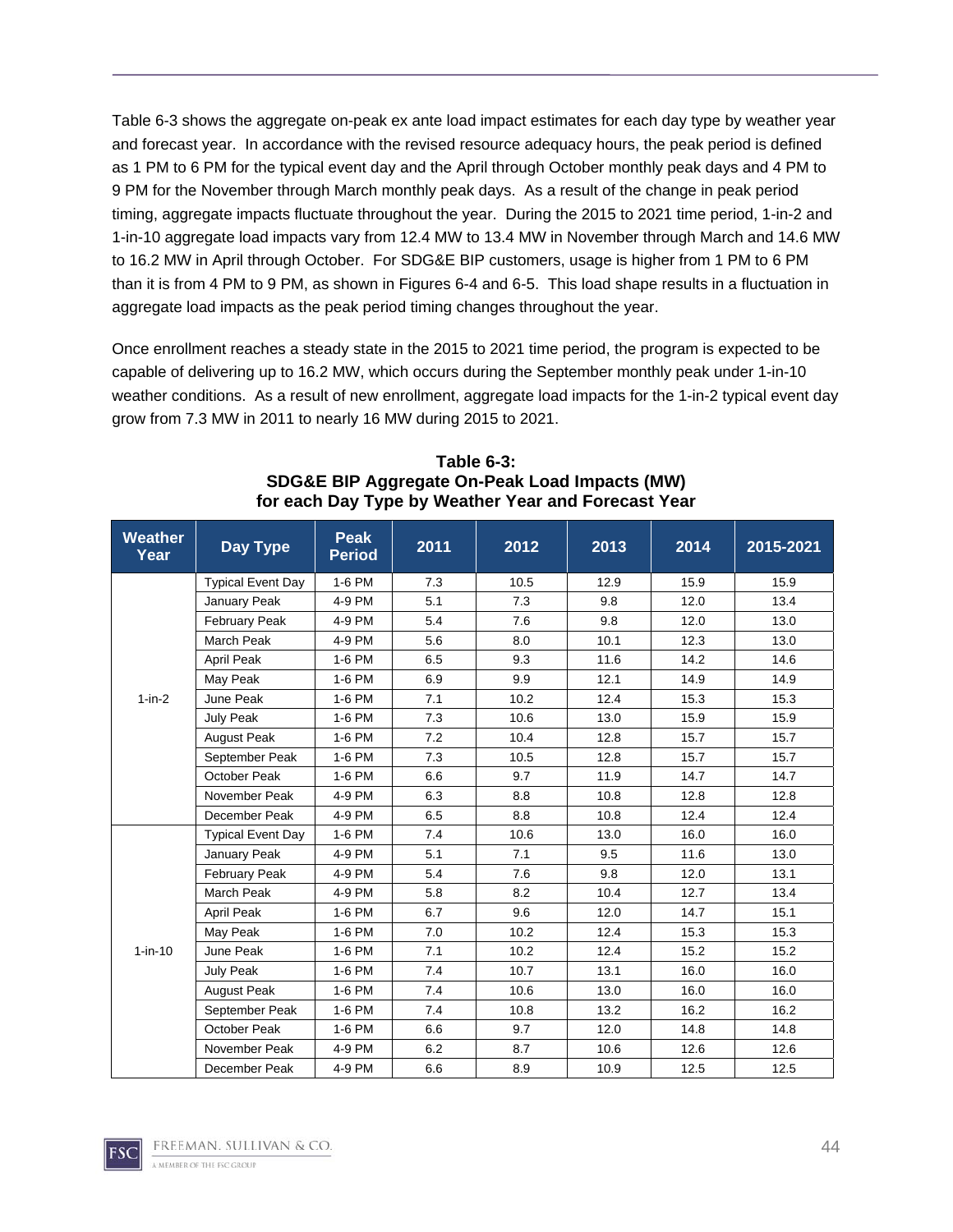# **7 Recommendations for All Utilities**

The PG&E and SDG&E test events in 2010 improved the quality of the over/under performance analysis, which in turn, improved the quality of the ex ante estimates. We recommend that all utilities continue to call at least one test event each year.

When calling a test event, all utilities need to consider the event conditions that they are attempting to simulate. The 2009 test events for PG&E and SDG&E simulated different event conditions. SDG&E did not provide advanced notification of the test event, whereas PG&E provided 48-hour advanced notification. Although the notification lead time for BIP is much shorter than 48 hours, the PG&E test event simulated a situation when there are generation supply shortages during a long heat wave and customers expect a BIP event. The SDG&E test event simulated a situation when an important transmission or distribution line falls and customers do not expect a BIP event.

If a BIP test event is meant to simulate a generation supply shortage, we recommend giving at least one day notice, but not the exact timing of the event. If a BIP test event is meant to simulate a transmission or distribution outage, no advanced notice should be given.

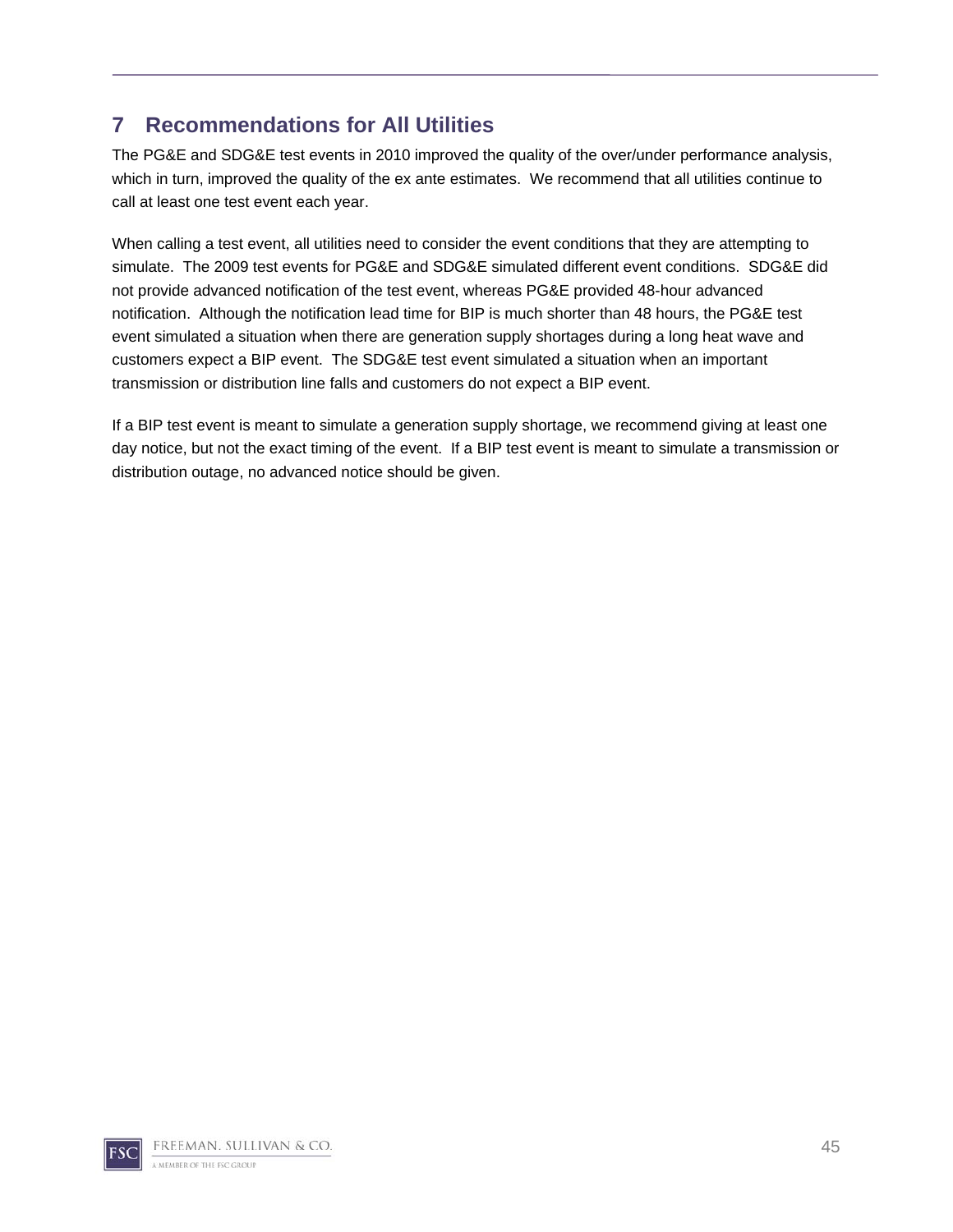## **Appendix A. 2009 TA&TI and Auto-DR Analysis**

*Technical Assistance & Technology Incentives (TA&TI) and Auto Demand Response (Auto-DR) are separate programs that facilitate demand reductions for customers that would like to enroll in a DR program or customers that are already enrolled in a DR program. For the 2010 BIP evaluation, there is no TA&TI or Auto-DR analysis because SCE did not call an event in 2010. PG&E and SDG&E called an event in 2010, but these utilities do not offer TA&TI or Auto-DR assistance for BIP customers. In the 2009 evaluation, the impact was analyzed for customers that received TA&TI and Auto-DR assistance between the 2006 and 2009 SCE BIP events. The results were inconclusive due to a lack of statistical power. This appendix provides the TA&TI and Auto-DR analysis section from the 2009 BIP report.* 

For the analysis of the impact of TA&TI and Auto-DR on event performance, customers that participated in both the 2006 and 2009 SCE BIP events are included. The September 23, 2009 event had 650 participants and lasted for roughly 2 hours, from 2:16 PM to 4:05 PM. The July 24, 2006 event had 555 participants and lasted for roughly 3 hours, from 3:32 PM to 5:37 PM. There are 400 customers for which we have data that participated in both events. All 400 customers are included in the analysis because the impact of TA&TI and Auto-DR is determined by comparing customers that received assistance between the two events to those that did not.

As of September 2009, 66 SCE BIP accounts received technical audits, of which 34 were completed between the 2006 and 2009 SCE BIP events. As for incentives, 8 SCE BIP accounts received TA&TI incentives and 5 received Auto DR incentives, of which 11 received these incentives between the 2006 and 2009 SCE BIP events. TA&TI incentives ranged from \$41,000 to \$853,000 and averaged \$225,000. Auto-DR incentives ranged from \$29,000 to \$885,000 and averaged \$349,000. Considering that so few BIP customers received TA&TI and Auto-DR incentives, it is difficult to make a robust comparison to customers that did not receive incentives. Only 11 out of 400 (2.75%) customers in the analysis received assistance between the 2 events.

Table A-1 shows the results of the analysis of the impact of TA&TI and Auto-DR on under performance during BIP events. The dependent variable in this regression is the change in under performance from the 2006 SCE BIP event to the 2009 SCE BIP event. For example, if a customer under performed by 100 kW per hour during the 2006 event and then under performed by 25 kW per hour during the 2009 event, its value for the dependent variable would be negative 75 kW. Therefore, a negative coefficient means that a variable led to a decrease in under performance from one event to the next, which is what we would expect from TA&TI and Auto-DR.

Although substantial incentives were paid to a few customers, the results are inconclusive because of a lack of statistical power. The coefficients for technical audit, technology incentive and Auto-DR incentive are negative as we would expect, but they are insignificant. Similarly, the F-test of the joint significance of the regression as a whole shows that the regression variables are jointly insignificant. It is encouraging that the coefficients are negative for technical audit, technology incentive and Auto-DR incentive, but the results are inconclusive because of a lack of statistical power.

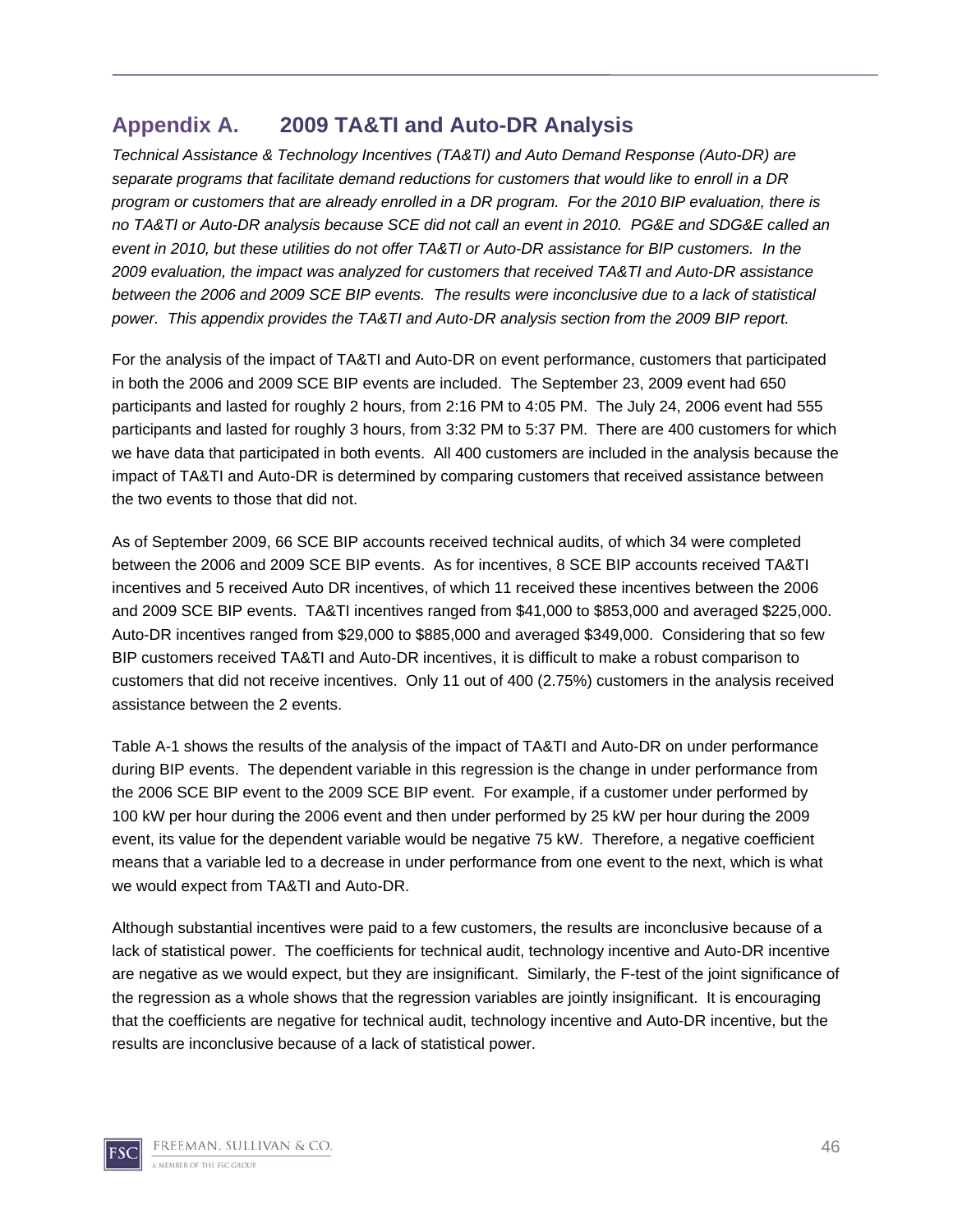| <b>Variable</b>                        | <b>Coefficient</b><br><b>T-statistic</b> |         | <b>P-Value</b> |           | 95% Confidence<br><b>Interval</b> |
|----------------------------------------|------------------------------------------|---------|----------------|-----------|-----------------------------------|
| Technical Audit                        | $-68.23$                                 | $-0.87$ | 0.39           | $-223.07$ | 86.61                             |
| Technology Incentive (\$ thousands)    | $-0.29$                                  | $-1.51$ | 0.13           | $-0.66$   | 0.09                              |
| AutoDR Incentive (\$ thousands)        | $-0.24$                                  | $-1.71$ | 0.09           | $-0.52$   | 0.04                              |
| Log of Average kW                      | 77.12                                    | 2.04    | 0.04           | 2.73      | 151.51                            |
| Peak kW Ratio                          | 83.55                                    | 2.25    | 0.03           | 10.51     | 156.58                            |
| Manufacturing                          | $-125.06$                                | $-1.28$ | 0.20           | $-316.99$ | 66.86                             |
| Wholesale, Transport & Other Utilities | $-108.97$                                | $-1.13$ | 0.26           | $-298.13$ | 80.20                             |
| <b>Retail Stores</b>                   | $-212.55$                                | $-1.30$ | 0.20           | $-535.01$ | 109.91                            |
| Offices, Hotels, Finance, Services     | $-166.25$<br>$-1.67$                     |         | 0.10           | $-362.26$ | 29.77                             |
| Schools                                | 45.24                                    | 0.65    | 0.51           | $-90.98$  | 181.46                            |
| Institutional/Government               | $-376.46$                                | $-2.08$ | 0.04           | $-733.00$ | $-19.92$                          |
| Outside LA Basin LCA                   | $-79.95$                                 | $-0.54$ | 0.59           | $-368.88$ | 208.99                            |
| Ventura LCA                            | $-79.88$                                 | $-1.59$ | 0.11           | $-178.68$ | 18.93                             |
| Constant                               | $-403.00$                                | $-2.03$ | 0.04           | $-792.62$ | $-13.38$                          |

#### **Table A-1: Regression Output for Analysis of Performance 2006 and 2009 SCE Events n=400**

Other than performance during events, participation in TA&TI and Auto-DR may affect FSL selection. Customers that receive incentives may be able to lower their FSL because the new equipment allows them to provide more of a load reduction. This theory cannot be tested as of now because none of the customers that received incentives changed their FSL. Few BIP customers change their FSL and even fewer participate in TA&TI and Auto-DR, so the chance of having both occur for one customer is small. As BIP customers have more chances to change their FSL and enroll in TA&TI and/or Auto-DR in the future, we may be able to test the impact of each program on FSL selection, but as of now, it is not possible.